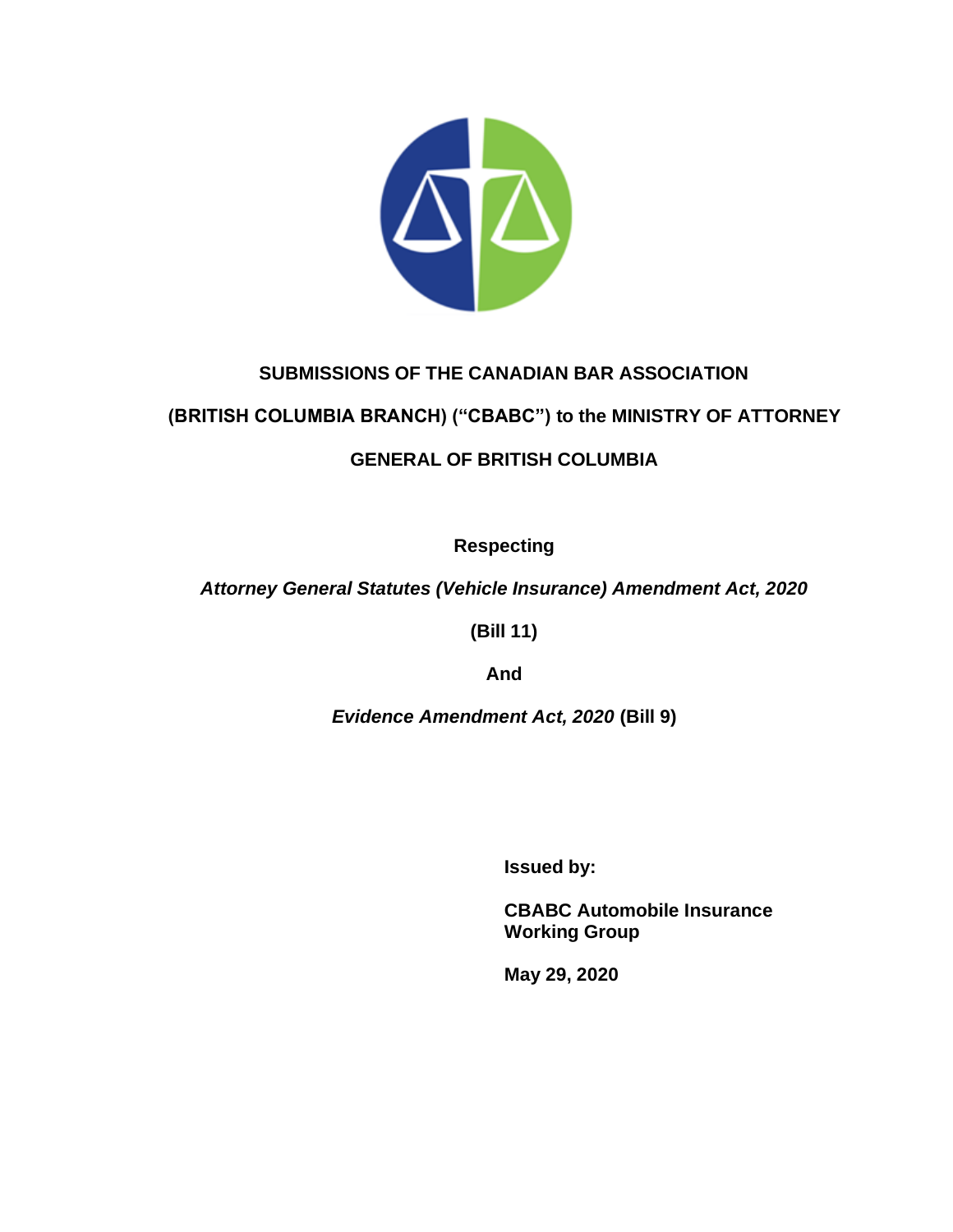# **Table of Contents**

| ATTORNEY GENERAL STATUTES (VEHICLE INSURANCE) AMENDMENT ACT, 2020 (BILL 11)  17<br>CONCERNS RESPECTING THE EXPANDED JURISDICTION OF THE CIVIL RESOLUTION<br>UNINTENDED CONSEQUENCE OF NO-FAULT: LIMITING ACCESS TO JUSTICE IN SMALL AND<br>A CASE FOR THE STATUTORY ABROGATION OF THE RIGHTS OF BRITISH COLUMBIANS IS NOT |  |
|---------------------------------------------------------------------------------------------------------------------------------------------------------------------------------------------------------------------------------------------------------------------------------------------------------------------------|--|
|                                                                                                                                                                                                                                                                                                                           |  |
|                                                                                                                                                                                                                                                                                                                           |  |
|                                                                                                                                                                                                                                                                                                                           |  |
|                                                                                                                                                                                                                                                                                                                           |  |
|                                                                                                                                                                                                                                                                                                                           |  |
|                                                                                                                                                                                                                                                                                                                           |  |
|                                                                                                                                                                                                                                                                                                                           |  |
|                                                                                                                                                                                                                                                                                                                           |  |
|                                                                                                                                                                                                                                                                                                                           |  |
|                                                                                                                                                                                                                                                                                                                           |  |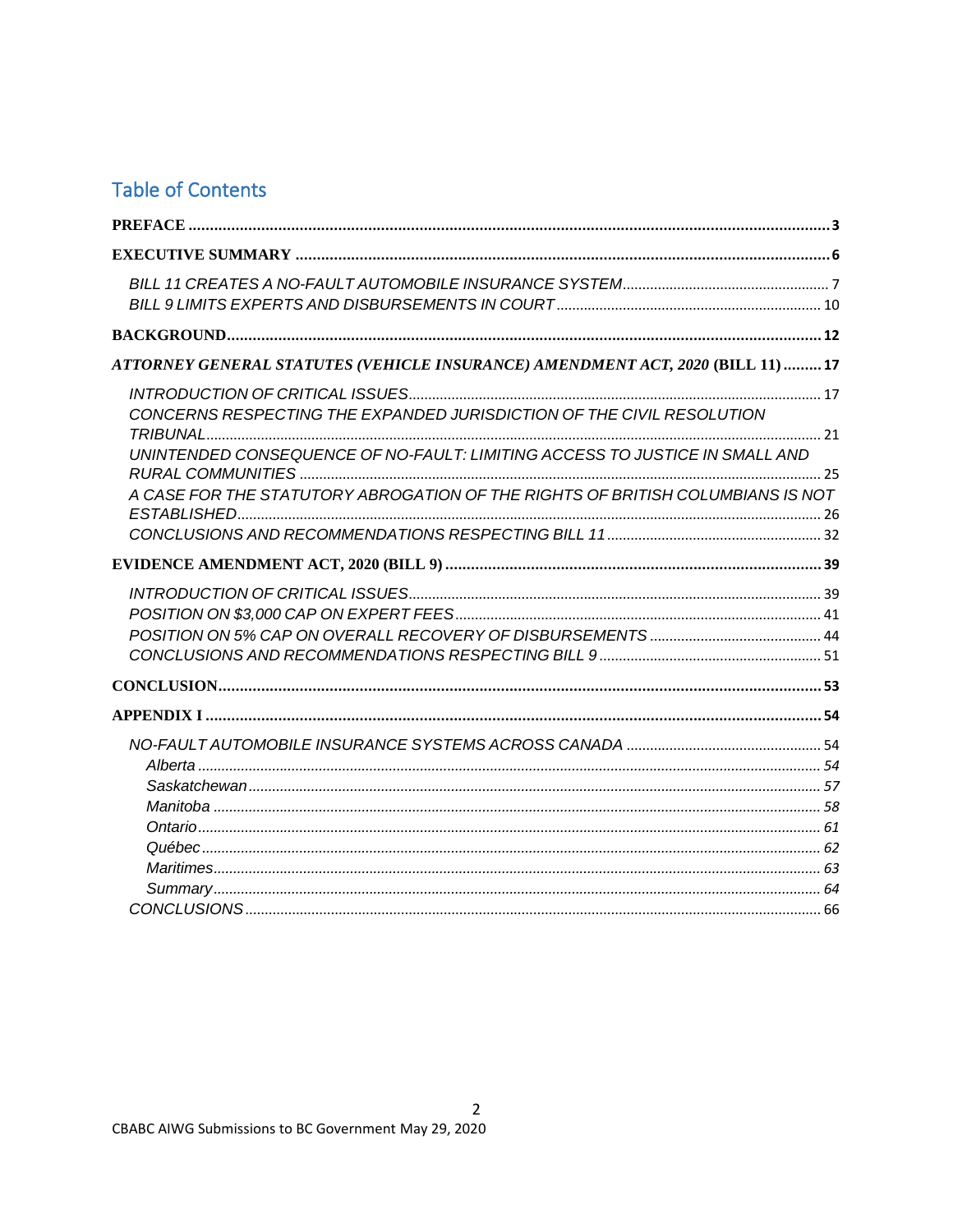# **PREFACE**

<span id="page-2-0"></span>The Canadian Bar Association ("CBA") is the largest professional association for lawyers in Canada. We have been championing Canadian lawyers and Canadian law since 1896. We are the face, the voice, and the future of this country's leading legal minds. The CBA has a national office in Ottawa and branches in every province and territory. Membership is voluntary in all but New Brunswick, where participation is mandatory through an agreement with the Law Society. Our members stand at the forefront of Canada's legal profession.

Nationally, the Canadian Bar Association ("CBA") represents approximately 36,000 members. The CBABC has over 7,000 members. Our members practice law in many different areas. The CBABC has established 76 different sections to provide a forum for lawyers who practice in similar areas to participate in continuing legal education, research, and law reform. The CBABC also establishes committees and working groups from time to time, as need arises.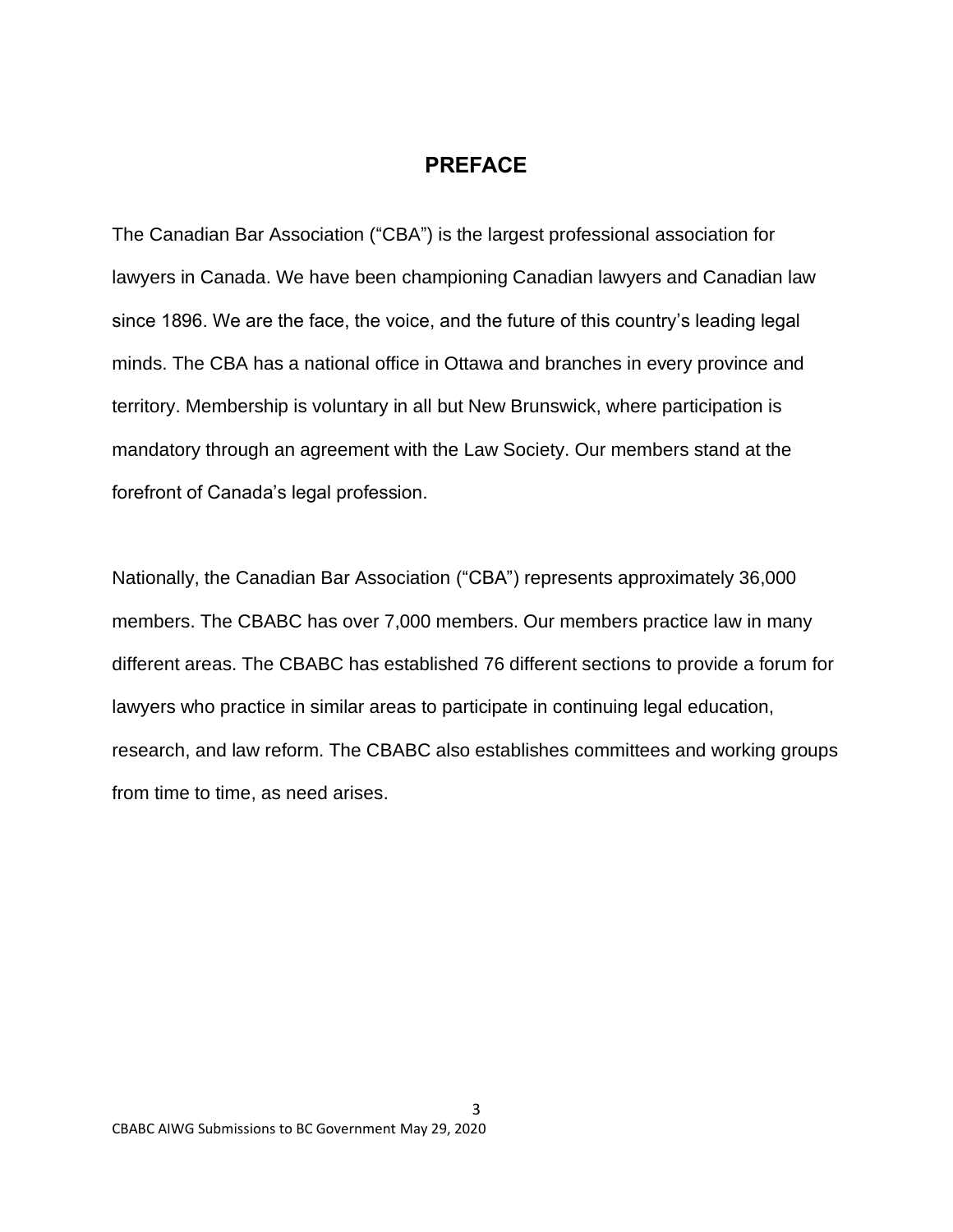The within submissions summarize the response of the CBABC Automobile Insurance Working Group ("AIWG") to the proposed changes respecting the handling of motor vehicle accident claims in British Columbia. The CBABC AIWG is comprised of lawyers who represent both those injured in motor vehicle accidents (plaintiffs) and those who are defending those claims (i.e., the insurer and the insured defendants). The AIWG investigates and makes recommendations regarding automobile insurance, insurance law, and personal injury law to the CBABC Board.

It is the position of the CBA that the right of an individual to recover damages from the wrongdoer in motor vehicle cases – and to have that right adjudicated in the courts – is one of the most vital hallmarks of the Canadian system of justice. The method of compensating British Columbians injured in automobile collisions and the resultant impact on the British Columbia justice system are matters of special interest to CBABC. We believe it is in the public interest to work cooperatively with government to achieve durable solutions to the financial situation of the Insurance Corporation of British Columbia ("ICBC").

The within submission provides the CBABC AIWG position on the *Attorney General Statutes (Vehicle Insurance) Amendment Act, 2020* (Bill 11) and the *Evidence Amendment Act, 2020* (Bill 9). We advance a number of concerns respecting the approach to reform represented in Bills 11 and 9, and offer responsible, viable solutions to achieving the sought outcomes of the legislation without further limiting the rights and access to justice of British Columbians.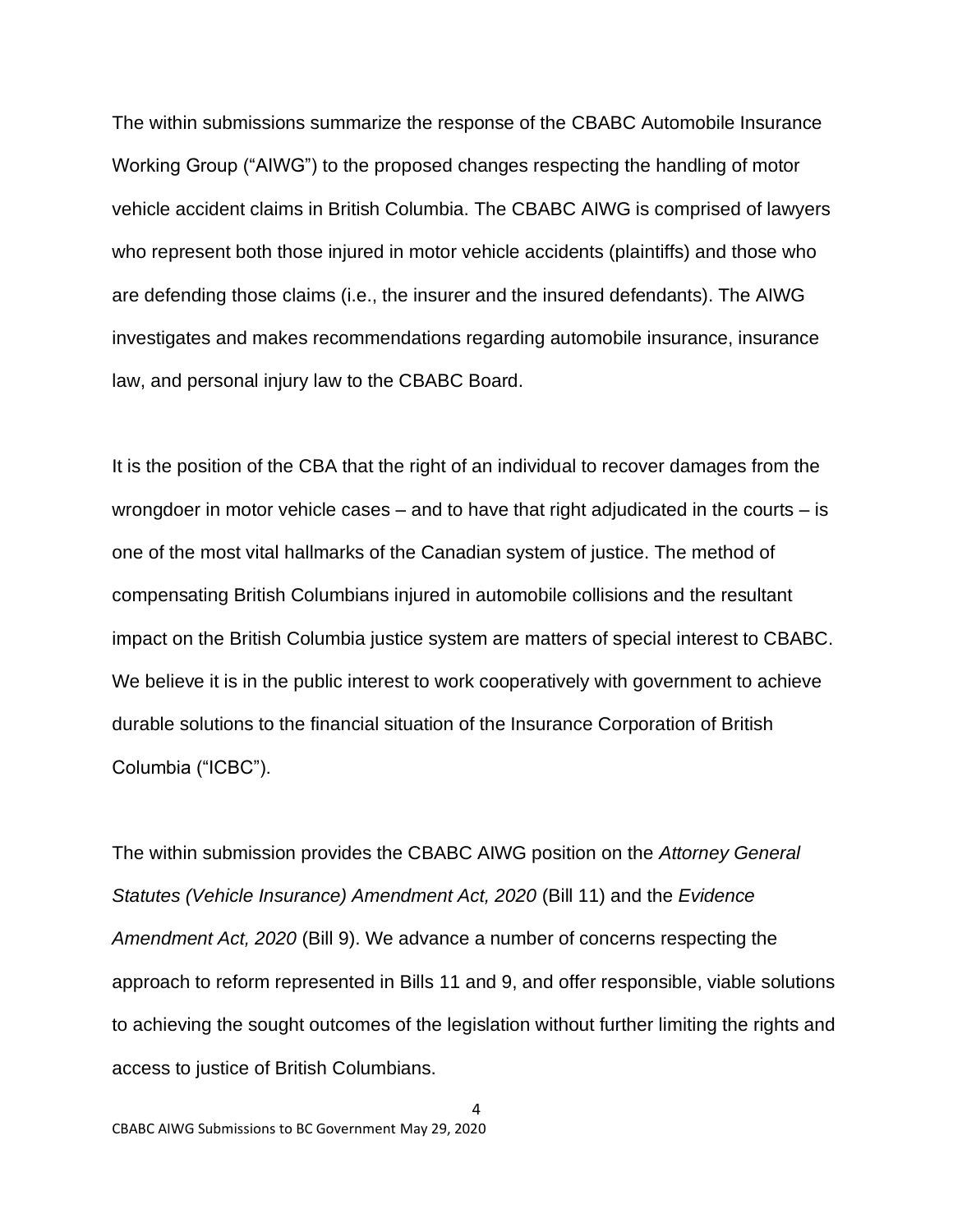The following members of the AIWG participated in the drafting of the within submission:

- Roger Watts, Chair;
- Jennifer Brun, Board Liaison;
- James Legh; and
- Marlisa Martin.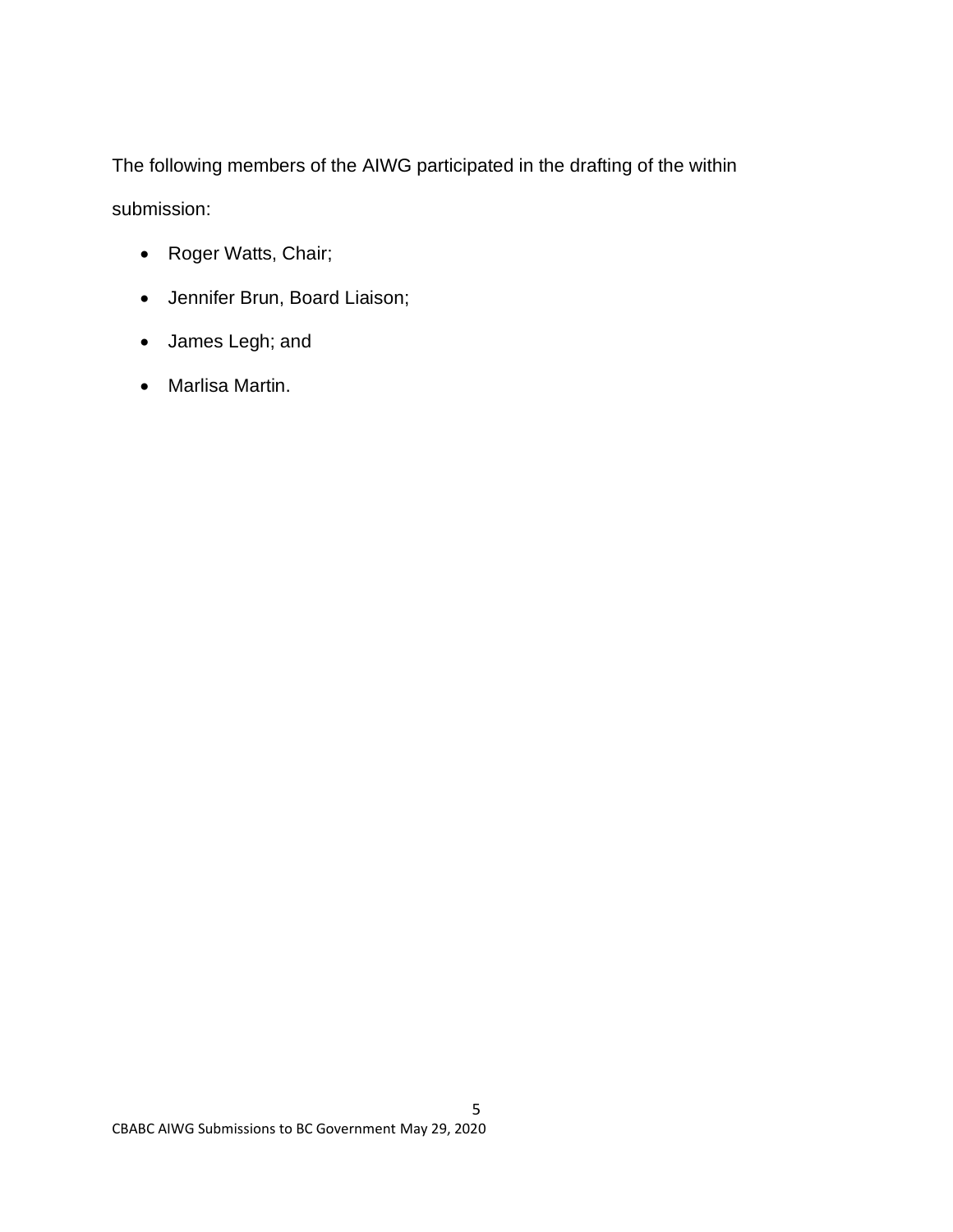# **EXECUTIVE SUMMARY**

<span id="page-5-0"></span>This submission provides the CBABC AIWG's position on the *Attorney General Statutes (Vehicle Insurance) Amendment Act, 2020* (Bill 11) and the *Evidence Amendment Act, 2020* (Bill 9). We advance a number of concerns respecting the approach to reform represented in Bills 11 and 9, and offer responsible, viable alternate solutions to achieving the sought outcomes of the legislation without further limiting the rights and access to justice of British Columbians.

It is the position of the CBA that the right of an individual to recover damages from the wrongdoer in motor vehicle cases  $-$  and to have that right adjudicated in the courts  $-$  is one of the most vital hallmarks of the Canadian system of justice. The method of compensating British Columbians injured in automobile collisions and the resultant impact on the British Columbia justice system are matters of special interest to CBABC. We believe it is in the public interest to work cooperatively with government to achieve durable solutions to the financial situation of the ICBC.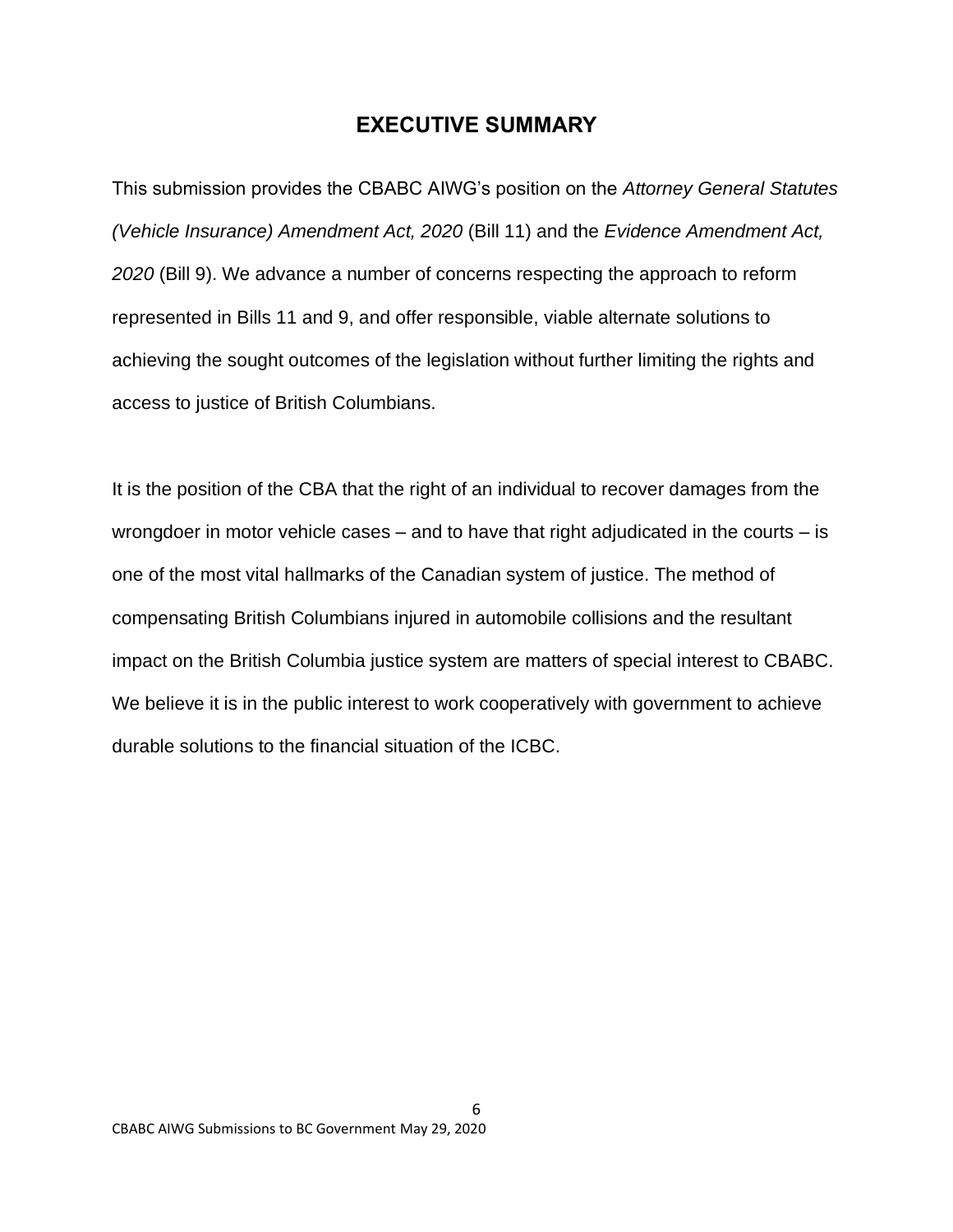# <span id="page-6-0"></span>*BILL 11 CREATES A NO-FAULT AUTOMOBILE INSURANCE SYSTEM*  Bill 11 proposes to amend the *Insurance (Vehicle) Act* to provide for a no-fault

automobile insurance system in BC. The reform envisioned by Bill 11 means that injured British Columbians will no longer have the right to compensation for damages based on an assessment of their unique circumstances and the impact of the motor vehicle accident on their life.

The CBABC opposes no-fault insurance, as it will reduce the rights of injured victims. It is the CBABC's position that any system of no-fault insurance results in discriminatory consequences and a dearth of accountability for at-fault drivers, with no demonstrable trade-off benefit in terms of cost savings over the long run.

Despite a multitude of variations in the insurance systems implemented across Canada, there is no conclusive evidence that no-fault reforms have resulted in a dramatic or sustained reduction in insurance costs over time. Similarly, there is no firm support for the conclusion that the proposed changes to the existing BC insurance system will result in long-term control of such costs, or that the automobile insurance system in British Columbia needs to be substantially overhauled.

At the same time, the appeal process proposed under no-fault is wholly unsatisfactory. It provides no assurances that substantive decisions, made internally by ICBC personnel and reviewed by the Civil Resolution Tribunal ("CRT"), may be reviewed or (where necessary) changed by an independent arbiter. Only the most egregious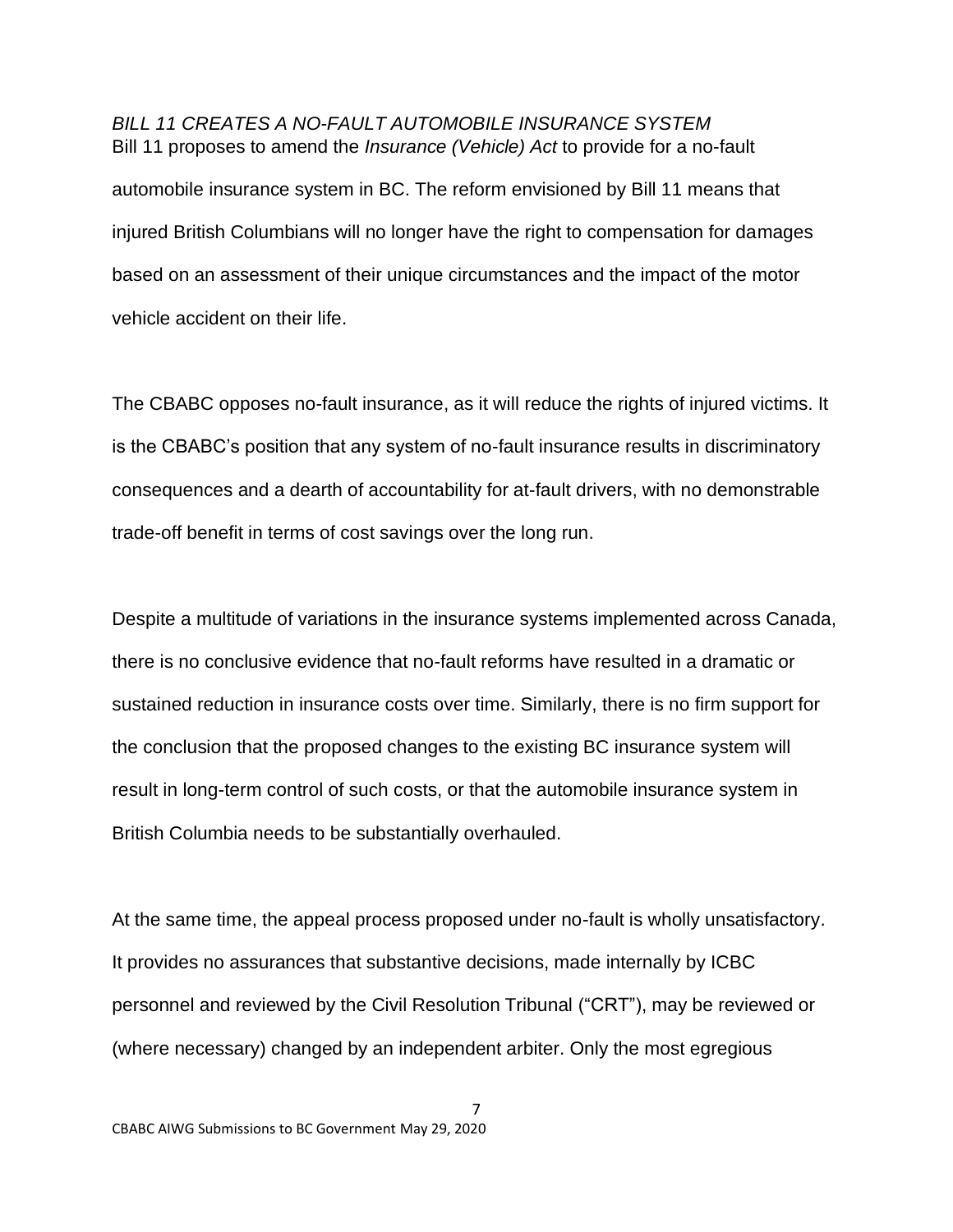oversights will proceed to the point of judicial review, held to inordinately high standards of deference, and will do so slowly.

The BC government's emphasis on speedy resolution through the CRT fails to account for the importance of ensuring that injuries have reached maximum medical recovery prior to any final decision being made respecting appropriate compensation. The suggested time savings of proceeding before the CRT rather than the BC Supreme Court is thus illusory.

The CBABC recommends that government reject no-fault and remain committed to a system that allows for the determination of loss suffered by persons injured in automobile collisions on an individual basis, by an objective and independent judiciary. It remains clear that the only entity that can be trusted to ensure fairness in any dispute between an individual citizen and a public institution is an independent and accessible judiciary. The available evidence demonstrates the need to focus primarily on accident prevention, and to implement proactive traffic safety initiatives, rather than radically reform the insurance system. Such measures will result in a significant reduction in motor vehicle accidents on British Columbia roads, while also producing an increase in ICBC revenue via enforcement. Both of these benefits will, in turn, serve to reduce insurance costs in the province.

The CBABC also recommends the government take the following steps in furtherance of improving operational efficiency, accountability, and transparency within ICBC: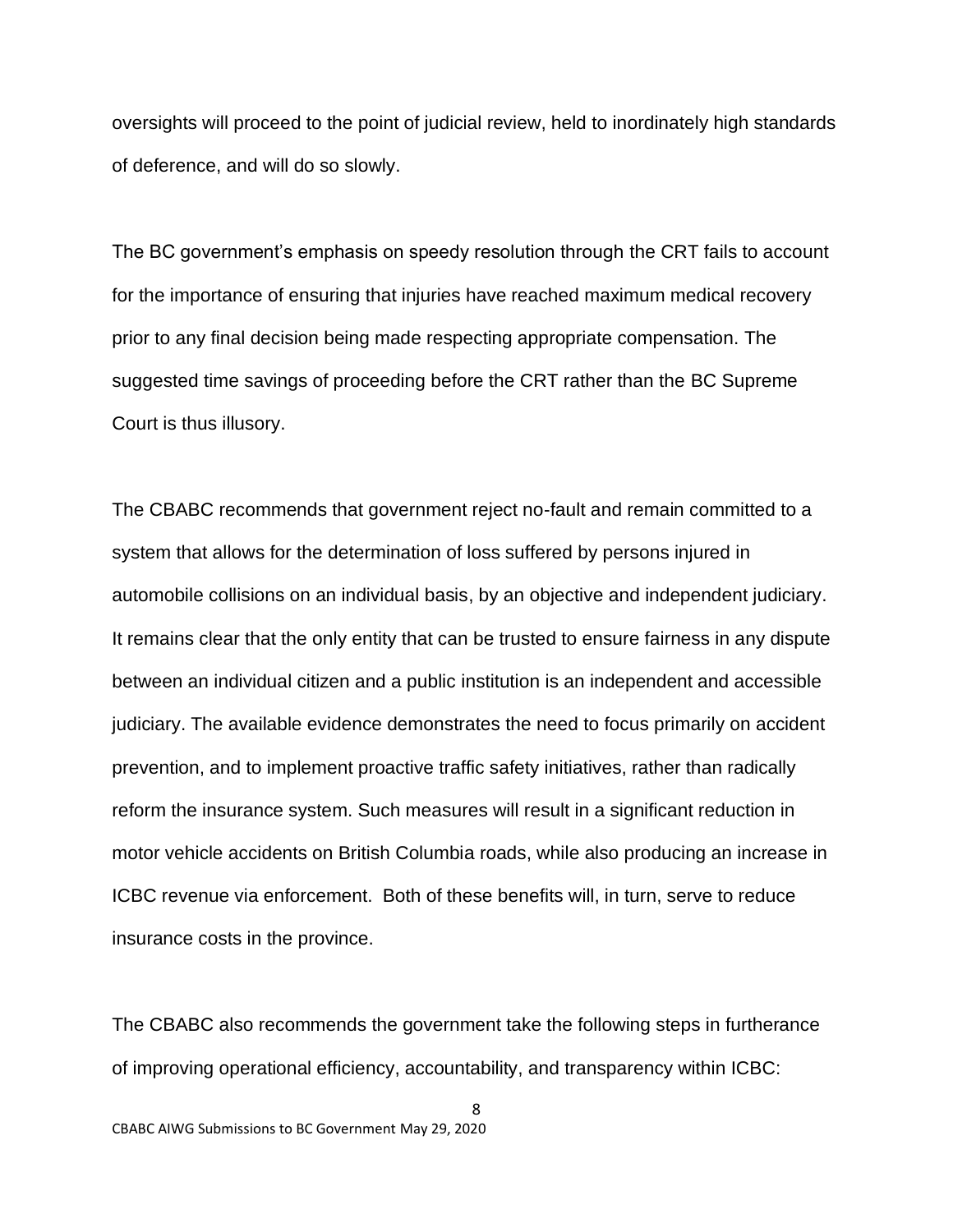- a) Proceeding with a transparent and independent operational review of ICBC, in order to identify opportunities for business reform; and
- b) Establishing an independent rate-setting agency to fix and monitor premiums, with a view to ensuring premium adjustments are made on a timely basis and in accordance with sound insurance and actuarial principles.

The CBABC believes that the challenges the provincial government faces with ICBC represent an opportunity for British Columbia to take a leadership role in Canada in road safety initiatives and preservation of a system that is just, fair, and does not penalize victims. It is our position that any system of no-fault results in discriminatory consequences and a dearth of accountability for at-fault drivers.

We have made a number of meaningful suggestions for reform that will improve the present system without taking away the rights of innocent victims.

Further, in small and rural jurisdictions, law firms will be unable to maintain a feasible general practice without the income of motor vehicle accident work to make ends meet. It is important to note that this income is paid by clients and not by ICBC. It does not affect premiums. This is of particular concern on the heels of the COVID-19 crisis, where unemployment is already at a devastating low.

The implementation of a no-fault compensation scheme is not in the public interest. Nofault will eliminate the right of innocent accident victims to seek redress before an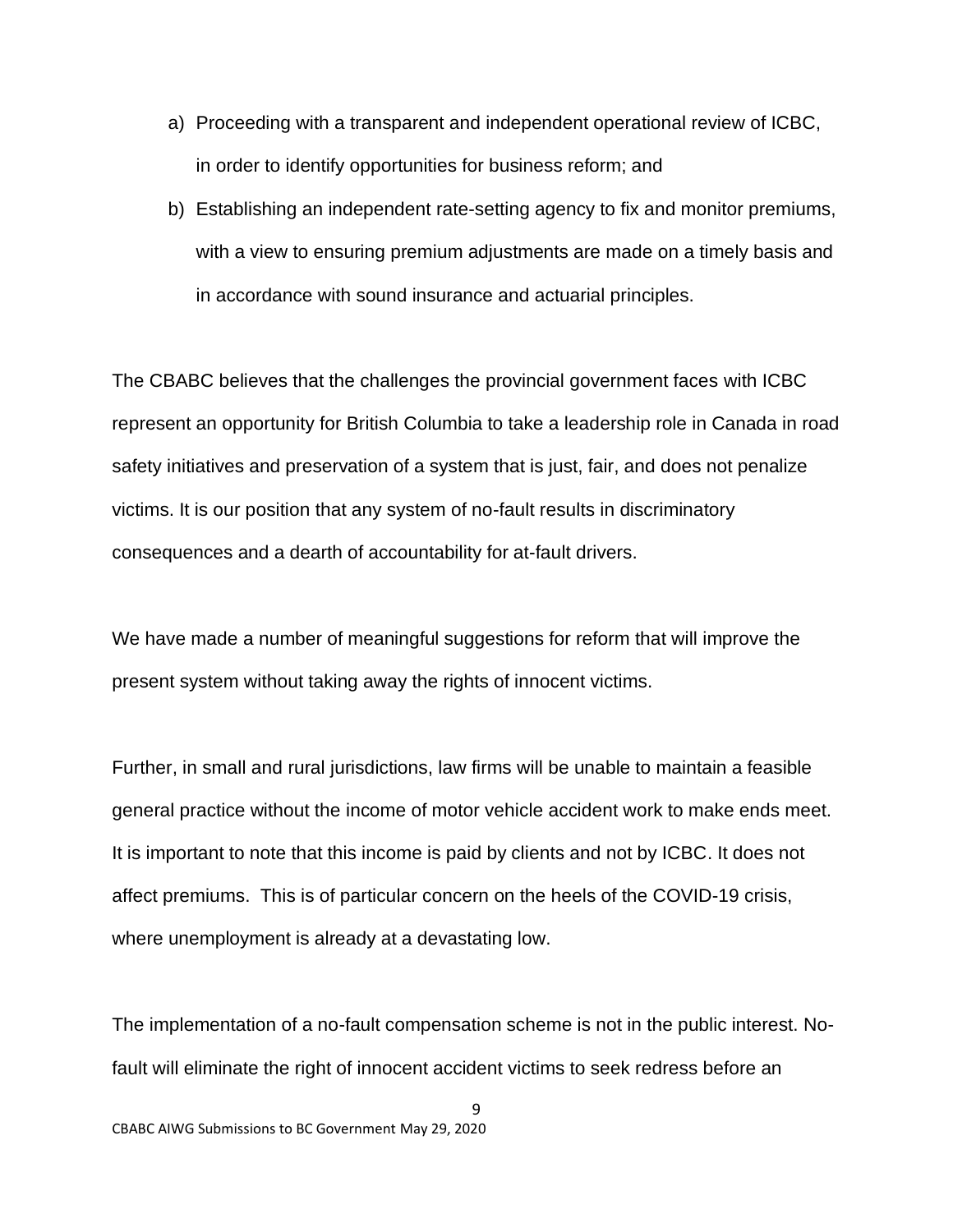independent judiciary and, at the same time, relieve parties of responsibility for their negligent or willfully tortious conduct. Any limitation of the rights of an individual to recover damages in motor vehicle accident cases is contrary to the principles of the Canadian justice system. The case for fundamental change including statutory abrogation of the rights of injured British Columbians to full and fair compensation because of uncontrollable costs has not been established.

#### <span id="page-9-0"></span>*BILL 9 LIMITS EXPERTS AND DISBURSEMENTS IN COURT*

Bill 9 proposes to amend the *Evidence Act* to: (1) limit the number of experts and expert reports (2) restrict the amount recoverable from the unsuccessful party for the cost of each expert report to \$3,000, and (3) limit total recoverable disbursements to 5% of the settlement or judgment amount.

The CBABC supports a presumptive limit on the number of experts to be used at trial, but only if such a limit is made subject to variation upon agreement of the parties or at the discretion of the Court, in keeping with the principle of proportionality.

The CBABC opposes an arbitrary \$3,000 cap on recoverable experts' fees, as such fees often substantially exceed \$3,000 and are outside the control of the parties. The CBABC instead recommends addressing the rising cost of expert fees by directly engaging with stakeholders (including the legal and medical professions) regarding permissible amounts to be charged, then enacting a schedule of fees limiting the amount experts can charge, subject to the discretion of the Court.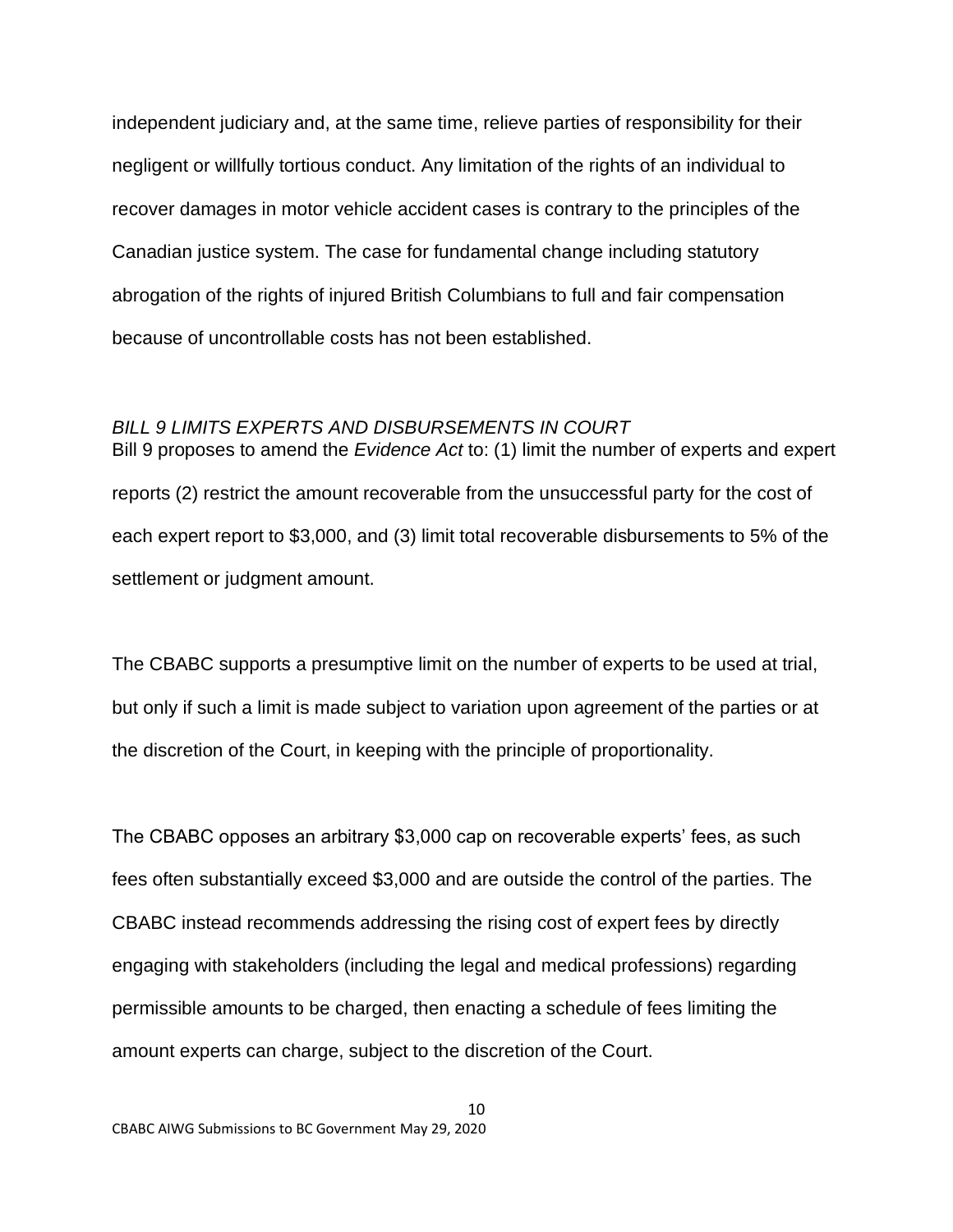The CBABC opposes the proposed 5% cap on what a successful litigant can recover for disbursements incurred to prosecute or defend their case. The Court already maintains extensive assessment procedures for determining the necessity and reasonableness of such expenses. An arbitrary cap on all disbursements is unwarranted and should be discarded in its entirety.

The proposed limits on recovery of expert fees and overall disbursements disproportionately limits access to justice for our most marginalized members of society. At the same time, Bill 9 also causes a disproportionate benefit to a sole party: ICBC. ICBC is in a conflict of interest as a result of Bill 9. Bill 9 needs to be more fairly balanced to not just penalize injured people. The constitutionality of the proposed amendments is called into question.

A more equitable solution to the problem of increased legal costs is to engage in consultations with the medical and legal professions, to arrive at reasonable limits on the amount medical experts can charge for medical-legal assessments and testimony.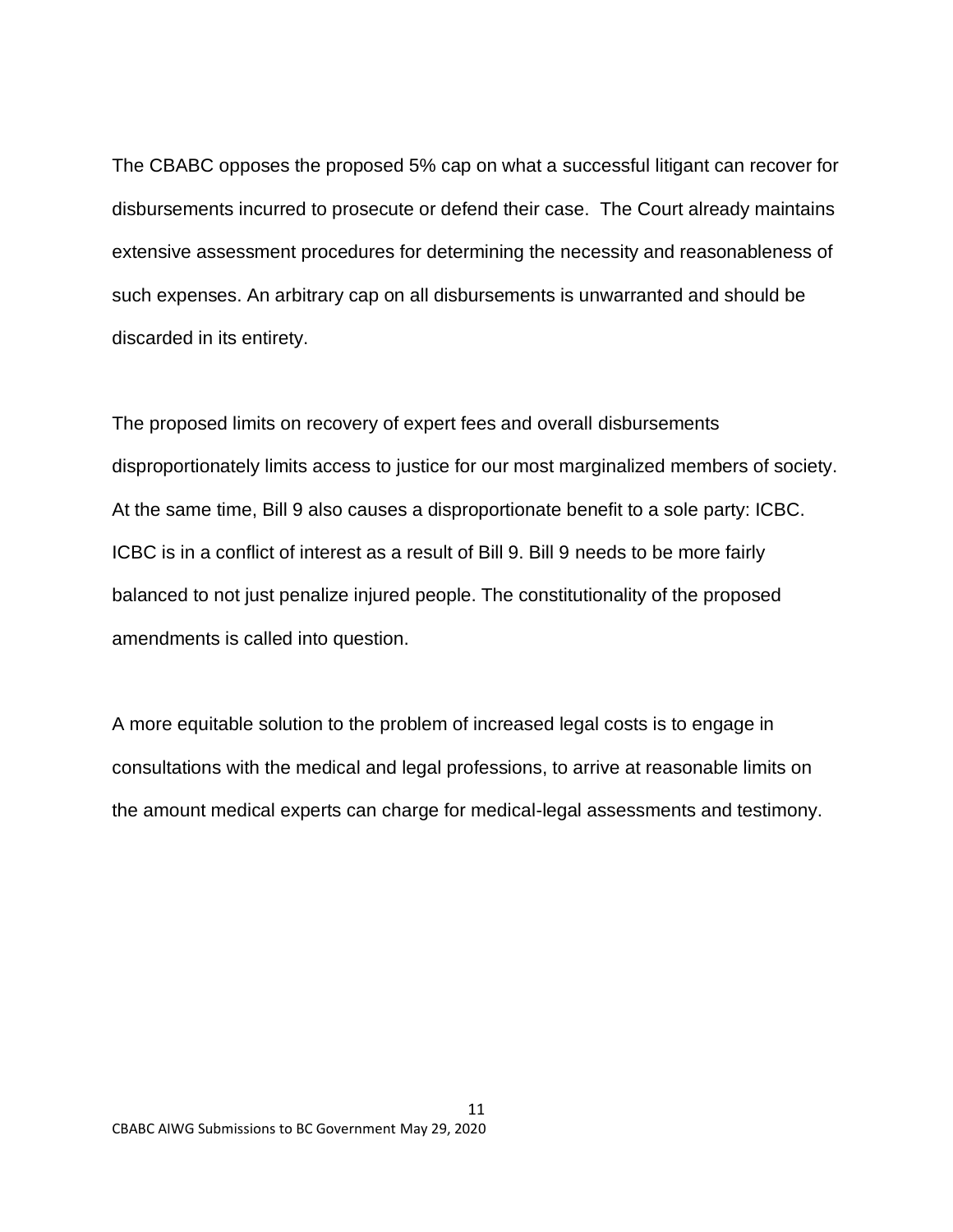# **BACKGROUND**

<span id="page-11-0"></span>The fundamental problems with ICBC, as currently structured, are:

- Rising numbers of claims;
- Failure to maintain capital reserves, which were depleted in the past as a result of:
	- o basic rates being directed below the level needed to cover costs,
	- o transfers of capital to government, and
	- o a greater emergence of large and complex claims;

and

• Increased costs of dealing with these claims, including but not limited to: compensation paid to victims; legal costs (including legal fees, expert fees, and other disbursements); and auto body repair costs.

In 2017, ICBC conducted a re-evaluation of its reserves for outstanding claims and concluded that its rate structure did not provide adequate revenue to cover the cost of the outstanding and ongoing anticipated new claims. In order to avoid a general rate increase, government has been considering and implementing ways to restructure ICBC and the insurance product it provides. In addition, government has been reflecting upon the ways in which our laws provide compensation for victims of motor vehicle accidents and the means by which those rights might be limited to achieve a costs savings.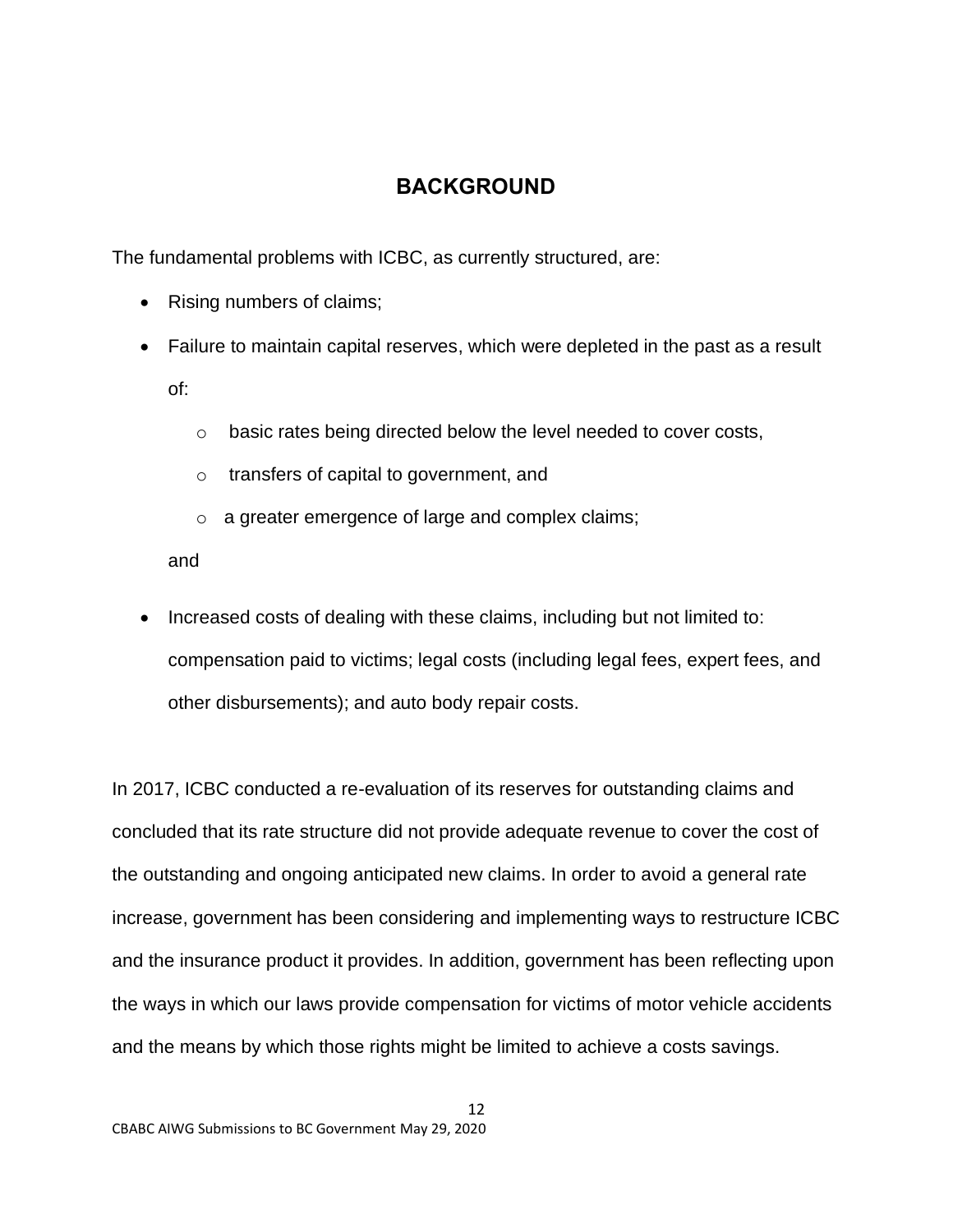Prior to the *Insurance (Vehicle) Amendment Act, 2018* (Bill 20) being enacted and coming into force on May 17, 2018, in British Columbia, compensation of people injured in automobile collisions was premised upon the principle that those who were injured due to the negligence of others were entitled to be fully compensated for the actual losses sustained.

Presently, with the imposition of the "minor injury" cap, if a person's injury meets the definition of "minor", the amount of their general damages (i.e., a payment received to compensate an injured victim for pain and suffering, emotional distress and inconvenience of being in a crash, and the inability to perform certain activities) is capped at \$5,500. The limit of \$5,500 applies to pain and suffering payouts for minor injuries from a crash that happened between April 1, 2019, and March 31, 2020. For a crash after April 1, 2020, a limit of \$5,627 will apply.

B.C's minor injury definition includes:

- Sprains;
- Strains;
- General aches and pains;
- Cuts;
- Bruises;
- Road rash;
- Persistent pain;

13

CBABC AIWG Submissions to BC Government May 29, 2020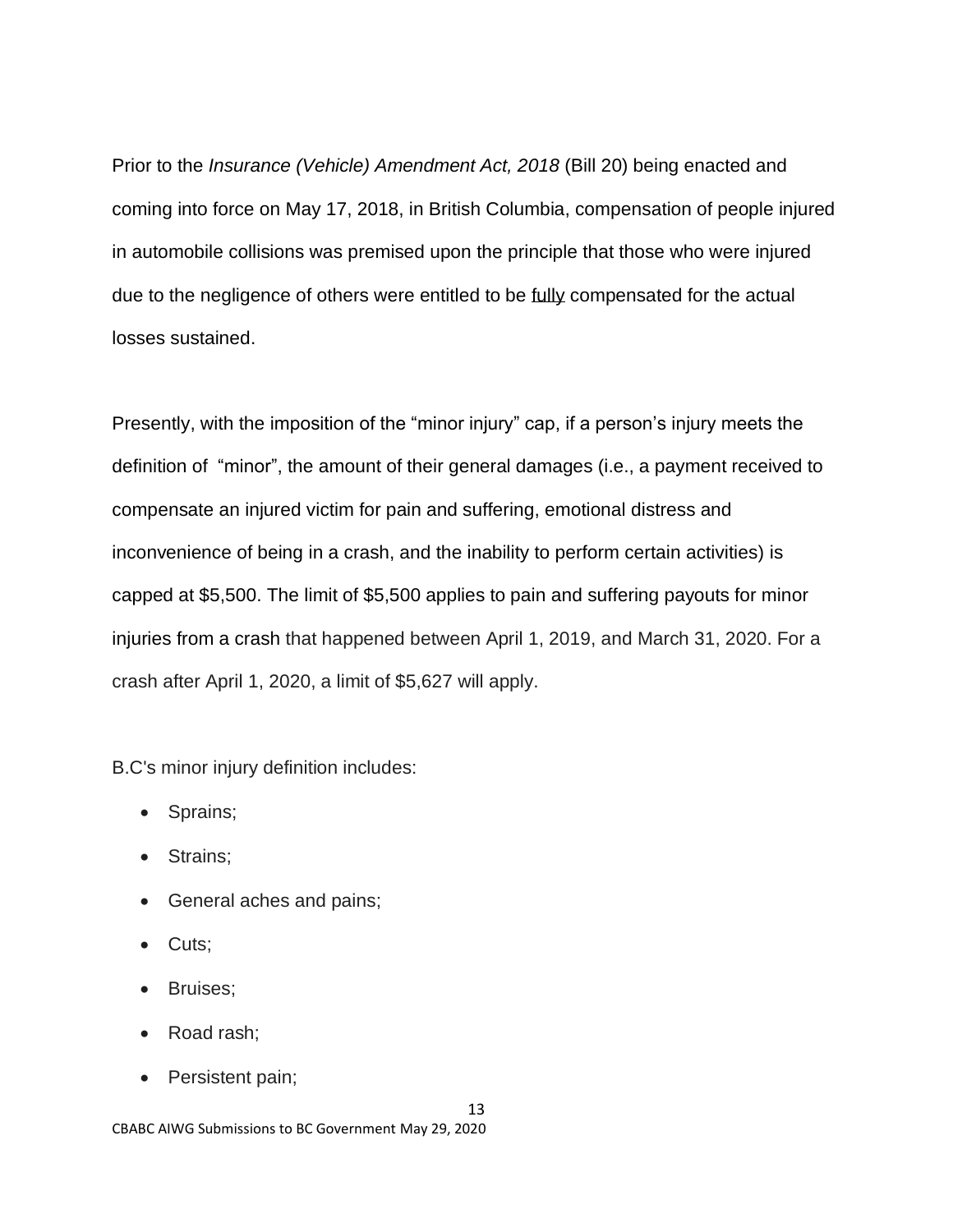- Minor whiplash;
- Temporomandibular joint disorder or TMJ (pain in your jaw joint and in the jaw muscles);
- Mild concussions; and
- Short-term mental health conditions.

The victim's injury may have been determined to be minor after the crash, but if the injury turns out to impact their life for more than 12 months – for example, they are still not able to go to work or school, have to modify work hours or duties, or are unable to care for themselves – it will no longer be considered minor and will not be subject to the payment limit. In the case of concussions or mental health conditions, the limit on pain and suffering will not apply if there is significant impairment beyond 16 weeks.

What this means for British Columbians injured in a motor vehicle accident between April 1, 2019, and March 31, 2020, is that their compensation will no longer be full. Rather, compensation will be arbitrarily capped at the amount prescribed by regulation. There is an ongoing constitutional challenge to the *Insurance (Vehicle) Amendment Act*'s minor injury cap working its way through the BC Supreme Court. It is yet to be seen whether the Court will deem the legislation unconstitutional and of no force and effect. In the meantime, our province is left with uncertainty.

In almost all cases, the necessary funds for victim compensation come from ICBC's insurance program, which has two main parts: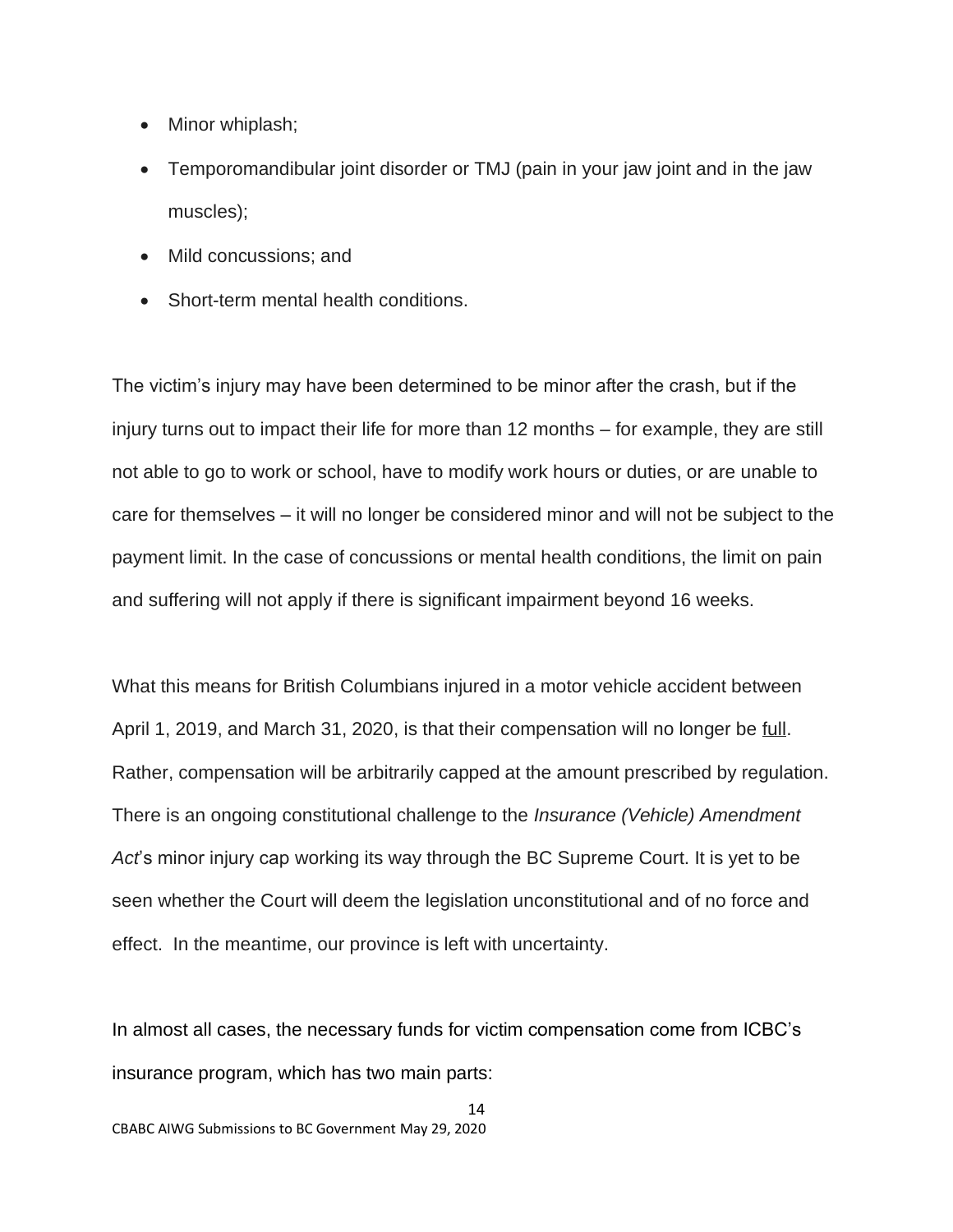- Liability insurance, by which ICBC pays on behalf of at-fault drivers compensation for damages suffered by those injured in motor vehicle accidents based on common law principles of tort law; and
- A system of accident benefits provided to all drivers, including at-fault drivers, which are commonly referred to as "No-Fault Benefits" or "Accident Benefits".<sup>1</sup> Payments are made based on a schedule of specified benefits that are available to anyone injured in a motor vehicle collision who is eligible, regardless of fault.

Individuals injured in a motor vehicle accident are able to access Accident Benefits immediately upon incurring an injury as a result of a motor vehicle collision, without the need for any assessment of fault. Innocent victims (those not at fault) are able to receive this funding and treatment while still maintaining their entitlement to a further assessment of damages in court should they so choose. However, to the extent their costs of care are covered by Accident Benefits, there is no need to claim them in those further court proceedings.

The tort system aims to place an innocently injured plaintiff in the original position he or she would have been in absent the defendant's negligent or willfully tortious actions. Compensation will include any costs of care not already covered by Accident Benefits, as well as loss of income and income earning capacity, costs of future care, and

<sup>1</sup> Accident Benefits are provided under Part VII of the *Insurance (Vehicle) Regulation*, B.C. Reg. 156/2000, made pursuant to the *Insurance (Vehicle) Act*, R.S.B.C. 1996, c. 231.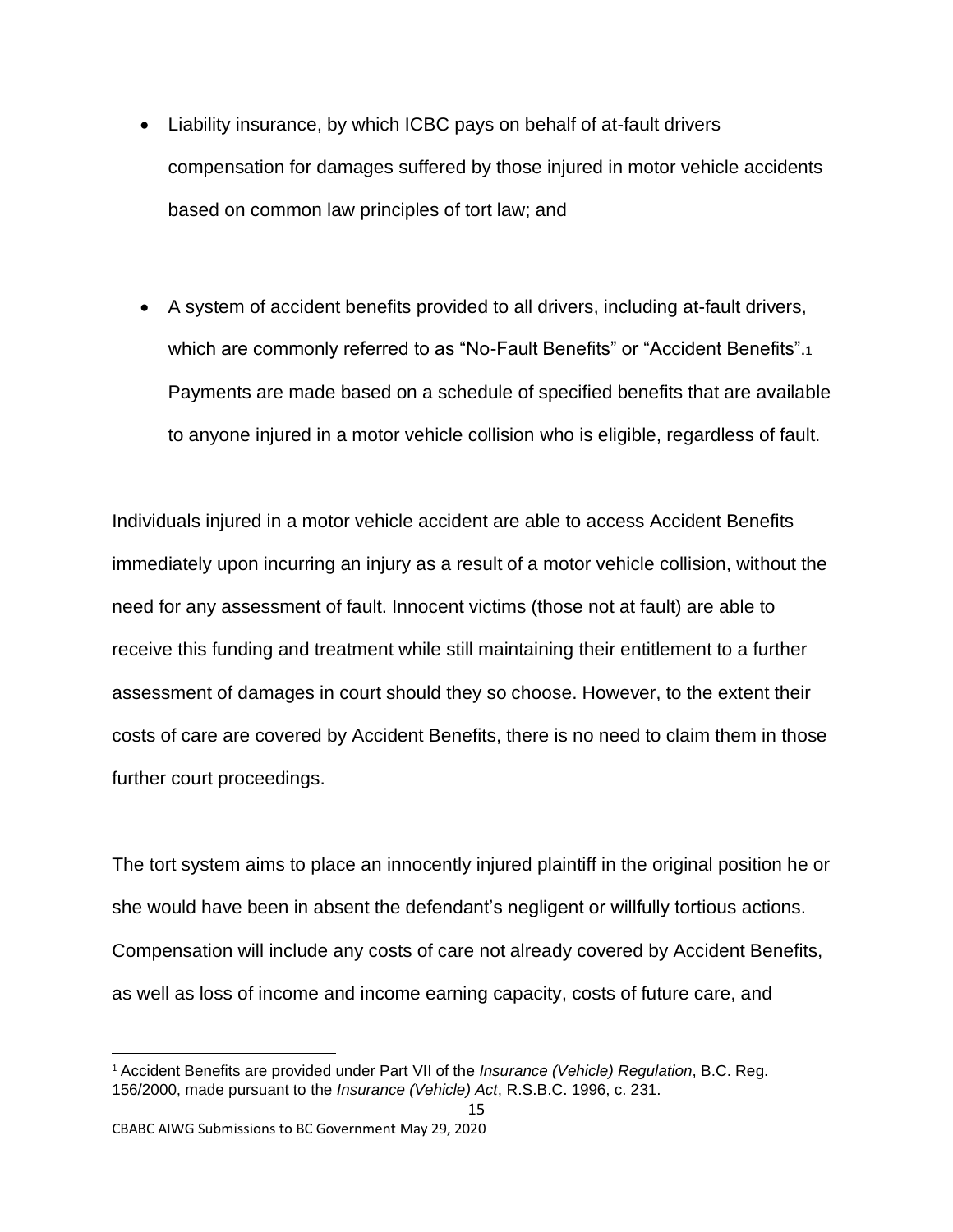compensation for pain and suffering. British Columbia courts presently recognize the importance of considering the individual situation of the plaintiff when awarding damages, with decades of jurisprudence aimed at determining what compensation is fair and just for a particular individual in their unique circumstances.

The principal feature of the present system is that those who are injured as a result of the carelessness of others are, to the extent that money can provide adequate compensation, compensated for their injuries (again, with the exception of the post-April 1, 2019, "minor injury" cap); while those who injure themselves through their own neglect are provided with only basic coverage available through the Accident Benefits.

The BC government asserts that the present system needs to be further reformed because it fears that the escalating costs of automobile insurance will not be sustainable. In light, however, of BC Budget 2020 demonstrating that ICBC is profitable following the implementation of the *Insurance (Vehicle) Amendment Act* and the *Civil Resolution Tribunal Amendment Act* reforms – even before government proceeds with its proposed no-fault regime – the CBABC queries why government still intends to implement a no-fault insurance plan. In the submission of the CBABC, it is not needed, will restrict the rights of British Columbians, and will disproportionately affect the most marginalized members of our society.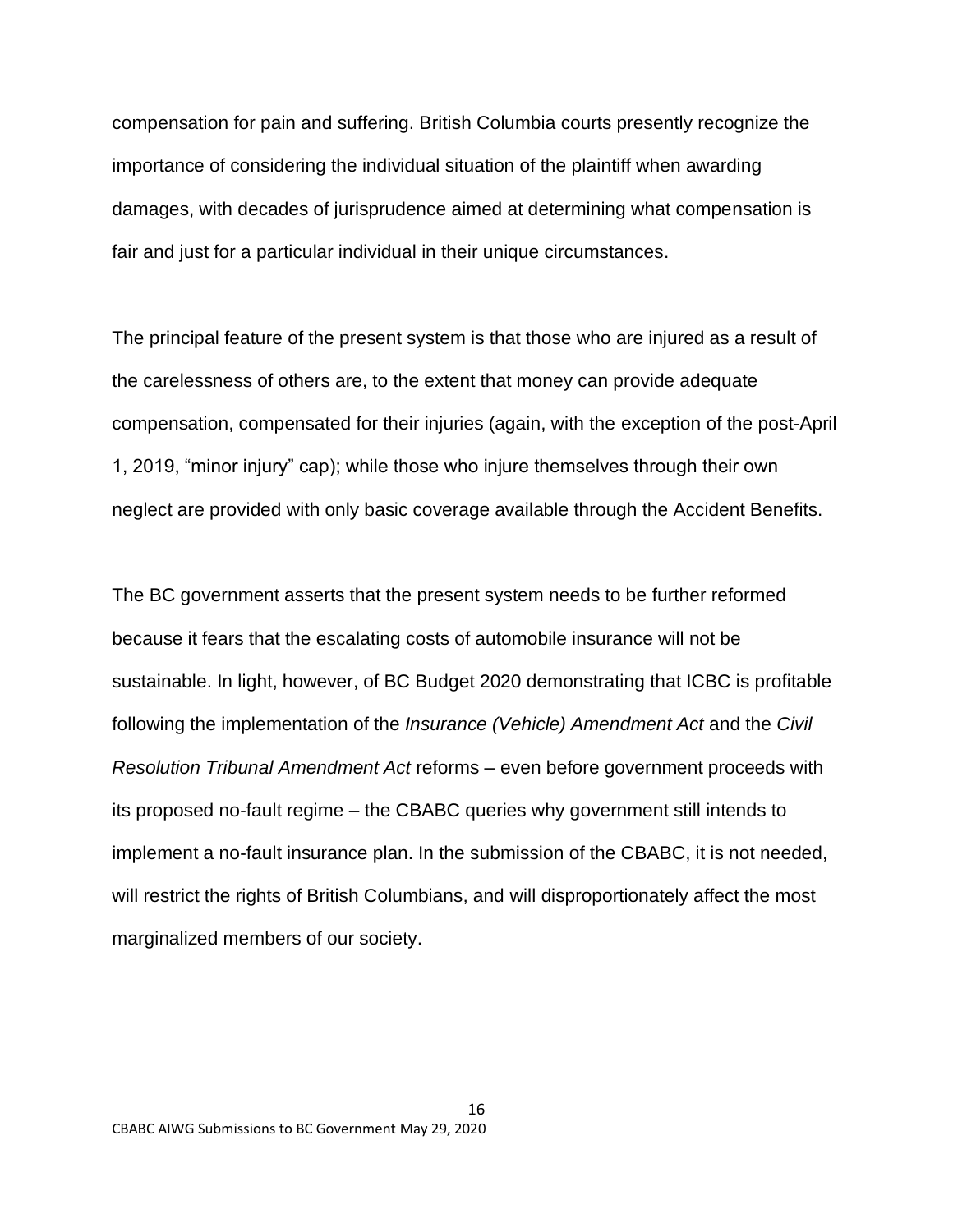# <span id="page-16-0"></span>*ATTORNEY GENERAL STATUTES (VEHICLE INSURANCE) AMENDMENT ACT, 2020* **(BILL 11)**

### <span id="page-16-1"></span>*INTRODUCTION OF CRITICAL ISSUES*

In February 2020, the BC government released its [Intentions Paper,](https://www2.gov.bc.ca/assets/gov/british-columbians-our-governments/organizational-structure/crown-corporations/enhanced-care-coverage-intentions-paper.pdf) which proposes a no-fault auto insurance system in BC. On March 4, 2020, the Attorney General introduced the [Attorney General Statutes \(Vehicle Insurance\) Amendment Act, 2020](https://www.leg.bc.ca/parliamentary-business/legislation-debates-proceedings/41st-parliament/5th-session/bills/first-reading/gov11-1)  [\(Bill 11\)](https://www.leg.bc.ca/parliamentary-business/legislation-debates-proceedings/41st-parliament/5th-session/bills/first-reading/gov11-1) before the Legislative Assembly of BC. Bill 11 proposes to amend the *Insurance (Vehicle) Act* to provide for many of the no-fault matters listed in the government's Intention Paper. On March 23, 2020, the Legislative Assembly of BC adjourned until further notice because of the COVID-19 emergency. At the date of adjournment, Bill 11 was at First Reading and not enacted.

The reform envisioned by Bill 11 will completely do away with the first part of ICBC's current insurance program delineated above. In other words, injured British Columbians will no longer have the right to compensation for damages based on an assessment of their unique circumstances and the impact of the motor vehicle accident on their life, following common law principles of tort law. To be clear, British Columbians will not have the ability to sue for recovery of damages in Court. <sup>2</sup> We will simply be left with only the second main part of ICBC's current insurance program: prescribed payments

<sup>2</sup> Note that individuals who commit a criminal offence in the course of causing an accident can be sued for additional benefits, and may be responsible for partial payment of premiums. Entities who have host liability, manufacturers' liability or other forms of secondary liability can also be sued.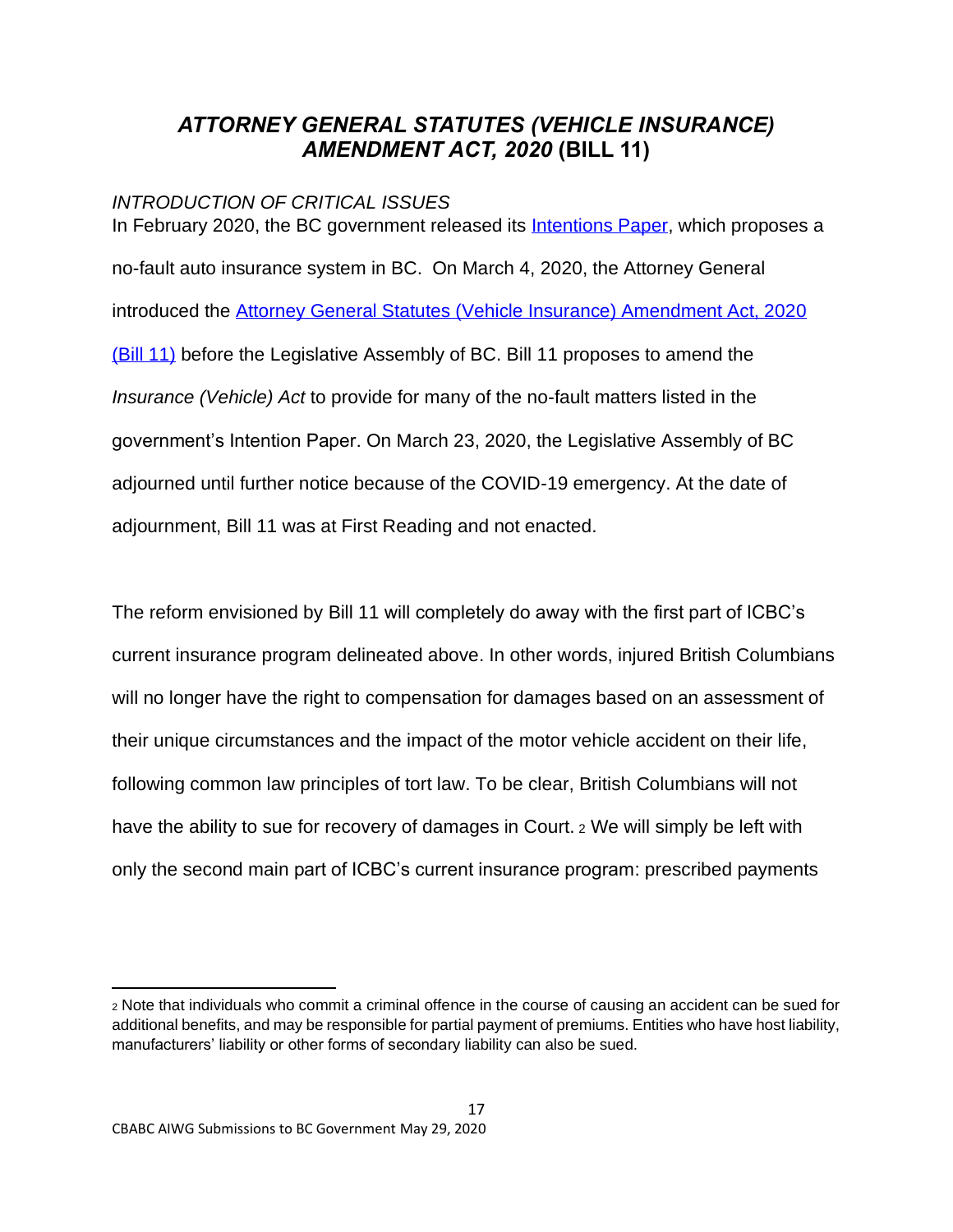based on a schedule of specified benefits that are available to anyone injured in a motor vehicle collision regardless of whether the collision was their fault or not.

Our current tort system ensures an injured plaintiff is "made whole" again. In other words, the settlement or judgment amount is awarded to put the injured party back into the position they would have been in had the accident not occurred.

The proposed model provides access to medical care and wage loss benefits, and is said to save drivers approximately 20% on their automobile insurance. However, that espoused savings comes at a great cost.

Let's take an example of where a driver runs a red light and collides with your vehicle, causing you significant injury and impairment to your leisure, recreation, and occupational capacity. You are no longer able to work. Under the current tort-based model, you will be fully compensated for your pain and suffering, past loss of income, future loss of income and income-earning capacity, future care costs, out of pocket expenses, and the disbursements incurred to bring forward your claim. The compensation will consider your unique circumstances and the impact of those injuries on your life. Under the BC government's proposed "enhanced care model", both you and the person who ran the red light, if they were also injured, will have access to the exact same benefits under the proposed plan. There will be no compensation for your pain and suffering. Further, rather than ensuring you are fully compensated for your limitations and inability to work, an insurance adjuster will determine whether you are

18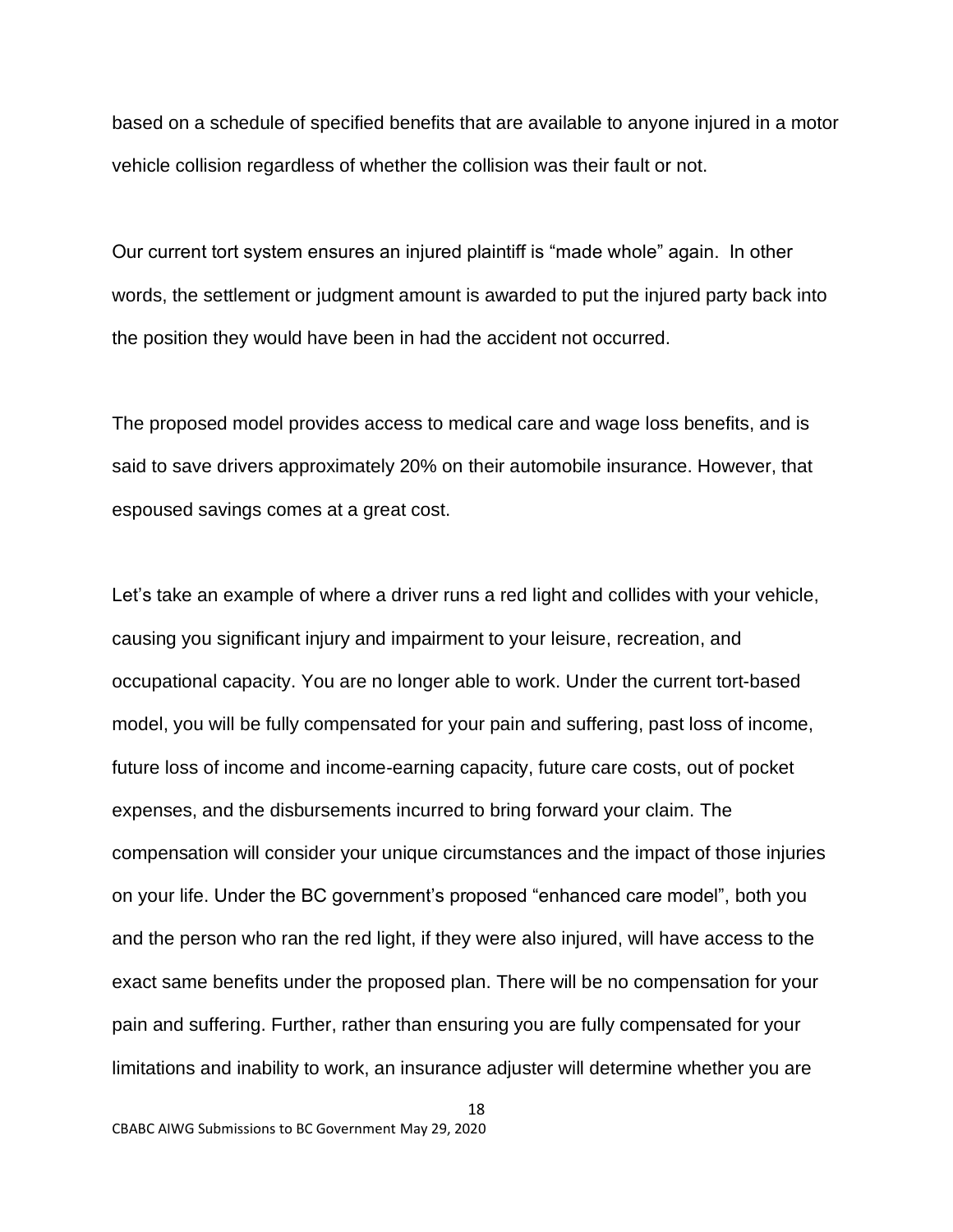eligible for certain benefits. If you are found to be eligible for wage-loss payments, those will be capped at a maximum of \$1,200 per week (the weekly net income based on maximum gross annual income of up to \$93,400). If you were earning more than that at the time of the accident, you will not be compensated for that additional loss. The advertised 20% savings on your annual insurance premium no longer looks appealing.

Further, the BC government's proposed no-fault insurance scheme will empower ICBC adjusters to assess claims and determine a claimant's entitlement to certain prescribed benefits and compensation under that schedule. ICBC adjusters will have an expanded mandate, and the discretion to assess claims and determine entitlements. Bill 11 proposes that ICBC, through its adjusters and other representatives, be required to:

- Assist claimants with making a claim; and
- Endeavour to ensure claimants are informed of, and receive, the benefits to which they are entitled.

But what if the adjuster decides you are not entitled to benefits that you feel you should be receiving based on your personal circumstances? Despite these proposed safeguards, the discretionary nature of the decisions being made by adjusters in the new scheme is cause for concern. In order to address this concern, the BC government has stated there will be a multi-level appeal mechanism in place to review adjusters' decisions. In its proposed form, it is largely the same as ICBC's current dispute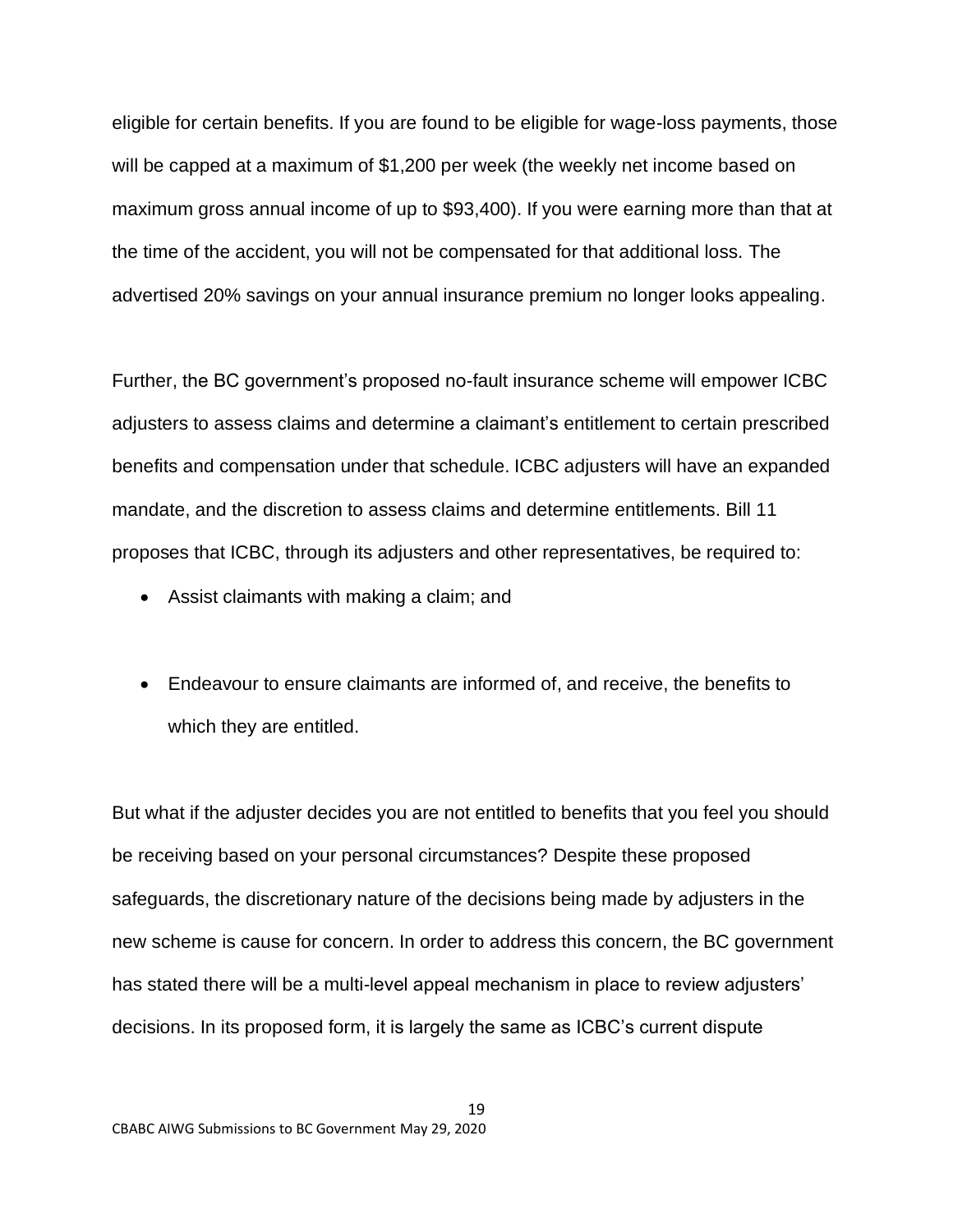mechanism3, and appears to require that claimants pursue two levels of internal appeal within ICBC before they have access to independent review of a decision by the CRT.

The appeal process for government's proposed no-fault insurance scheme requires claimants to enter a multi-tier maze if they wish to challenge the decision of an ICBC adjuster. The BC government has stated that ICBC's approach to appeals will focus on "fairness", which is intuitively appealing; however, this type of assessment is not very exacting and generally focuses on the procedural manner in which a decision is made rather than the substance of the decision. The effect of this focus is that there is a lower chance decisions will be overturned. Moving beyond ICBC and its new Fairness Office, the CRT will likely deploy a deferential standard of review to ICBC's decisions, which again results in a lower chance that decisions will be overturned. Finally, on judicial review, the standard of review in most situations will be patent unreasonableness, which is the most deferential standard of review available.

Overall, this type of appeal structure emphasizes the importance of decisions made in the first instance, in this case by ICBC adjusters. A claimant will not be able to engage a lawyer to assist in any meaningful way until they proceed through ICBC's internal processes, including the new Fairness Office, and decide to appeal ICBC's decision to the CRT. Provided the legislation remains unchanged under the new scheme, from that point forward they can be represented by counsel, but the role of counsel at the appeal stage is limited. The initial decision will have been made by an ICBC adjuster on the

<sup>3</sup> See [https://www.icbc.com/about-icbc/contact-us/Pages/Raising-your-complaints.aspx.](https://www.icbc.com/about-icbc/contact-us/Pages/Raising-your-complaints.aspx)

CBABC AIWG Submissions to BC Government May 29, 2020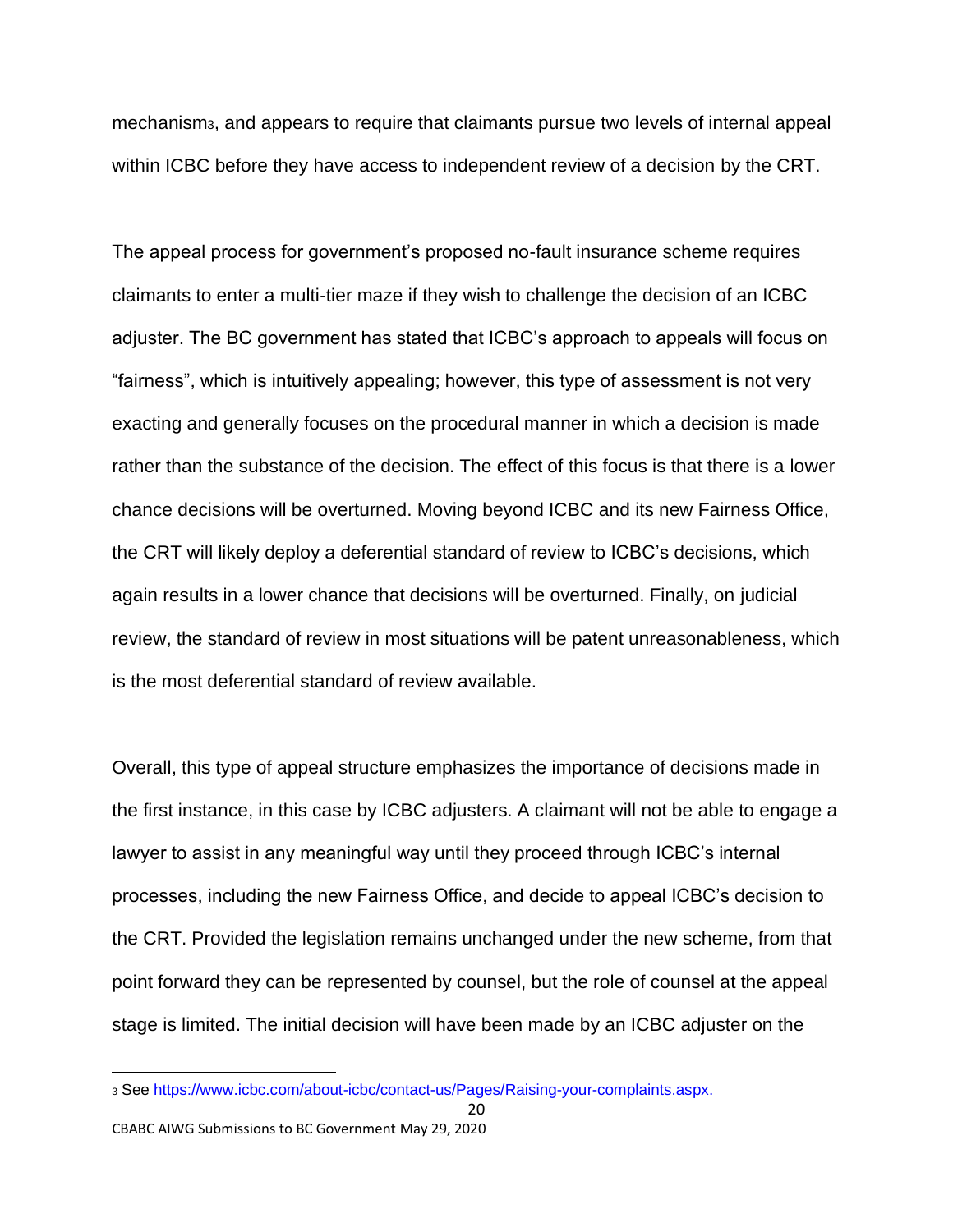available medical evidence, and it appears likely that the CRT will be limited to reviewing those decisions rather than re-considering the issues de novo. The same goes for judicial review of CRT decisions by the BC Supreme Court. Taken together, this change represents a clear attempt to remove lawyers from the Accident Benefit system. In the proposed system, only egregious oversights will proceed to the point of judicial review, and even then will only do so slowly. The expanded jurisdiction proposed for the CRT raises explicit concerns over the inherent operations of that tribunal.

### <span id="page-20-0"></span>*CONCERNS RESPECTING THE EXPANDED JURISDICTION OF THE CIVIL RESOLUTION TRIBUNAL*

The CRT is a primarily online, administrative tribunal in British Columbia that is a relatively new organization with limited experience in personal injury matters. The CRT first received jurisdiction to hear personal injury claims under \$5,000 in June 2017. Then, following the enactment of the *Civil Resolutions Tribunal Amendment Act, 2018*  (Bill 22) on May 17, 2018, the CRT suddenly had statutory jurisdiction to determine disputes respecting entitlement to Accident Benefits, whether a motor vehicle accident claimant has suffered a "minor injury", as well as to decide liability and quantum issues for motor vehicle claims under \$50,000. In comparison, the Canadian judicial system, which has evolved over hundreds of years of practice and binding precedent, has extensive experience in assessing fair compensation for those injured in motor vehicle accidents. In granting this expanded jurisdiction to the CRT, government emphasized the time savings that the CRT will offer to injured British Columbians in reaching a final resolution of their claim.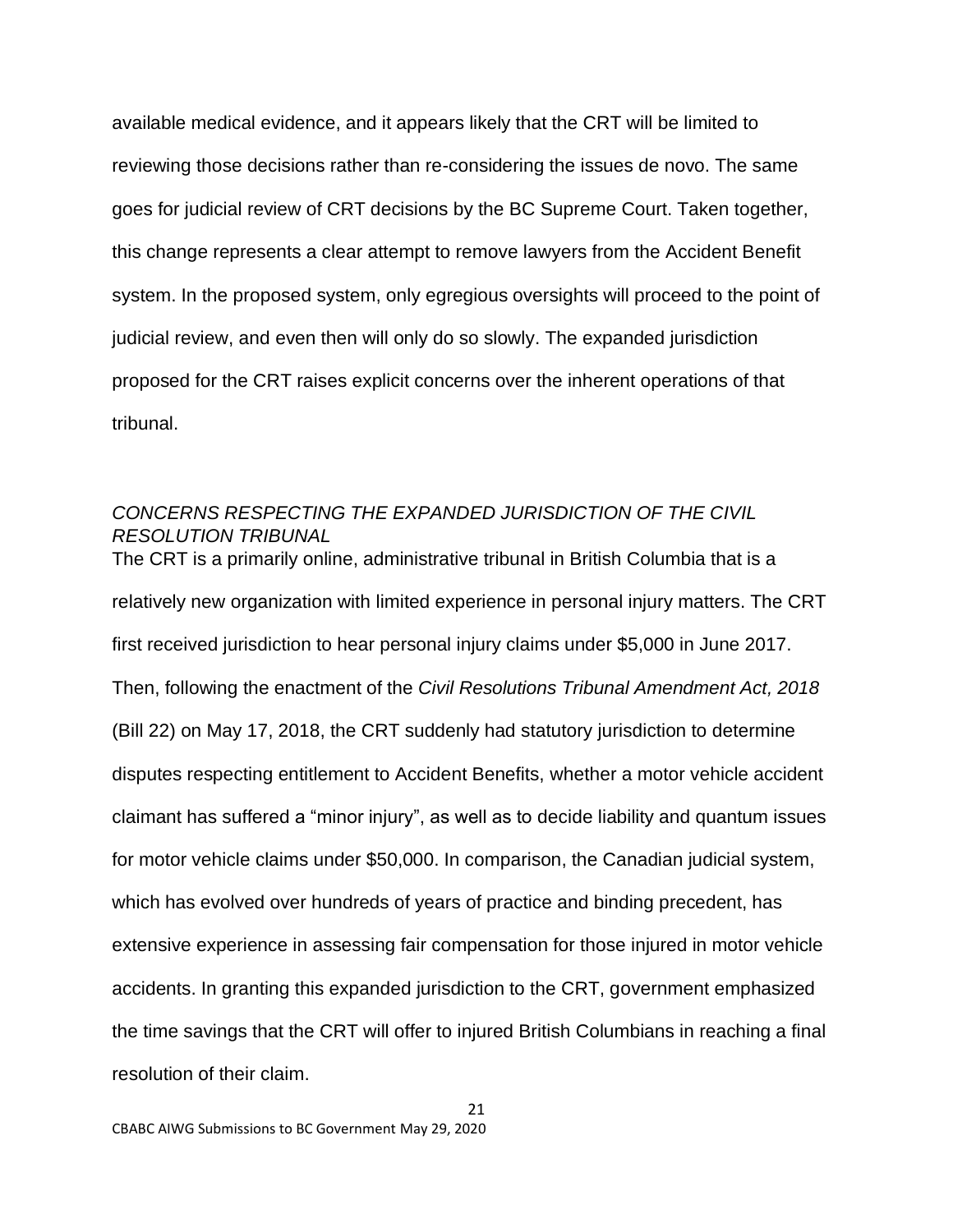Our existing civil system of justice in British Columbia resolves disputes fairly and in a timely fashion once maximum medical recovery of the plaintiff's injuries has been achieved. The BC government's emphasis on speedy resolution through the CRT fails to account for the importance of ensuring that injuries have reached maximum medical recovery prior to any final decision being made respecting appropriate compensation. The suggested time savings of proceeding before the CRT rather than the BC Supreme Court is thus illusory.

When originally constituted, s. 9 of the *Civil Resolution Tribunal Act* prohibited the CRT from hearing proceedings in which the government was a party. That is because Tribunal members are civil servants, appointed by Cabinet, with limited tenure of two to five years and remuneration set by Cabinet. Their independence from government is limited. The *Civil Resolution Tribunal Amendment Act* repealed s. 9 and replaced it with provisions clearly giving the CRT jurisdiction over ICBC claims. The inherent conflict in having the CRT decide proceedings involving a Crown agency closely connected to government is thus of the utmost concern. That conflict was not resolved by the *Civil Resolution Tribunal Amendment Act* – rather, the conflict was embraced as part of the strategy to reduce ICBC costs.

It is noteworthy that the same Ministry to which the CRT reports, and which appoints CRT tribunal members, is responsible for ICBC and accountable to the public for ICBC's financial performance. In light of the evidence that the government is working hard to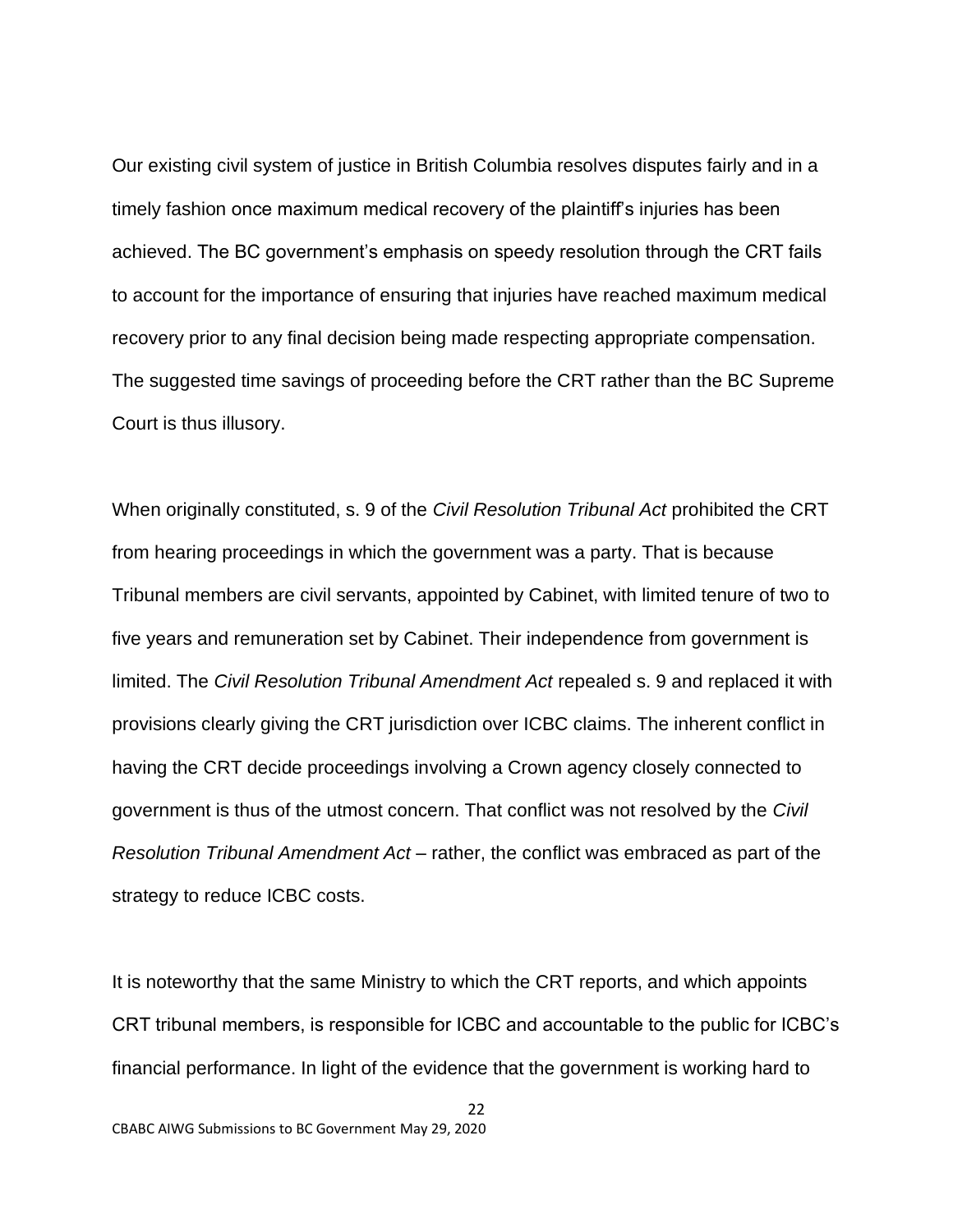reduce the amount ICBC spends on claims, the conflict of having civil servants of the CRT making decisions on monetary compensation to victims of motor vehicle accidents is arguably stronger than ever.

Further, it is noteworthy that the current monetary threshold of \$50,000 is substantially greater than the CRT's original monetary jurisdiction, which was a mere \$5,000 for small claims personal injury matters. In contrast, Provincial Court judges in our province – who maintain their tenure to age 75 and operate as judicial officers independent of government – only have monetary jurisdiction for decision making up to \$35,000. Query whether it is reasonable and prudent to grant monetary jurisdiction of \$50,000 to arguably conflicted government employees with term appointments that may be as little as two years.

On May 6, 2020, legal counsel at the CRT confirmed for the CBABC via email that the CRT has not made any final decisions following a hearing for a claim brought under s. 133(1)(b) of the *Civil Resolution Tribunal Act* for a substantive determination of a "minor injury" designation. She confirmed the CRT has issued one consent resolution order relating to a minor injury determination since being granted that jurisdiction. Further, as of that date, the CRT had not made any decisions under s. 133(1)(c) respecting a motor vehicle accident liability ruling. However, she states there are CRT decisions that relate to liability in motor vehicle accidents that have been made under the CRT's small claims jurisdiction under \$5,000. Similarly, the CRT has not made any final decisions under s.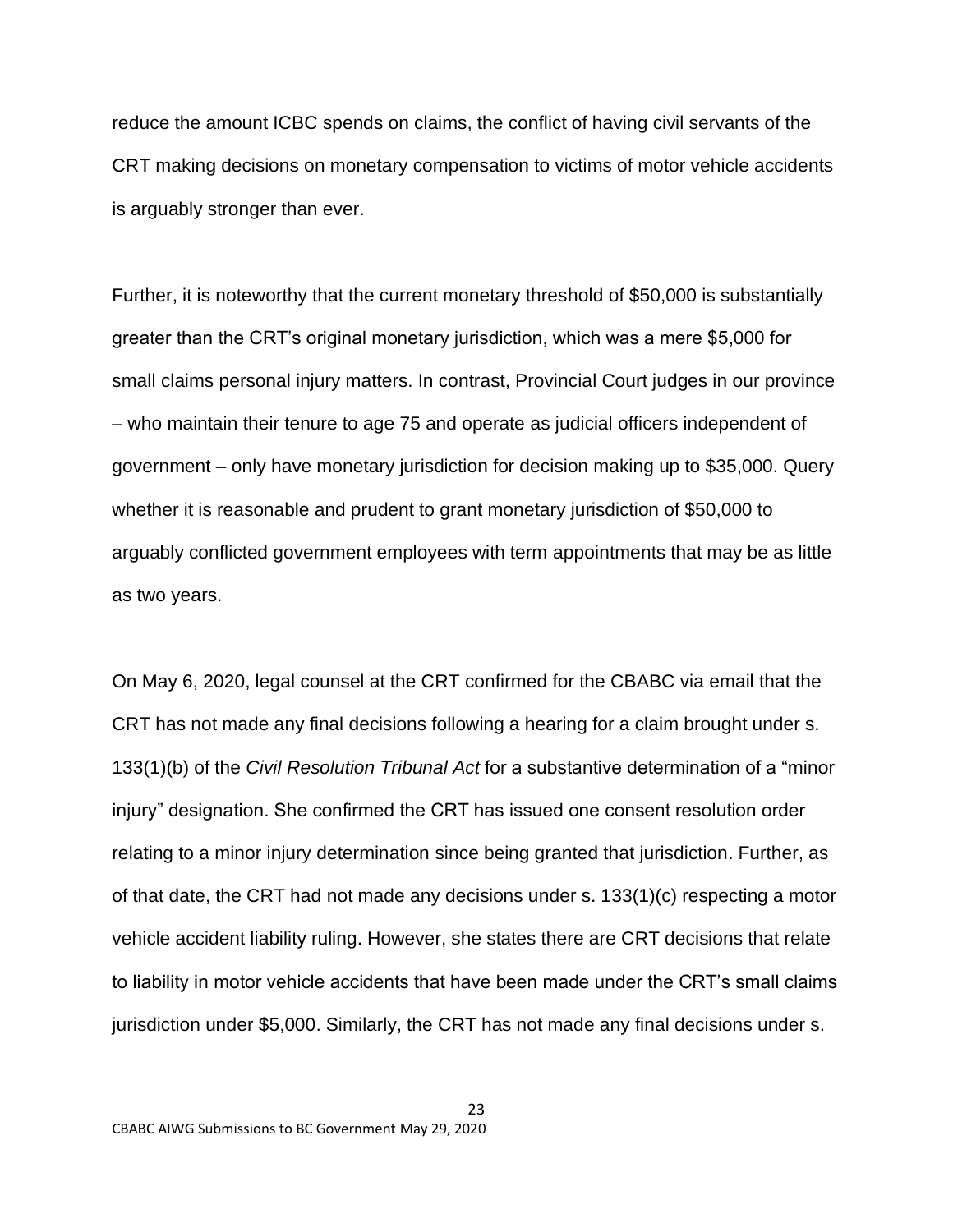133(1)(a) respecting rehabilitation entitlement determinations. CRT legal counsel confirmed there have been two preliminary decisions respecting accident benefit claims. Section 133 of the *Civil Resolution Tribunal Act* declares that the CRT has exclusive jurisdiction in respect of entitlement to benefits paid or payable under the *Insurance (Vehicle) Act* and whether an injury is a minor injury for the purposes of the *Insurance (Vehicle) Act*. Further, that same section deems the CRT to have specialized expertise in respect of claims for liability and damages, including personal injury and loss or damage to property related to the accident, under \$50,000. What the past year of this exclusive jurisdiction and complete lack of substantive determinations demonstrates, is that this body continues to lack specialized expertise in these matters despite the legislated deeming provision.

Thus, in light of the clear conflict of interest, lack of independence, and arguable specialized expertise, it remains clear that the only entity that can be trusted to ensure fairness in any dispute between an individual citizen and a public institution is an independent and accessible judiciary.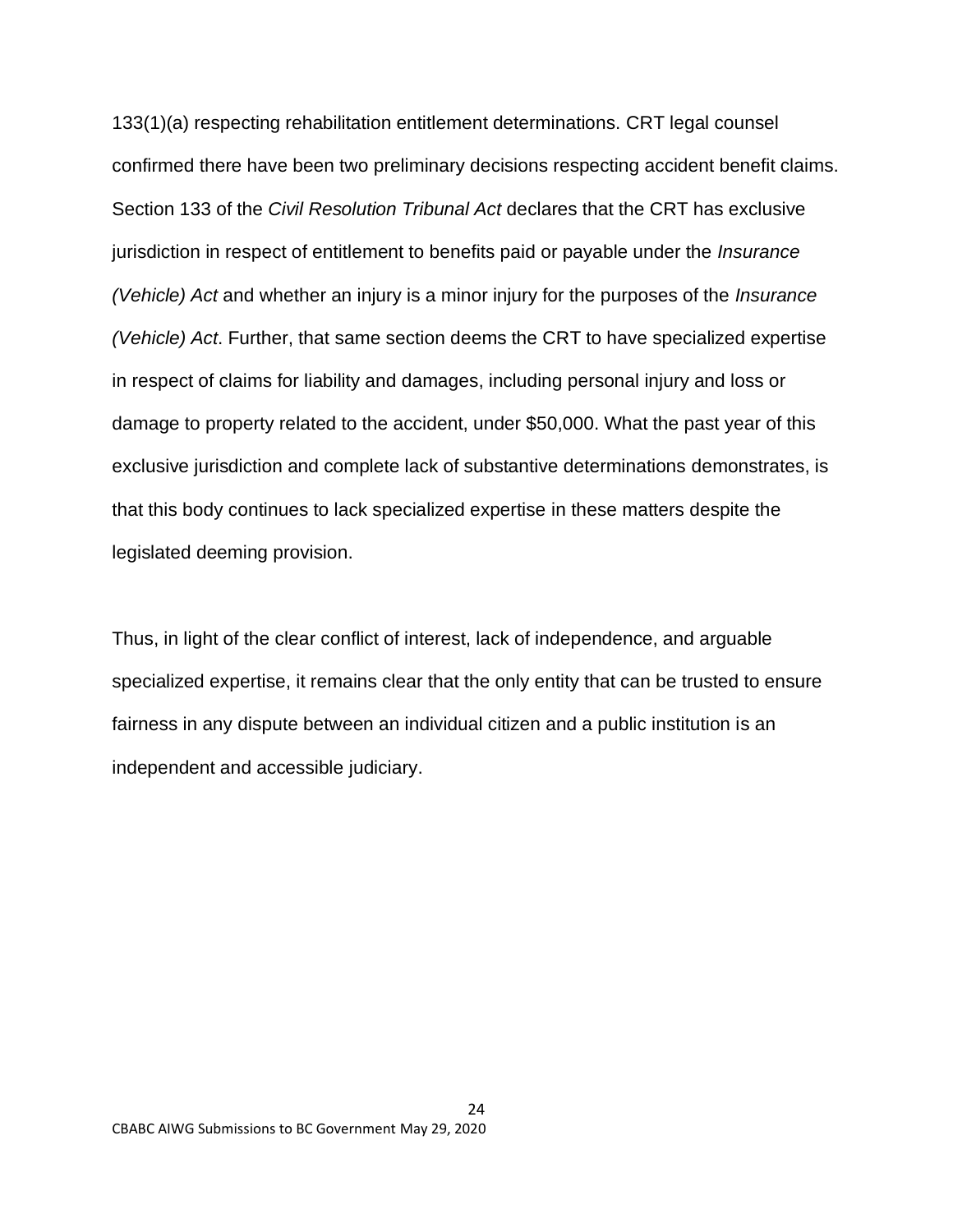# <span id="page-24-0"></span>*UNINTENDED CONSEQUENCE OF NO-FAULT: LIMITING ACCESS TO JUSTICE IN SMALL AND RURAL COMMUNITIES*

According to the March 6, 2020, oral report of Mr. Don Avison, QC, CEO of the Law Society of British Columbia, to the Benchers' meeting, there are approximately 1700 plaintiff lawyers who have a motor vehicle accident personal injury practice in BC. Of those, roughly 650 plaintiff lawyers have motor vehicle accident work as more than 50% of their practice. On the defence side, over 760 lawyers report motor vehicle accident work being a significant portion of their practice. That is approximately 2500 lawyers who have a significant motor vehicle accident practice across our province.

According to the same report, there are 900 law firms in BC that report motor vehicle accident work is a significant part of their practice. Of those 900 firms, 160 report over 90% of the firm's work is motor vehicle accident work and 300 report that over 50% of the firm's work is motor vehicle accident work. A move to no-fault will see many of these firms close permanently.

The closing of law firms across our province is not only detrimental to the lawyers affected, these firms employ significant numbers of support staff and articling students who will also be unemployed as a result. On the heels of the COVID-19 crisis, this no doubt unintended consequence of the BC government's no-fault proposal will be even more devastating. This is of particular concern in small and rural jurisdictions, where lawyers will undoubtedly be unable to maintain a feasible general practice without the income of motor vehicle accident work to make ends meet. It is important to note that this income is paid by clients and not by ICBC. It does not affect premiums.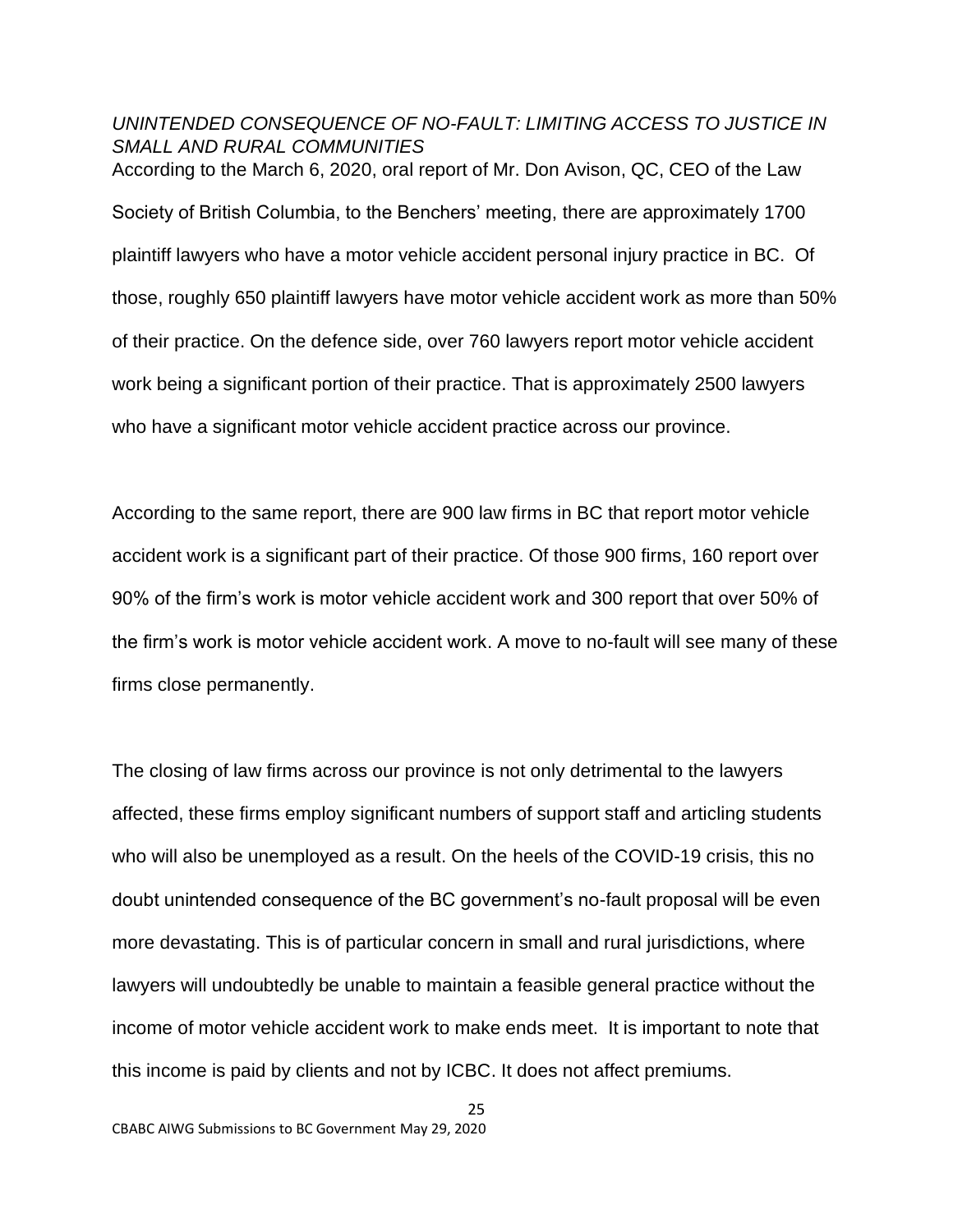The result is that the proposed changes in Bill 11 will further limit access to justice in small and rural communities, something the province cannot afford to let happen.

# <span id="page-25-0"></span>*A CASE FOR THE STATUTORY ABROGATION OF THE RIGHTS OF BRITISH COLUMBIANS IS NOT ESTABLISHED* From a public policy perspective, no-fault or "care-based" types of compensation schemes result in a bureaucratization of justice with rights prescribed by legislation that,

in most circumstances, reduce the level of compensation available for innocent accident victims.

The implementation of a no-fault compensation scheme is not in the public interest. Among other concerns, it will eliminate the right of innocent accident victims to seek redress before an independent judiciary and, at the same time, relieve parties of responsibility for their negligent or willfully tortious conduct. Any limitation of the rights of an individual to recover damages in motor vehicle accident cases is contrary to the principles of the Canadian justice system.

The case for fundamental change including statutory abrogation of the rights of injured British Columbians to full and fair compensation because of uncontrollable costs has not been established. What has been established, however, is that the number of accidents occurring each year has been steadily increasing. The solution to the issue of rising collisions, however, is to look at and deal head-on with the causes of those increases.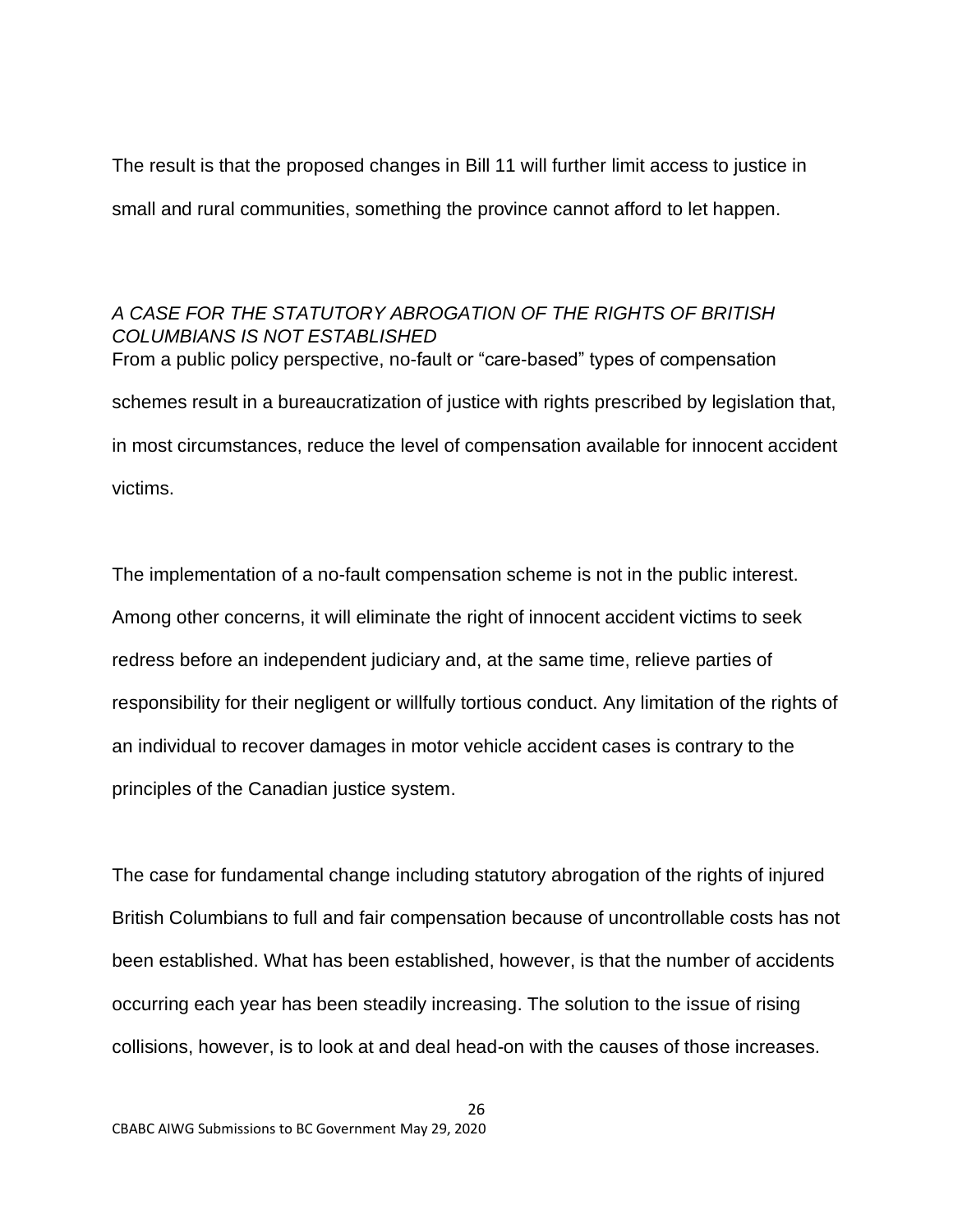There are many areas of our present automobile insurance compensation system that warrant considered review and reform. However, those reforms should result in a costs savings to automobile insurance while preserving the core components of the current system valued by British Columbians. The present government proposals are not the correct solutions to the problem. They will not achieve the purpose for which they are espoused and they will result in considerable inequity and injustice among the public, and unintended consequences limiting overall access to justice for British Columbians.

The evidence from other jurisdictions that have gone before British Columbia in moving to no-fault or "care-based" insurance models does not support government's conclusion that the proposed changes will achieve sustained cost savings at all (see Appendix I).

Reforms to automobile insurance as contemplated in Bill 11 have been attempted across our nation with little success. Jurisdictions in Canada have instituted various forms of modified no-fault insurance schemes and caps on tort losses. Although direct comparisons are limited, there is no significant difference in the cost of insurance to the consumer between those jurisdictions that have some system of no-fault insurance and those that do not.

For example, when insurance reforms were introduced in Ontario, it was hoped that they would reduce the cost of insurance. This was unsuccessful and although there have been repeated attempts to modify both the insurance product and restrictions on

27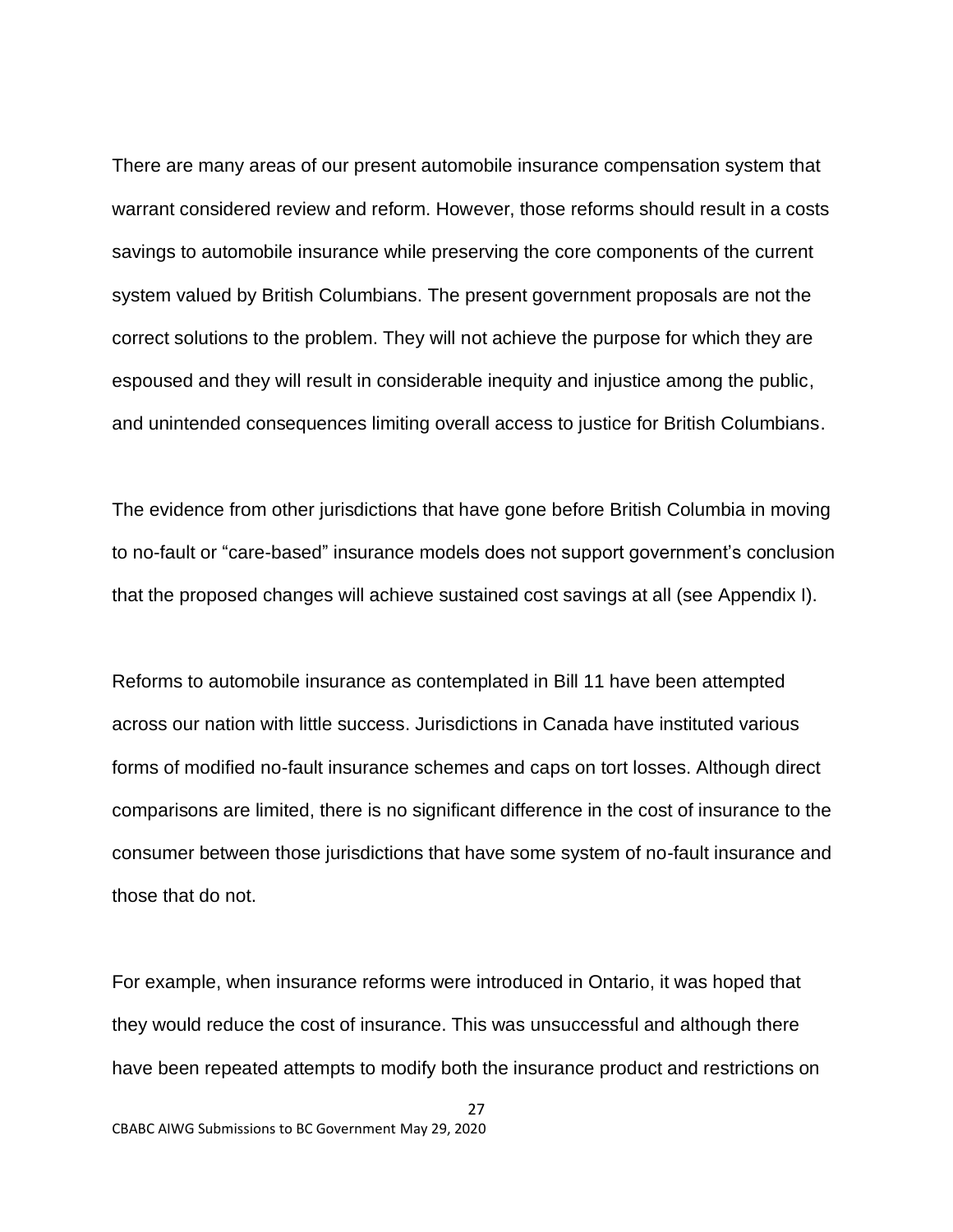tort liability to achieve those savings, these have also been unsuccessful to date. Ontario has gone through several versions of no-fault insurance schemes without any apparent success in containing or reducing the cost of insurance. The repeated changes there have created uncertainty and unfairness among innocent victims of automobile collisions and have, in turn, diminished the integrity of the civil justice system.

In short, what we have learned from other jurisdictions is that insurance premiums have not declined after the introduction of no-fault based insurance schemes. The result has been a bureaucratization of justice with rights prescribed by legislation that, in most circumstances, reduces the level of pecuniary compensation and either eliminates or significantly reduces compensation for non-pecuniary damages for innocent accident victims. The BC government's proposal completely eliminates compensation for victim's pain and suffering, which was incurred through no fault of their own. The policy and social values promoted by our present tort system – such as encouraging people to adhere to a higher standard of care by holding them accountable for their negligence or willfully tortious conduct – are compromised by the provincial government's proposed "care-based model", which benefits at-fault drivers by providing them with increased Accident Benefits, relative to the current model.

The reality in other provinces has been that implementation of limits on compensation has resulted in decreased accountability for unsafe driving and imposition of the cost of unsafe driving onto the victim. There is also conflicting evidence as to whether or not

28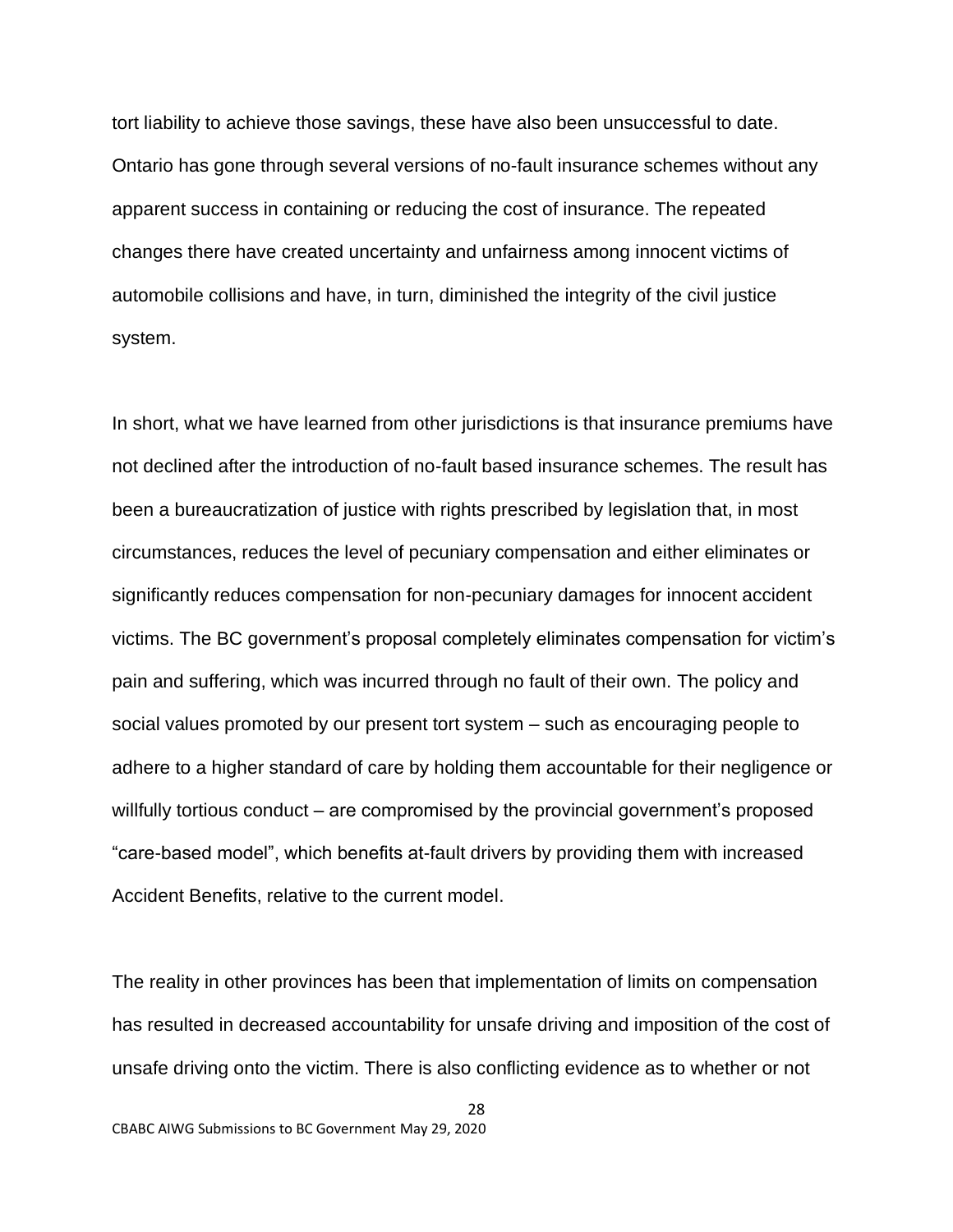the costs to policy holders have decreased as a result. The CBABC encourages the provincial government to lead on this issue rather than to follow.

Rather than imposing limitations on the rights to compensation by British Columbians as proposed, the CBABC encourages the provincial government to implement changes that will:

1. Preserve the rights of British Columbians;

2. Reduce the incidence of motor vehicle collisions and resulting injuries in BC; and

3. Improve the rate of recovery of British Columbians following injury.

Changing the existing automobile insurance system as proposed will not result in longterm control of insurance costs. The only way to modify cost trends on a long-term basis is to change driver behaviour through sweeping traffic initiatives, including but not limited to stricter enforcement of all traffic safety laws, more severe penalties for errant drivers, tougher licensing standards, and distracted driving and photo radar programs that work.

The CBABC has had the opportunity to review the July 10, 2017, Ernst & Young LLP report entitled, ICBC: Affordable and effective auto insurance – A new road forward for British Columbia (the "E&Y Report"). The CBABC agrees with and embraces many of the principles in the E&Y Report; however, there are other principles within that report that the CBABC does not support. It is the position of the CBABC that the E&Y Report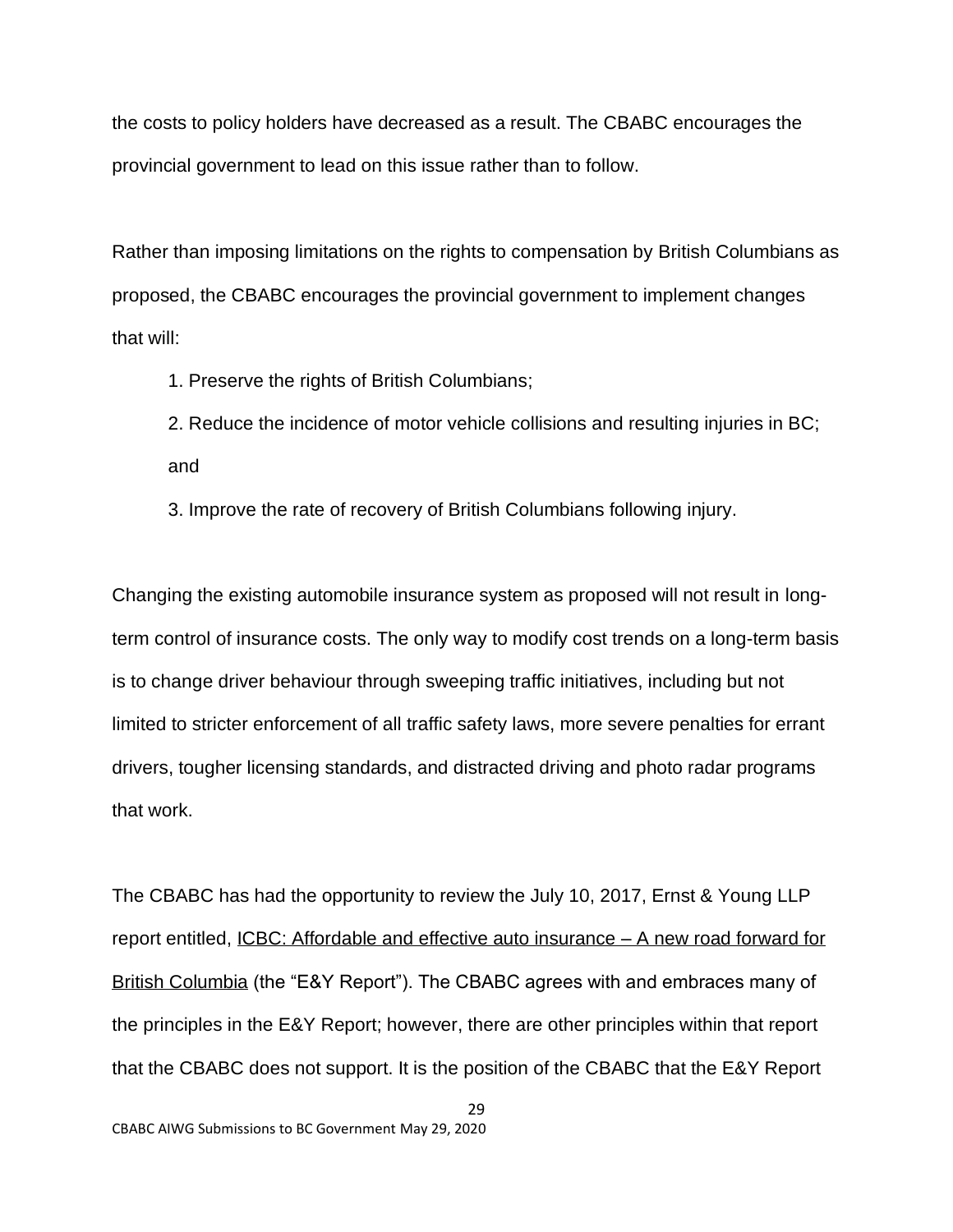does not provide conclusive evidence that automobile insurance in BC needs to be substantially overhauled. What the E&Y Report clearly demonstrates – and what the CBABC supports – is the need for BC to focus on accident prevention and to implement traffic safety initiatives. It is only through the implementation of such preventative initiatives that the trends in the cost of insurance will be reduced.

The CBABC advocates that the focus of change should be on improving road safety as the best means of controlling automobile insurance costs. This also cements the direct relationship between the cost of insurance and automobile collisions in the public consciousness. British Columbia has historically been a leader in linking automobile insurance and road safety. ICBC, unlike other provincial insurers, is a partner in encouraging safe driving practices in British Columbia. However, the cost of doing so has been placed on the shoulders of policy holders. Allowing ICBC to retain a portion of the revenue from its road safety measures – rather than siphoning the revenue stream into the provincial government's general revenue – is a solution the CBABC supports, as it will undoubtedly contribute to return ICBC to a position of financial stability.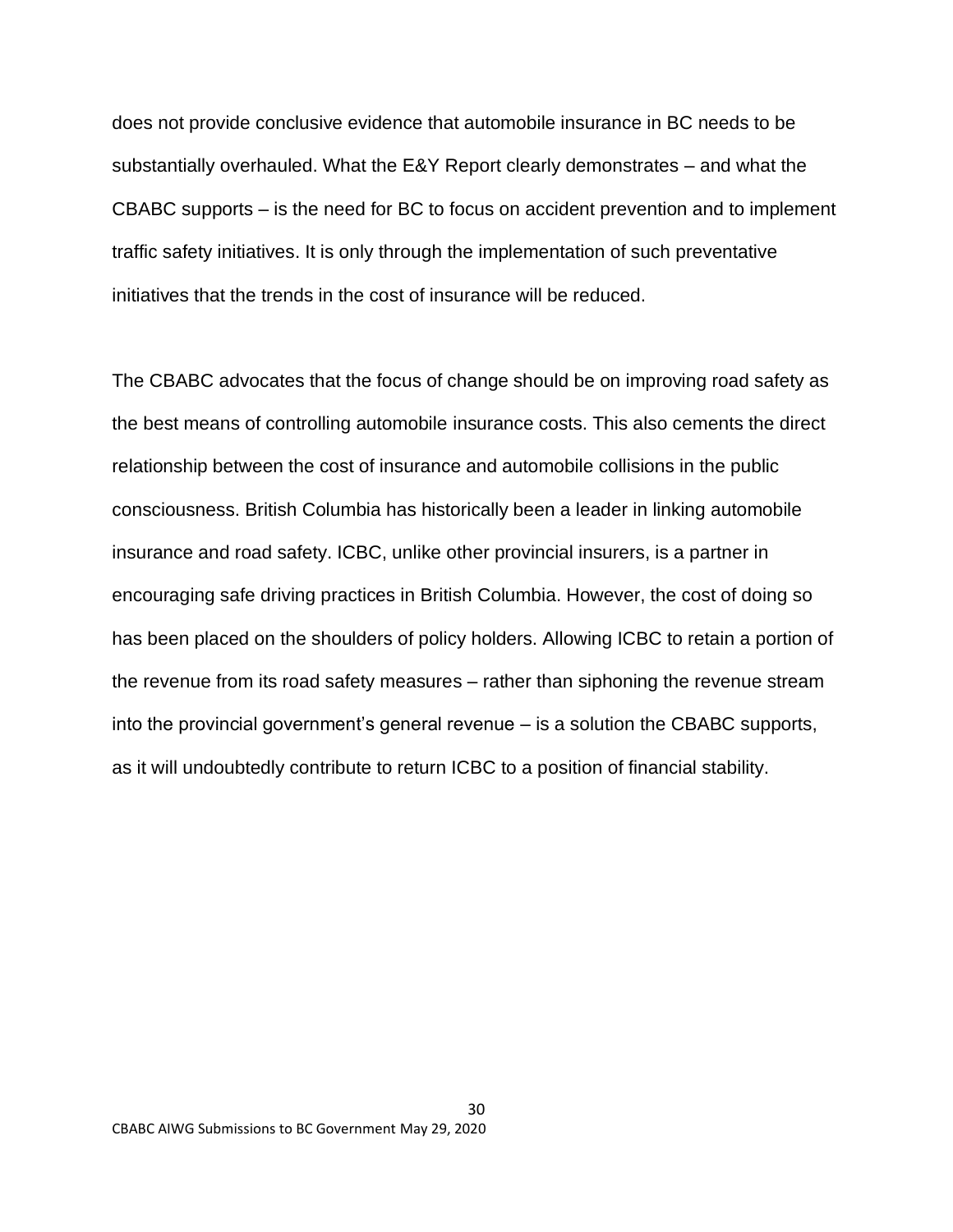The CBABC is aware of the steps taken to implement safety programs since our 2018 position paper on Bills 20 and 224, including:

- a) Activating red-light cameras 24 hours a day, seven days a week, up from the previous six hours per day;
- b) Launching a Collision Reduction Program to identify and rapidly retrofit infrastructure, regulations and signage at dangerous roads and intersections;
- c) Moving forward with pilot projects to evaluate distracted driving reduction technology;
- d) Designating distracted driving as a high-risk driving behaviour under the ICBC Driver Risk Premium program;
- e) Launching two pilot projects to explore how technology can help combat distracted driving; and
- f) Upgrading existing red-light cameras to facilitate automated speed enforcement at high risk intersections.

These reforms are certainly welcome, but there is much more to do.

In September 2018, the CBABC released its updated Agenda for Justice (the "A4J"). The A4J outlines justice and legislative recommendations and reforms within BC's

<sup>4</sup> See [CBABC 2018 Bill 20 Position Paper](https://www.cbabc.org/CMSPages/GetFile.aspx?guid=c8915bf0-132a-4fc5-af77-dbb5782b6c3b) and [CBABC 2018 Bill 22 Position Paper.](https://www.cbabc.org/CMSPages/GetFile.aspx?guid=7780205c-d5e1-4611-97b1-7458b193813e)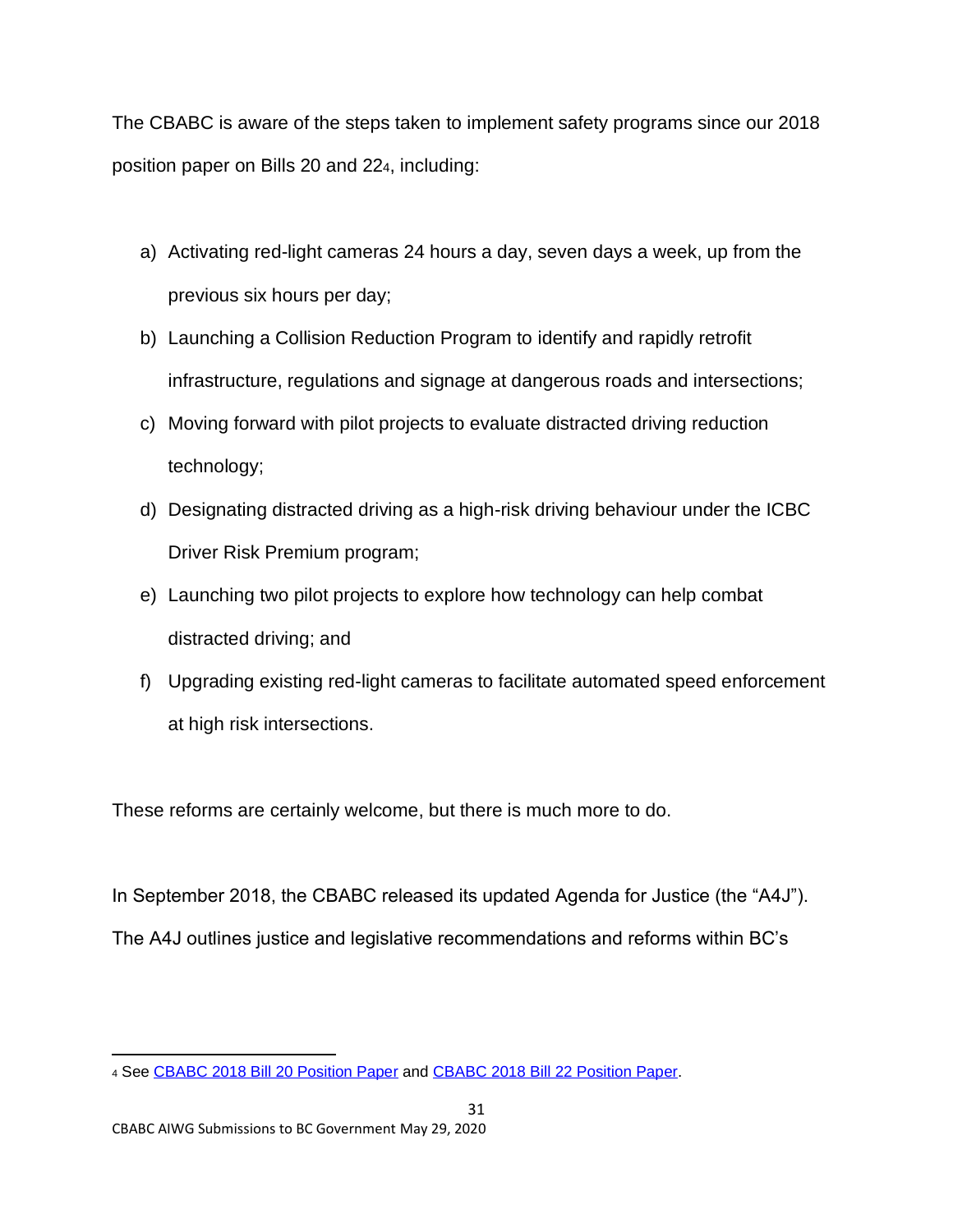justice system and identifies a path toward their improvement.<sup>5</sup> The minor injury caps from Bill 20 and the expansion of the CRT from Bill 22 were added to the A4J. The CBABC strongly urges government leaders and decision-makers to include our A4J recommendations in their policy platforms.

# <span id="page-31-0"></span>*CONCLUSIONS AND RECOMMENDATIONS RESPECTING BILL 11*

To summarize, the CBABC opposes no-fault and believes no-fault insurance will reduce the rights of injured victims and limit access to justice in British Columbia.<sup>6</sup> This is particularly so in light of BC Budget 2020 demonstrating that ICBC is profitable following the implementation of the *Insurance (Vehicle) Amendment Act* and *the Civil Resolution Tribunal Amendment Act* reforms – even before government proceeds with its proposed no-fault regime. The CBABC queries why government still intends to implement a nofault insurance plan in light of ICBC's profitability. A no-fault insurance system is not needed, will restrict the rights of British Columbians, and will disproportionately affect the most marginalized members of our society.

<sup>5</sup> See<https://www.cbabc.org/Our-Work/Advocacy/Agenda-for-Justice-2017> and [https://www.cbabc.org/Our-Work/Advocacy/Agenda-for-Justice-2018-Update.](https://www.cbabc.org/Our-Work/Advocacy/Agenda-for-Justice-2018-Update)

<sup>6</sup> See [Canadian Bar Association, BC Branch responds to BC Government's No-Fault Insurance Plan](https://www.cbabc.org/News-Media/Media-Releases/2020/CBABC-Branch-responds-to-BC-Government-No-Fault) (February 6, 2020).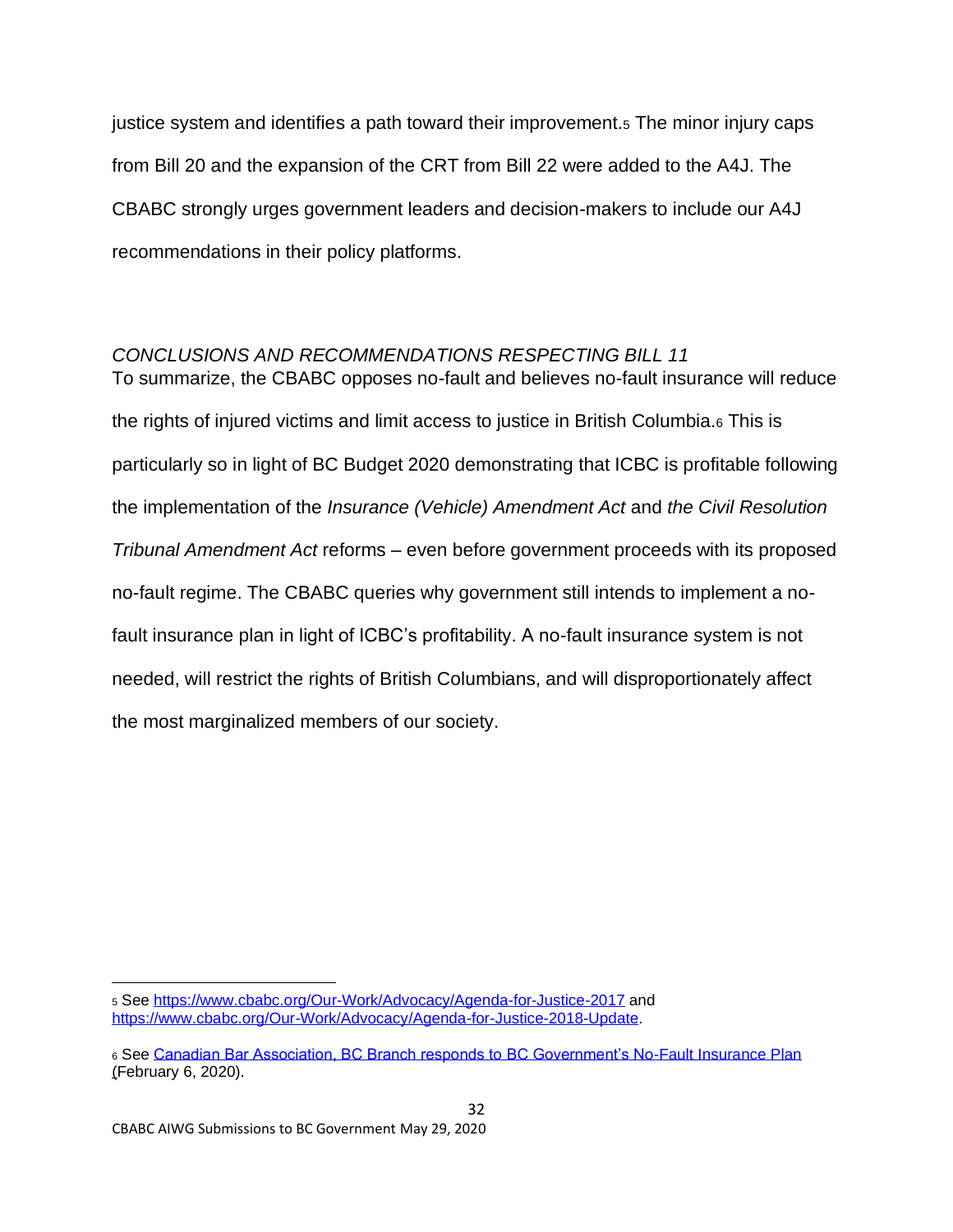Regarding Bill 11, the CBABC recommends the following:

- 1. The CBABC opposes no-fault, and believes no-fault will reduce the rights of injured victims. It is the CBABC's position that any system of no-fault insurance results in discriminatory consequences and a dearth of accountability for at-fault drivers, with no demonstrable trade-off benefit in terms of cost savings over the long run.
- 2. Despite a multitude of variations in the insurance systems implemented across Canada, there is no conclusive evidence that no-fault reforms have resulted in a dramatic or sustained reduction in insurance costs over time. Similarly, there is no firm support for the conclusion that the proposed changes to the existing BC insurance system will result in long-term control of such costs, or in turn, that the automobile insurance system in British Columbia needs to be substantially overhauled.
- 3. At the same time, the appeal process proposed under no-fault is wholly unsatisfactory, and provides no assurances that substantive decisions, made internally by ICBC personnel, may be reviewed or (where necessary) changed by an independent arbiter. Only the most egregious oversights will proceed to the point of judicial review, subject to inordinately high standards of deference upon review, and will do so slowly.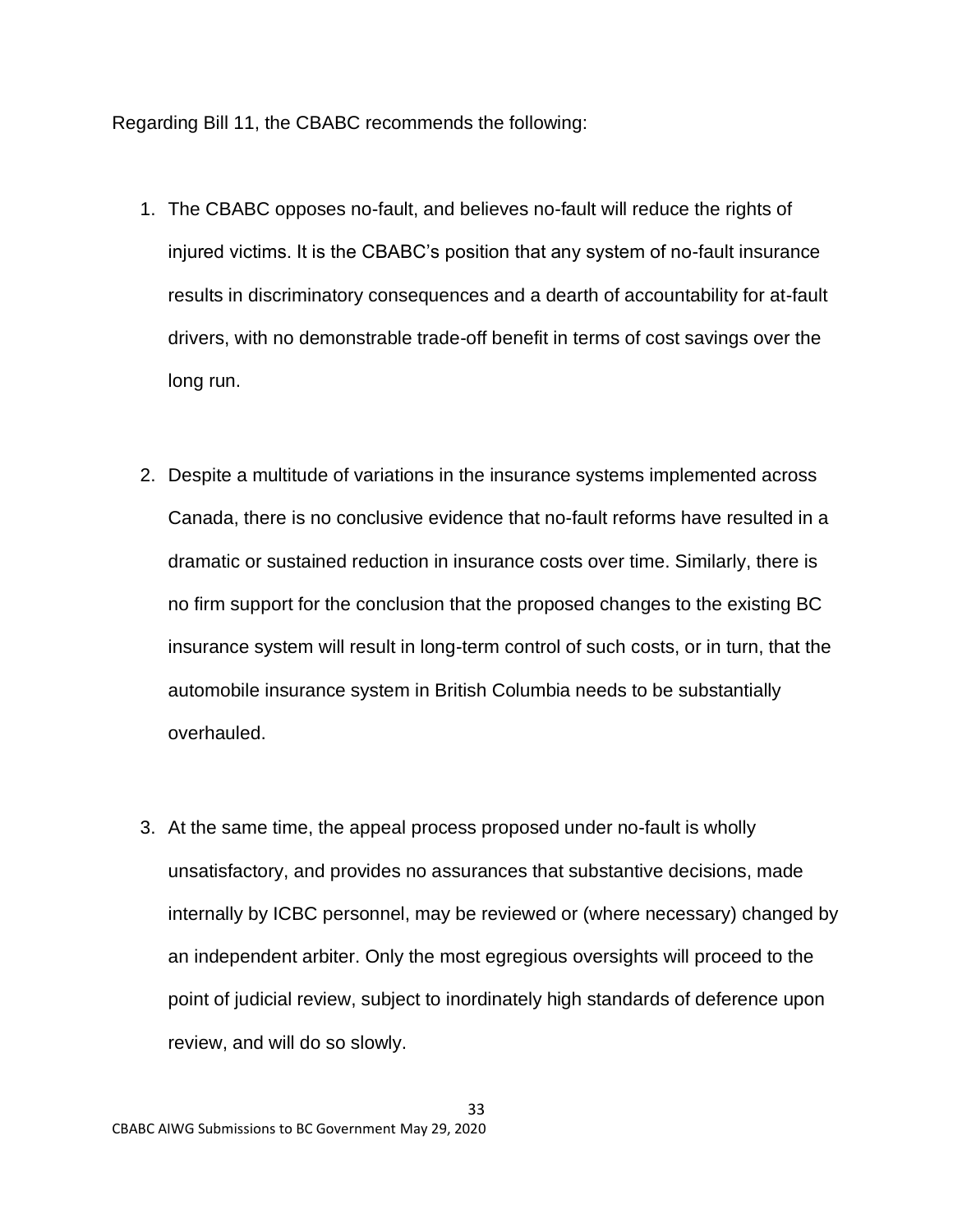- 4. Rather than imposing limitations on the rights to compensation by British Columbians as proposed under Bill 11, the CBABC recommends the implementation of changes that will preserve the rights of British Columbians; reduce the incidence of accidents and injuries in British Columbia; and improve the rate of recovery of British Columbians following injury.
- 5. The CBABC therefore recommends that government reject no-fault and remain committed to a system that allows for the independent determination of loss suffered by persons injured in automobile collisions on an individual basis. Absent any objective proof that the reform experiences of other provinces have resulted in substantial reductions in insurance costs, it remains clear that the only entity that can be trusted to ensure fairness in any dispute between an individual citizen and a public institution is an independent and accessible judiciary.
- 6. The CBABC maintains the view that these challenges present an opportunity for British Columbia to take a leadership role in Canada, both in implementation of road safety initiatives and in preservation of a system that is just, fair, and does not penalize victims. The available evidence demonstrates the need to focus primarily on accident prevention, and to implement proactive traffic safety initiatives, rather than radically reform the insurance system. Such measures will, in the CBABC's view, result in a significant reduction in motor vehicle accidents on British Columbia roads, while also producing an increase in ICBC revenue via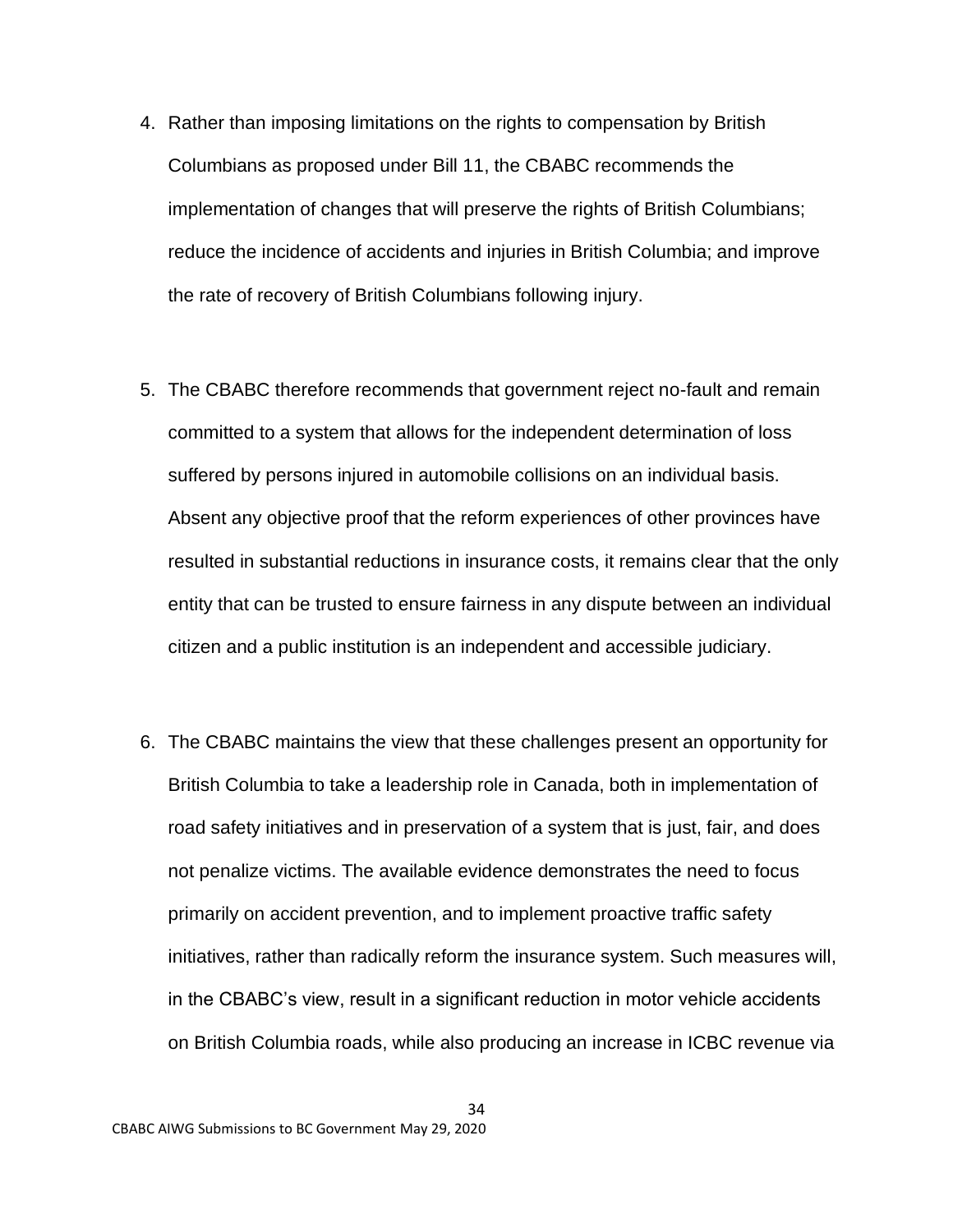enforcement. Both of these benefits will, in turn, serve to reduce insurance costs in the province.

- 7. To that end, the CBABC recommends that government take the following further steps:
	- a) Penalization of negligent or reckless drivers, consistent with the notion that individuals will be held accountable for their errors, that victims will be entitled to recover their losses to the extent that they are not individually responsible for them, and that all motorists should be encouraged to be responsible and careful drivers;
	- b) Similar penalization of drivers with records of dangerous driving behaviours such as impaired driving, excessive speeding and distracted driving, via payment of higher insurance premiums, as a deterrent to risk-prone behaviour;
	- c) Implementation of higher premiums for operators of luxury or performance vehicles, and according subsidies or discounts of premiums for those who operate safer or more economical vehicles;
	- d) Enactment of measures to incentivize motorists and vehicle manufacturers to employ accident-avoiding technology, such as back-up cameras and blindspot warning sensors, in order to decrease the likelihood of crashes; and
	- e) Development of ways in which the legal profession can publicly endorse and promote safety programs and other initiatives to limit distracted and intoxicated driving.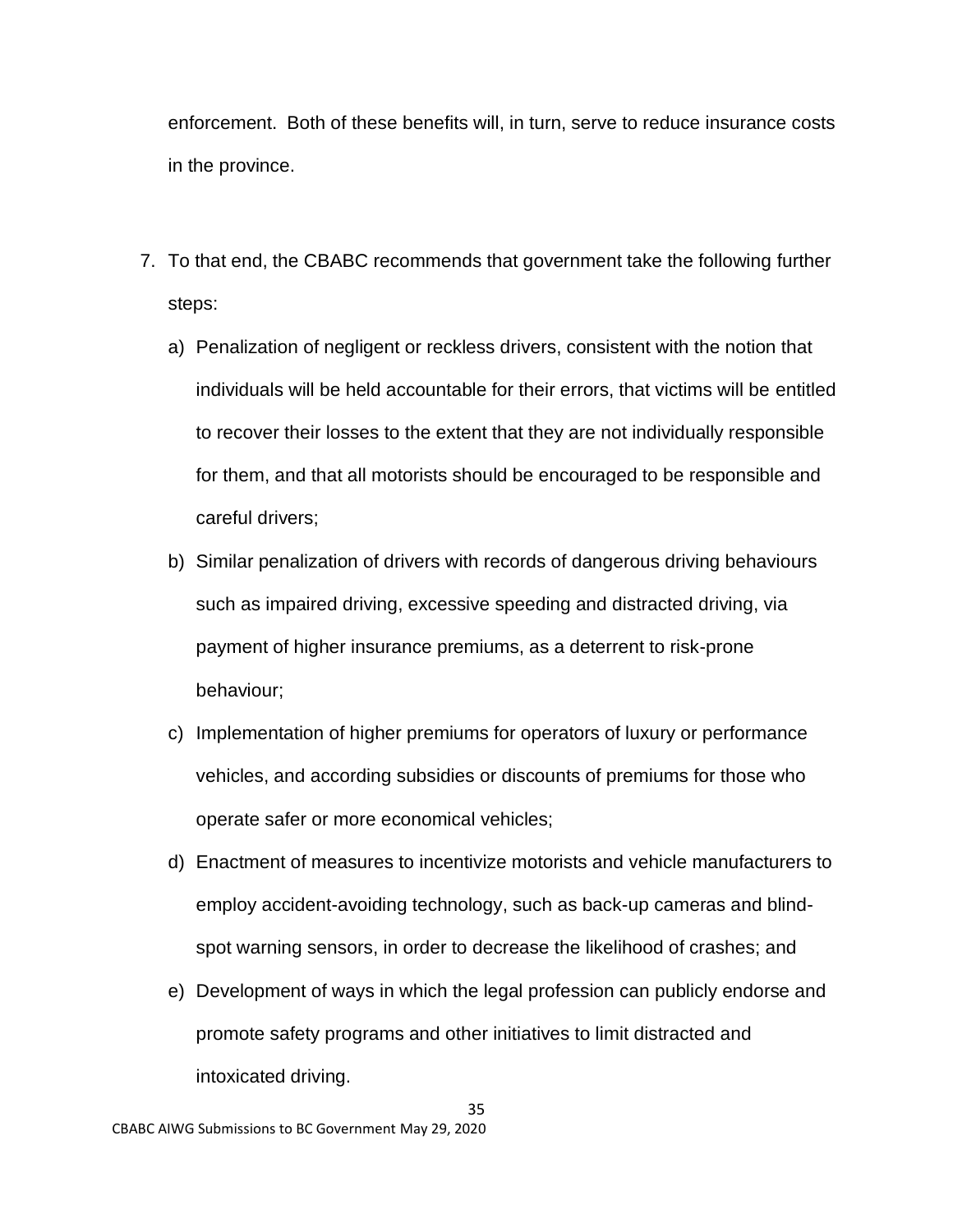- 8. The CBABC also recommends that the government take the following steps in furtherance of improving operational efficiency, accountability and transparency within ICBC:
	- a) Proceeding with a transparent and independent operational review of ICBC, in order to identify opportunities for business reform; and
	- b) Establishing an independent rate-setting agency to fix and monitor premiums, with a view to ensuring premium adjustments are made on a timely basis and in accordance with sound insurance and actuarial principles.

The CBABC believes that the challenges the provincial government faces with ICBC represent an opportunity for British Columbia to take a leadership role in Canada in road safety initiatives and preservation of a system that is just and fair, and that does not penalize victims. It is our position that any system of no-fault results in discriminatory consequences and a dearth of accountability for at-fault drivers.

In addressing the financial situation of ICBC, the provincial government should instead focus on:

a) Maintaining the principle of full recovery for victims of negligence – a principle that is fair and prudent;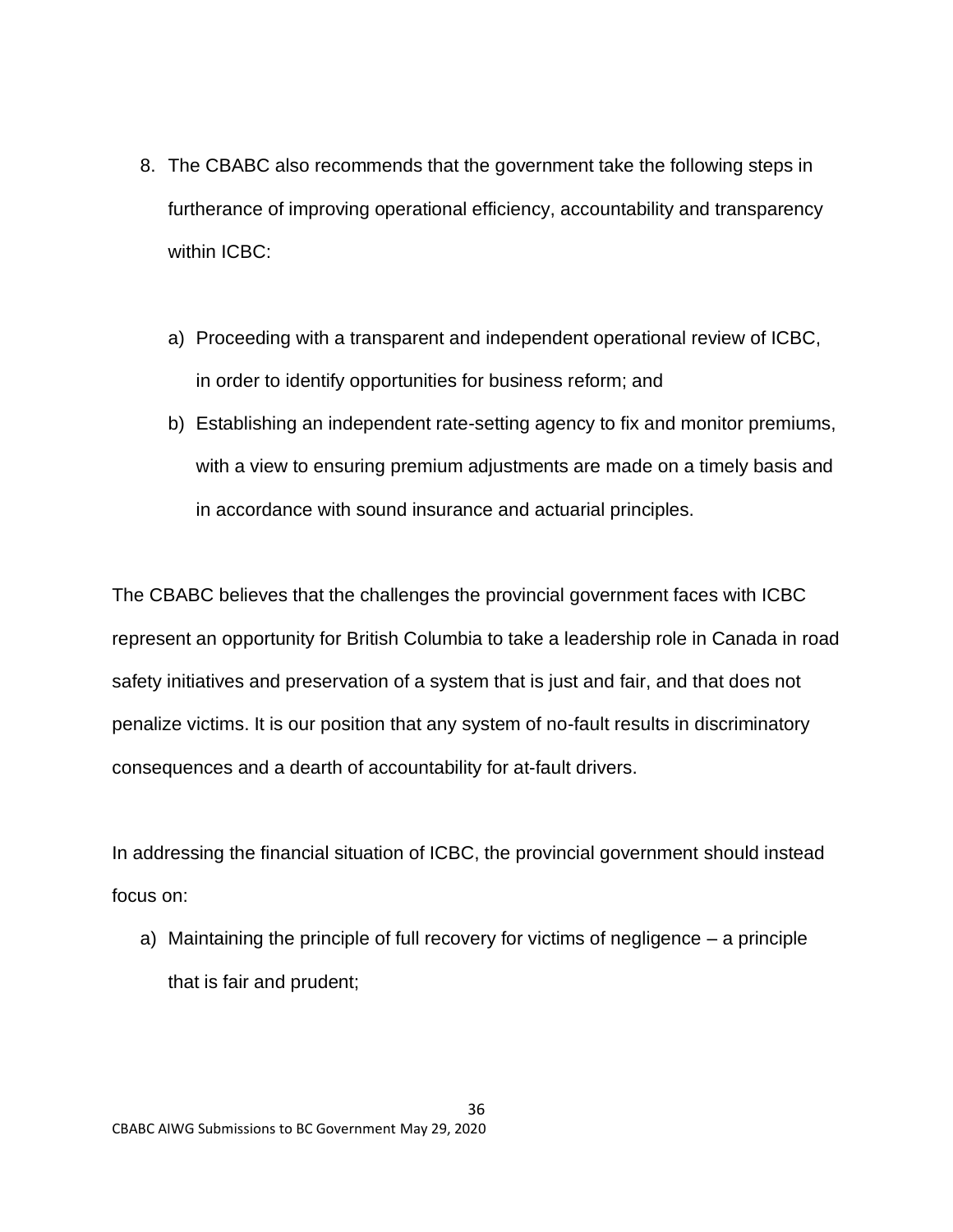- b) Implementing measures that will decrease the incidence of accident and accident-related injury in our province;
- c) Enabling injured motorists to obtain treatment in a timelier manner; and
- d) Being a leader in developing a system of premium assessment that motivates reasonable and prudent behaviours, penalizes risky and unsafe behaviours, and has those who choose to drive luxury vehicles paying more to insure them.

We encourage the government to explore other potential avenues to address the financial problems at ICBC. From a public policy perspective, it is preferable to control costs by reducing the number and severity of accidents rather than by cutting the compensation available to innocent accident victims. Reducing accidents will reach the root of the problem and will also eliminate the pain and disability that accompany traffic injuries. Reducing the cost of automobile insurance by limiting compensation puts an unfair burden on innocent accident victims, rather than placing that burden on the people who cause the accidents or on society for failing to make driving safer.

The CBABC remains committed to a system that allows for the independent determination of the actual loss suffered by persons injured in automobile collisions on an individual basis. The only entity that can be trusted to ensure fairness in any dispute between an individual citizen and a public institution is an independent and accessible judicial system. We believe that we have made a number of meaningful suggestions for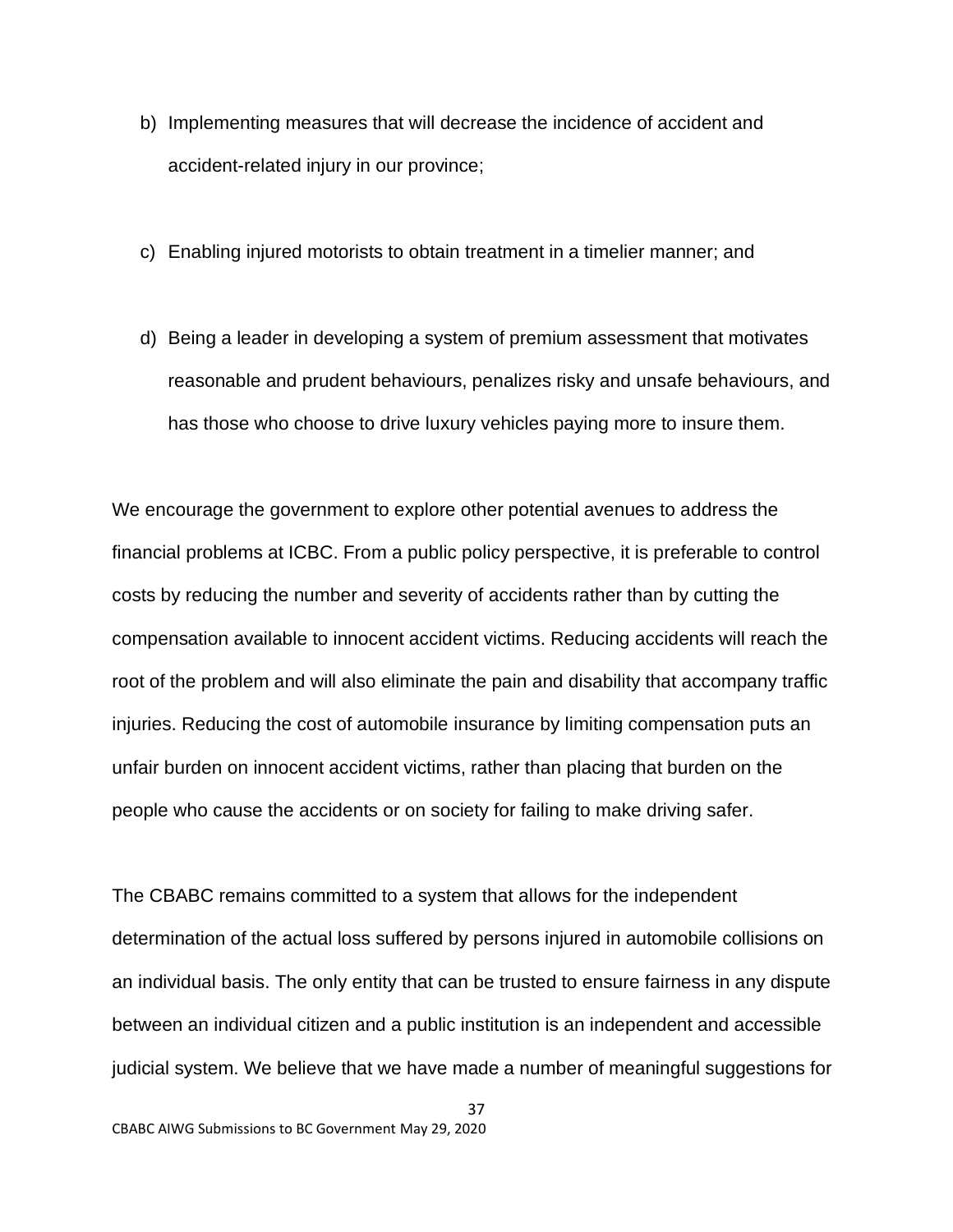reform that will improve the present system without taking away the rights of innocent victims.

The CBABC welcomes the opportunity to work with this government to find ways to preserve British Columbians' rights to compensation following injury through our tort system, to decrease the number of accidents on British Columbia roads, and to decrease the costs associated with claims.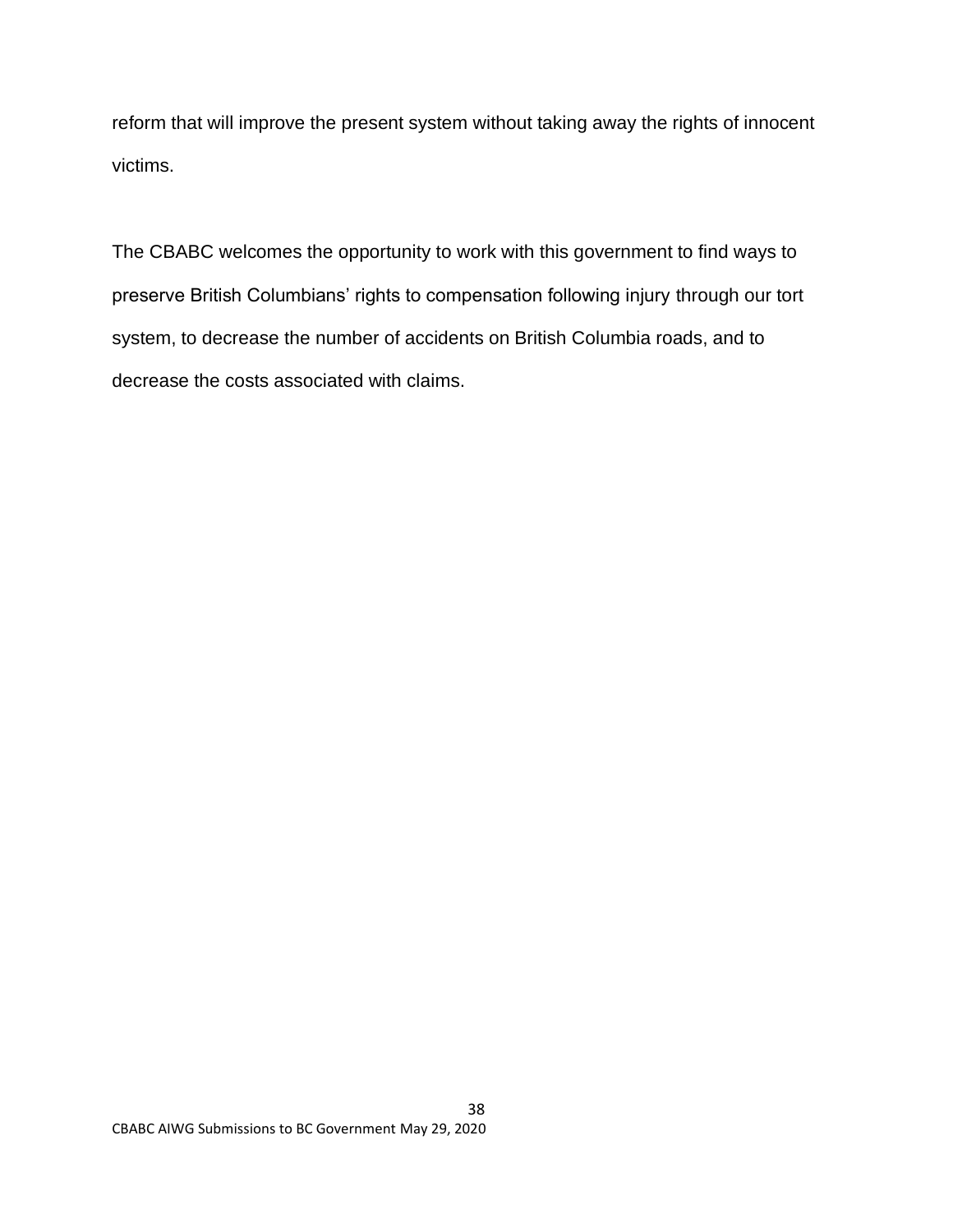# **EVIDENCE AMENDMENT ACT, 2020 (BILL 9)**

# <span id="page-38-1"></span><span id="page-38-0"></span>*INTRODUCTION OF CRITICAL ISSUES*

On February 25, 2020, the Attorney General introduced the Evidence Amendment Act, [2020 \(Bill 9\)](https://www.leg.bc.ca/parliamentary-business/legislation-debates-proceedings/41st-parliament/5th-session/bills/first-reading/gov09-1) in the Spring Session of the Legislative Assembly of BC. Bill 9 proposes to amend the Evidence Act to: (1) limit the number of experts and expert reports used in motor vehicle injury litigation to one report if overall damages recovered in settlement or judgment are less than \$100,000 and to three reports if overall damages are equal to or exceed \$100,000, (2) restrict the amount recoverable from the unsuccessful party for the cost of each expert report to \$3,000, and (3) limit total recoverable disbursements to 5% of the settlement or judgment amount.

On March 23, 2020, the Legislative Assembly of BC adjourned itself until further notice because of the COVID-19 emergency. At the date of adjournment, Bill 9 was at Second Reading and not enacted.

The CBABC position respecting Bill 9 is as follows:

1. The CBABC supports a presumptive limit on the number of experts to be used at trial, but only if such a limit is made subject to variation upon agreement of the parties or at the discretion of the Court, in keeping with the principle of proportionality.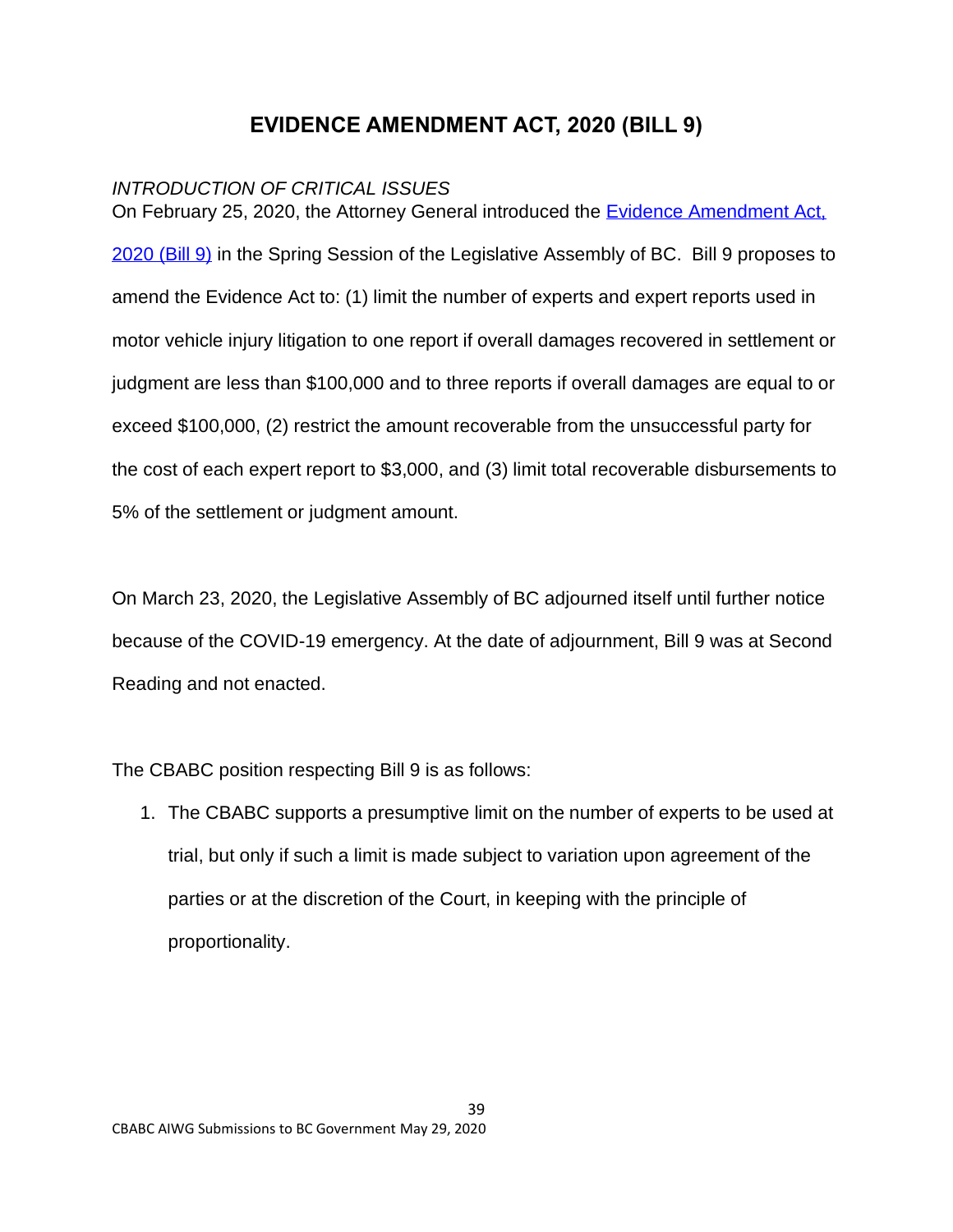- 2. The CBABC opposes an arbitrary \$3,000 cap on recoverable experts' fees, as such fees often substantially exceed \$3,000. The CBABC instead recommends addressing the rising cost of expert fees by directly engaging with stakeholders regarding permissible amounts to be charged, and by enacting a schedule of fees limiting the amount experts can charge, subject to the discretion of the Court.
- 3. The CBABC opposes the proposed 5% cap on what a litigant can recover for disbursements incurred to prosecute or defend their case. The cost of gathering evidence to present in Court is usually far more than 5% of the damages in question. Additionally, the Court already maintains extensive assessment procedures for determining the necessity and reasonableness of such expenses. An arbitrary cap on all disbursements is unwarranted and should be discarded in its entirety.

The proposed limits on recovery of expert fees and overall disbursements disproportionately limit access to justice for our most marginalized members of society.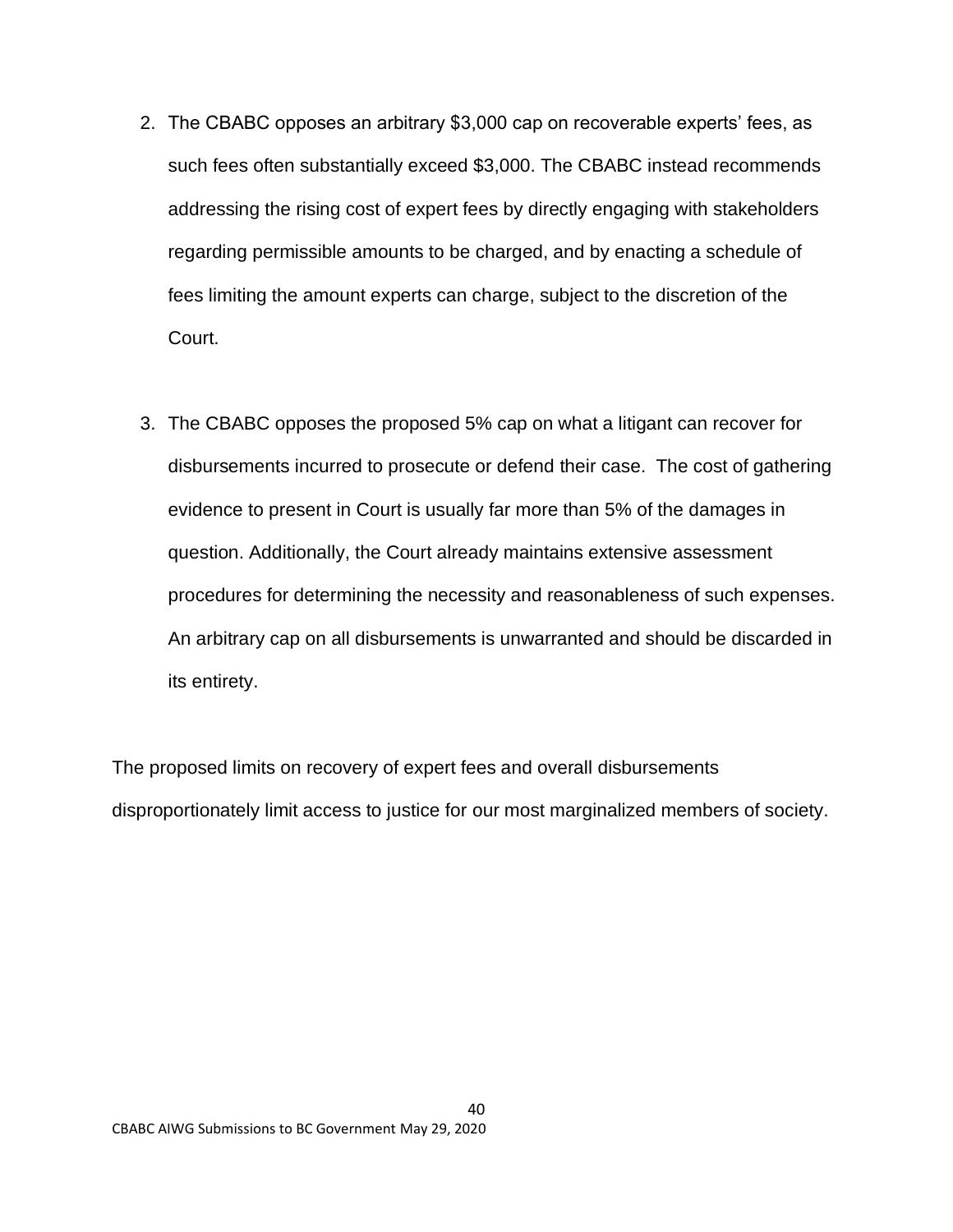### <span id="page-40-0"></span>*POSITION ON \$3,000 CAP ON EXPERT FEES*

The fees that experts charge are outside the control of injured parties and their counsel.

Regarding medical experts, the Preamble C.2 to the BCMA Revised Fees for Uninsured

Services, effective April 1, 2019, states:

The Non-MSP Insured Fees have been set by the Doctors of BC Tariff Committee in conjunction with Section representatives and in accordance with general policy established by the Board of Directors. Under the arrangement with the MSC, MSP fees have been approved by the MSC.

The recommended values for services when not paid for by the MSP, WorkSafeBC or ICBC are listed under "Non-MSP Insured Fee". The charges for these uninsured services, including A-lettered items, are not to be construed as maximum or minimum charges but only as a general guide for services of average complexity, by which the individual physician dealing with the patient can set a proper and responsible value on the individual services provided:

a. You are in no way obligated, ethically or otherwise, to follow these Non-MSP Insured Fees and you may charge either a higher or lower fee according to your own judgement.

b. No special sanction of any kind is employed nor will be employed by the Association to enforce these Non-MSP Insured Fees, and you are free to exercise your discretion and judgement with respect to any charge made for any service rendered that is not payable by the MSP, WorkSafeBC or ICBC or otherwise specified in the Preamble.

The recommended fee for a medicolegal report is:

A00073 A Medico-Legal Opinion will usually include the information contained in the medico-legal report and will differ from it primarily in the field of expert opinion. This may be opinion as to the course of events when these cannot be known for sure. It can include opinion as to long-term consequences and possible complications in the further development of the condition. All the known facts will probably be mentioned, but in addition there will be the extensive exercise of expert knowledge and judgement with respect to those facts with a detailed prognosis .............................. 1832.00.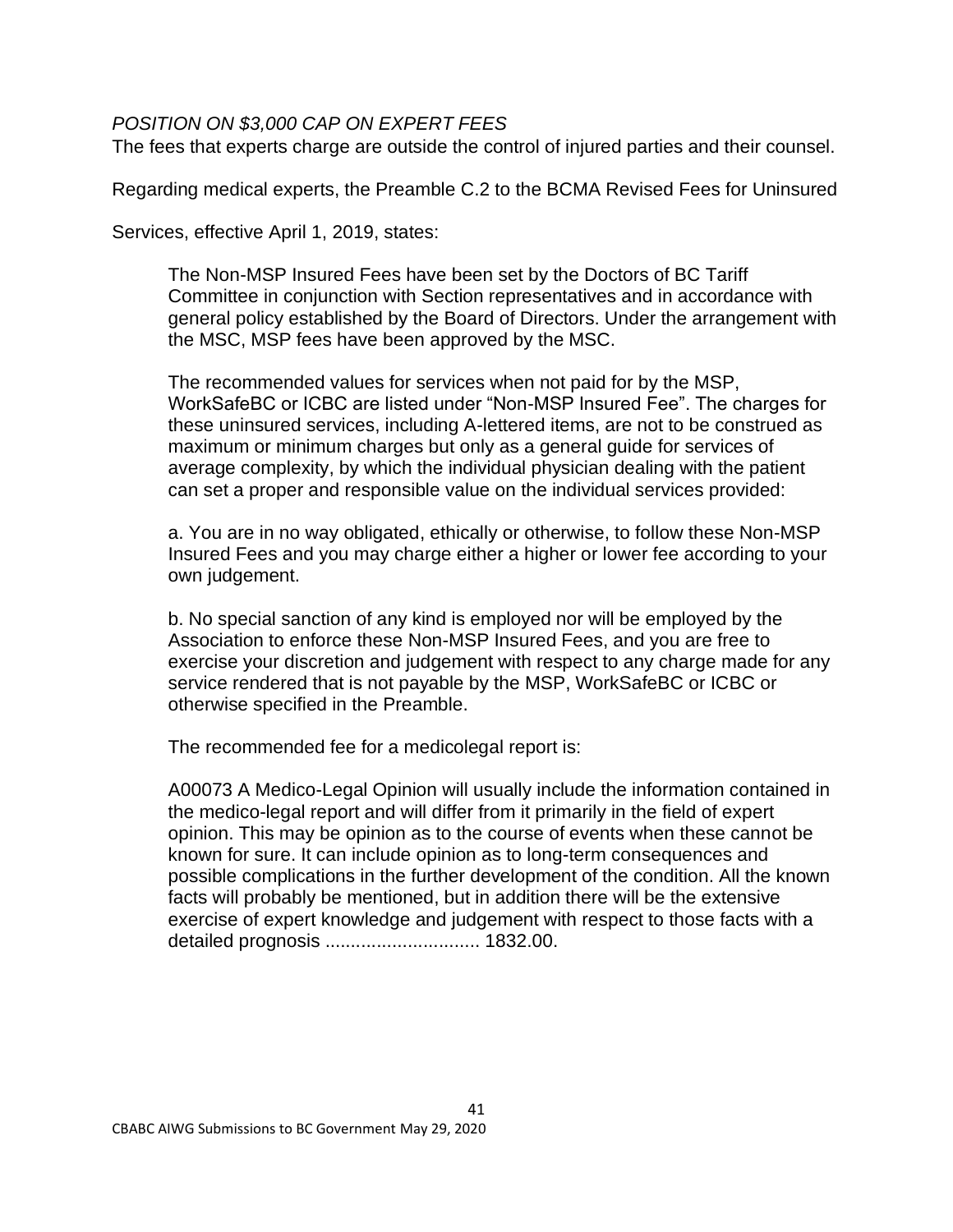The \$3,000 proposed limit is higher than the BCMA Uninsured Services Fees and as such, at first blush appears reasonable. However, as stated in the preamble to that document, experts are not bound by the recommended fee and can charge whatever they deem appropriate. Not having a constraint on what can be charged for medical legal reports leaves all parties vulnerable to being billed excessive fees.

The cost of reports has increased considerably in the past 10 years. Anecdotally, 10 years ago the cost of an average specialist report was in the range of \$2,500 to \$4,000. Back then, a \$5,000 expert report was considered expensive. Currently, that \$5,000 expert report is considered average (or even cheap). In the past decade, we have seen the market for independent medical examinations in the litigation context flooded with medical-legal assessment companies that provide doctors with examination rooms, logistical and administrative support, and marketing. These for-profit companies often source specialists from out of province and have significantly contributed to the overall rise in legal costs.

The CBABC agrees the increase in expert fees and reports is extremely problematic. The challenge for parties is that they are at the whim of these experts and these medical-legal assessment companies operating as a "middle-person" between the expert and counsel. Parties have no choice but to pay these costs. There is no bargaining power. The experts are in high demand and there are often waitlists of years for certain assessments.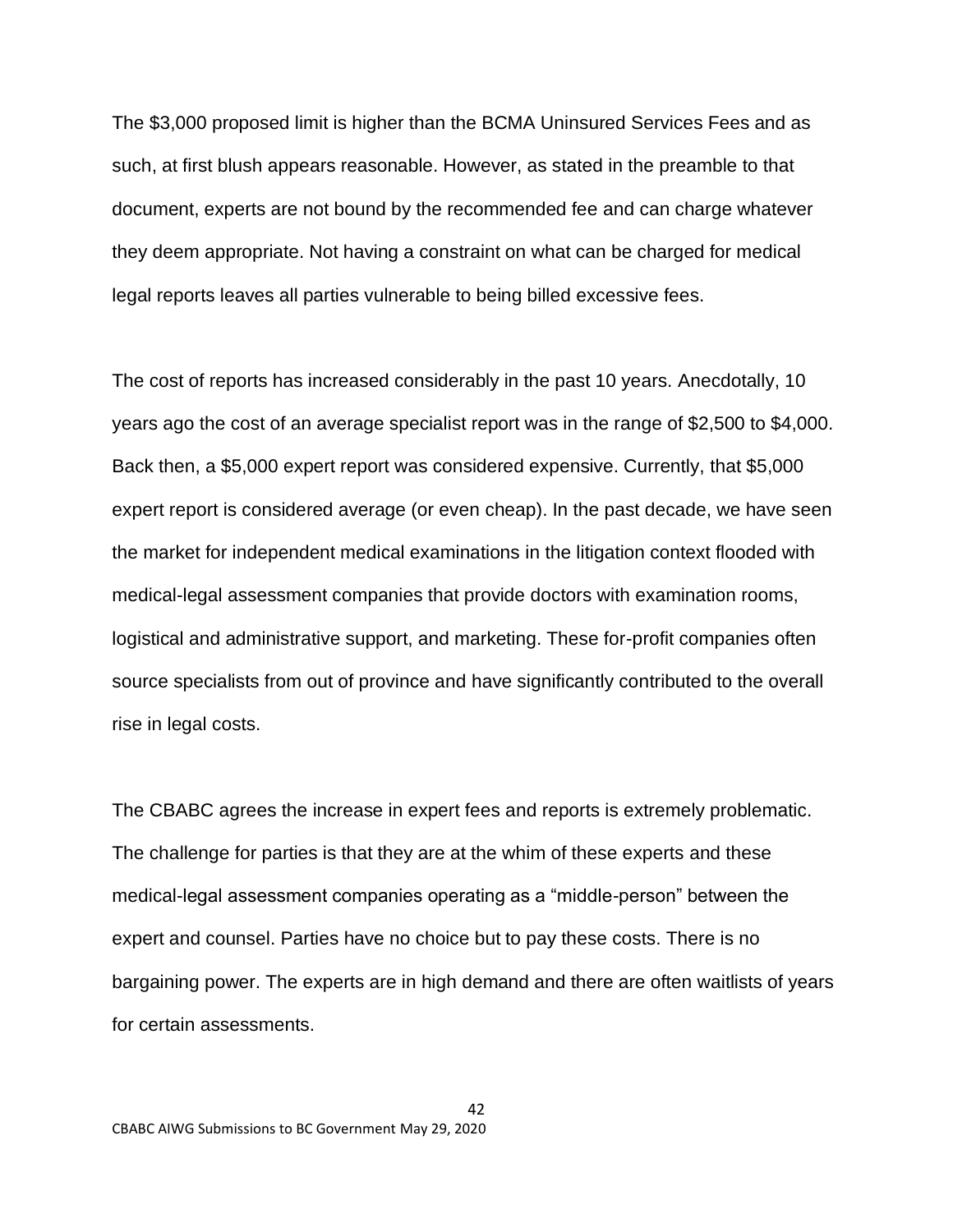If the BC government does not limit what these experts are able to charge, but limits what successful parties can recover, it means that the shortfall will come out of the plaintiff's settlement or judgment. If this occurs, plaintiffs will be unable to fully investigate and prosecute their injury claims and access to justice will be limited.

Regarding non-medical reports, in motor vehicle injury claims engineers and economists are often required to prove an element of the case. There are no guidelines recommending what these experts should charge. Typically, both engineers and economists charge hourly so the fees associated with their reports are proportional to the complexity of the case. However, this is still problematic in light of the proposed amendments in Bill 9 as the complexity of the case is not always proportionate to the damages.

Limiting the recoverable amount of an expert report to \$3,000 may leave a plaintiff in a situation where they are successful in their claim but are ultimately out of pocket. The more complex the case, the more of a risk this will be as typically more complex issues require a greater degree of expert evidence to prove aspects of a case. Counsel may be more reluctant to take on such complex matters that will be intrinsically more risky from a cost-benefit analysis in light of the proposed amendments, which further limits access to justice for our most marginalized members of society.

The BC government should be supported in addressing the rising cost of expert fees by directly engaging with medical and legal stakeholders. Having an arbitrary cap of \$3,000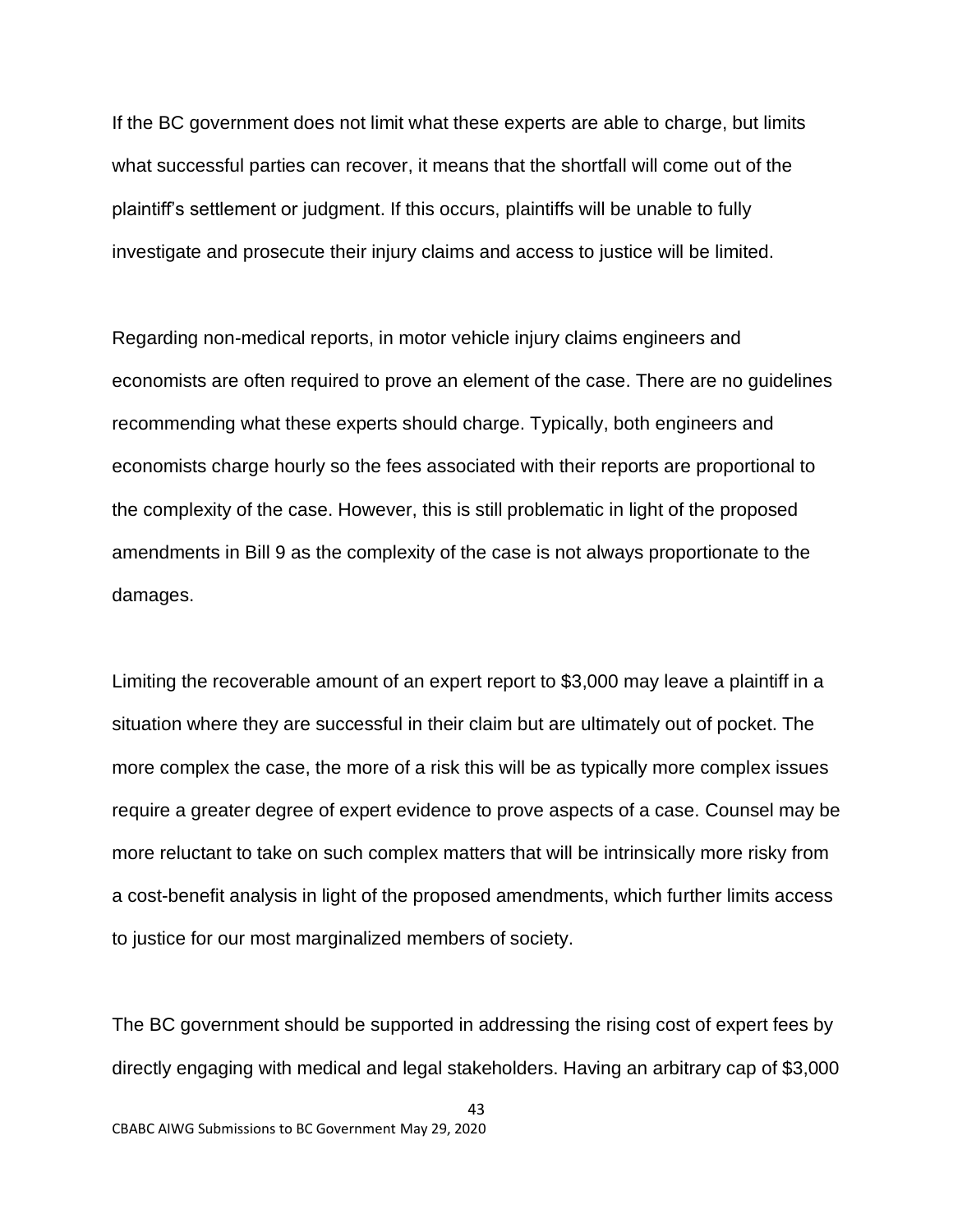ignores differences in medical expertise levels. It is a fact that a general physician's expertise is significantly less than that of a neurologist's, and the time taken to do a neurologist assessment and report will be significantly less than a neuropsychology assessment and report, or a comprehensive functional capacity evaluation and cost of future care assessment often covering two days of testing.

Rather than having a proposed tariff that is not mandatory, the CBABC recommends having a tariff with mandatory maximums to ensure that experts (and the middle-person assessment companies) do not overcharge for the services they are providing. Such rates must also recognize the need to ensure that parties are able to obtain reports and experts do not become unwilling to undertake the work if they are not fairly compensated.

<span id="page-43-0"></span>*POSITION ON 5% CAP ON OVERALL RECOVERY OF DISBURSEMENTS* Currently, a reasonable framework to limit the recovery of disbursements in personal injury litigation is in effect. Pursuant to R. 14-1 of the Supreme Court Civil Rules, litigants are only able to recover a "reasonable" amount for disbursements that have been "necessarily or properly incurred" in the conduct of the proceeding.

A "necessary" disbursement is one that is essential to conducting litigation; a "proper" one is one that is not necessary but is reasonable, see *McKenzie v. Drake*, 2003 BCSC 138.<sup>7</sup> Other relevant legal principles are as follows:

<sup>7</sup> See [https://www.bccourts.ca/jdb-txt/sc/03/01/2003bcsc0138.htm.](https://www.bccourts.ca/jdb-txt/sc/03/01/2003bcsc0138.htm)

CBABC AIWG Submissions to BC Government May 29, 2020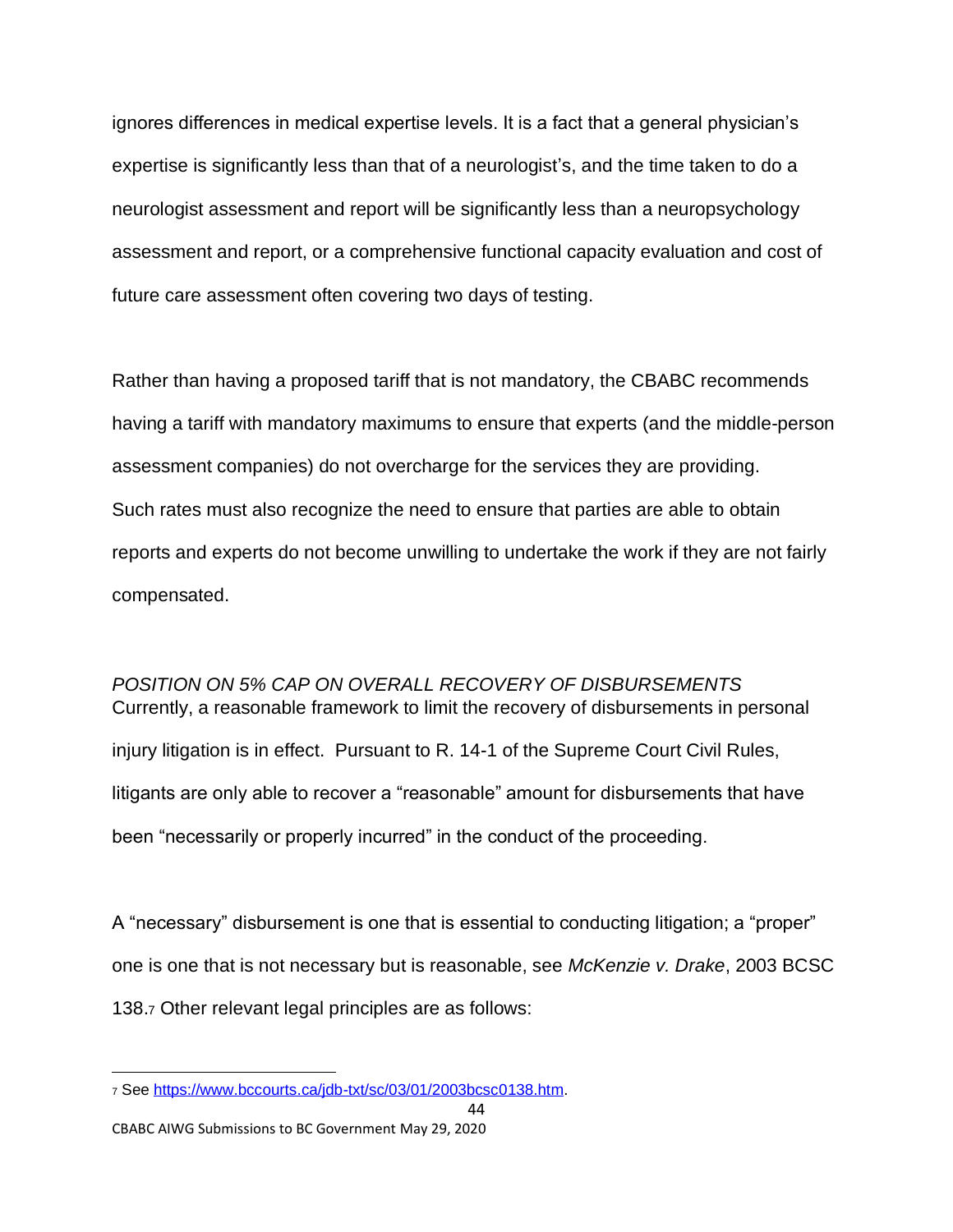- The consideration of whether a disbursement was necessarily or properly incurred is case-and circumstance-specific and must take into account proportionality;
- The time for assessing whether a disbursement was necessarily or properly incurred is when the disbursement was incurred not with the benefit of hindsight; and
- The role of an assessing officer is not to second-guess a competent counsel doing a competent job solely because other counsel might have handled the matter differently.

Disbursements include but are not limited to expenses such as court filing/trial fees, photocopying/scanning/ facsimile fees, expert testimony and expert report fees, witness fees (including transportation and accommodation costs when required), postage, couriers, examination for discovery fees, mediation fees, record production fees, transcript fees, and court reporter fees. Bill 9 radically plans to change the law of British Columbia.

Bill 9 retroactively, and in the future, limits the recovery of disbursements by litigants (excluding fees payable to the Crown such as filing fees, court fees, and jury fees), which were properly incurred in full compliance with the existing Supreme Court Civil Rules. It is the position of the CBABC that there should be no prescribed reduction or limit to the recovery of disbursements that are necessarily and properly incurred.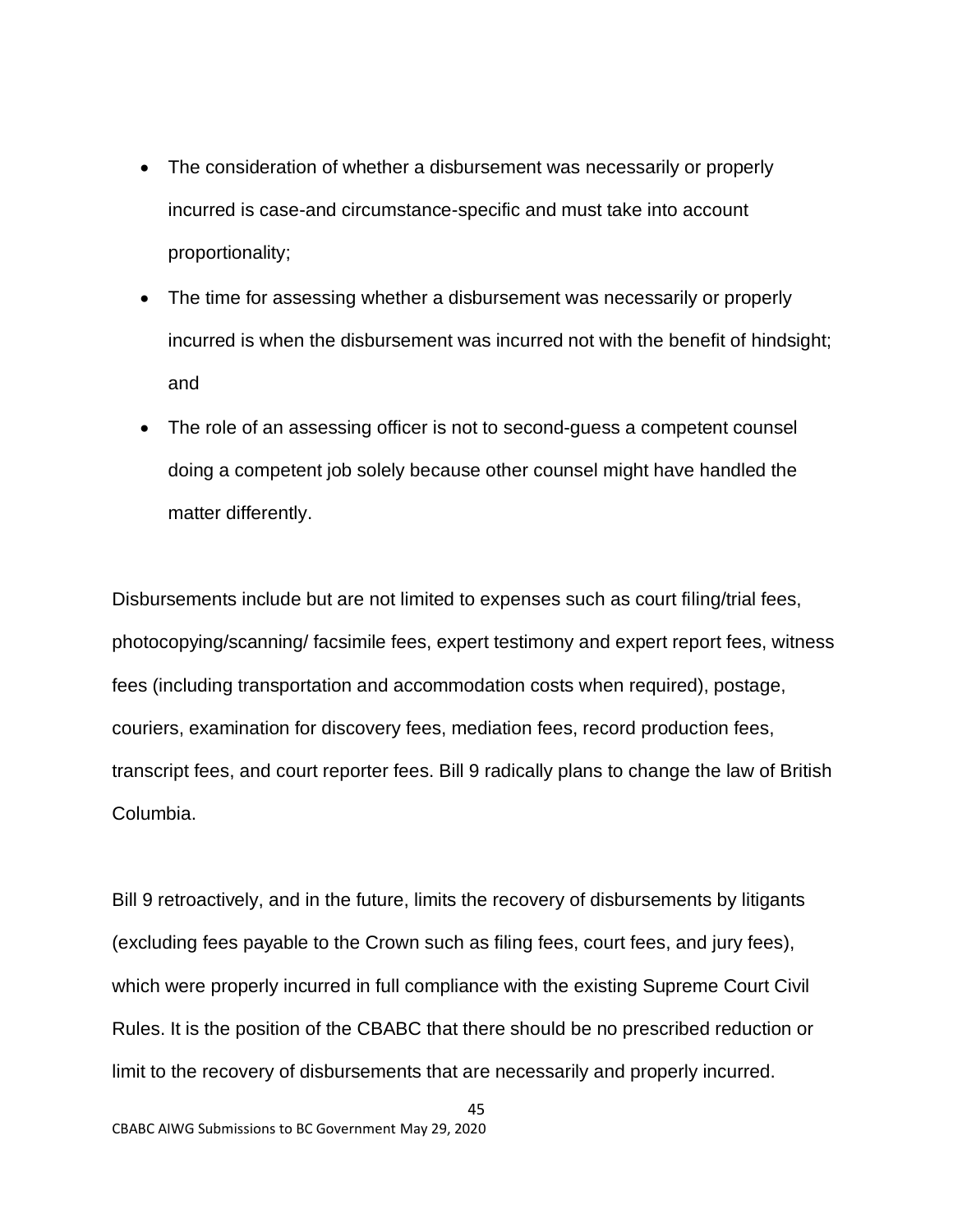The proposed 5% disbursements cap will significantly limit access to justice for the following reasons.

First, plaintiffs have the legal onus to prove their cases on the issues of liability and damages. When disbursements are incurred, plaintiffs will not have a full sense of what the quantum of their cases may be. However, they must investigate liability, causation of injuries, and the overall impact of those injuries on their life. In order to explore these issues, plaintiffs must incur costs without the benefit of hindsight. For example, it may be that an expert retained to opine on the issue of causation says that an injury (for example, a disc herniation) was not caused by the accident in question. If that is the result, the quantum of the case will be decreased by that opinion; however, that disbursement was still reasonably incurred. The current approach to recovery of disbursements recognizes this challenge. The determination of whether the disbursement was reasonably incurred is assessed in relation to the time the disbursement was incurred. It is not an assessment conducted with the benefit of hindsight.

Second, the value of a case is not directly proportional to the amount of disbursements incurred or investigation required. For example, if a doctor and a teacher suffer the same injuries and both are deemed 50% disabled – the doctor's case will have a significantly higher value than the teacher's case due to the earnings differential between doctors and teachers. However, the two cases will require the same expert disbursements to be incurred. Further, there are many cases that are not necessarily of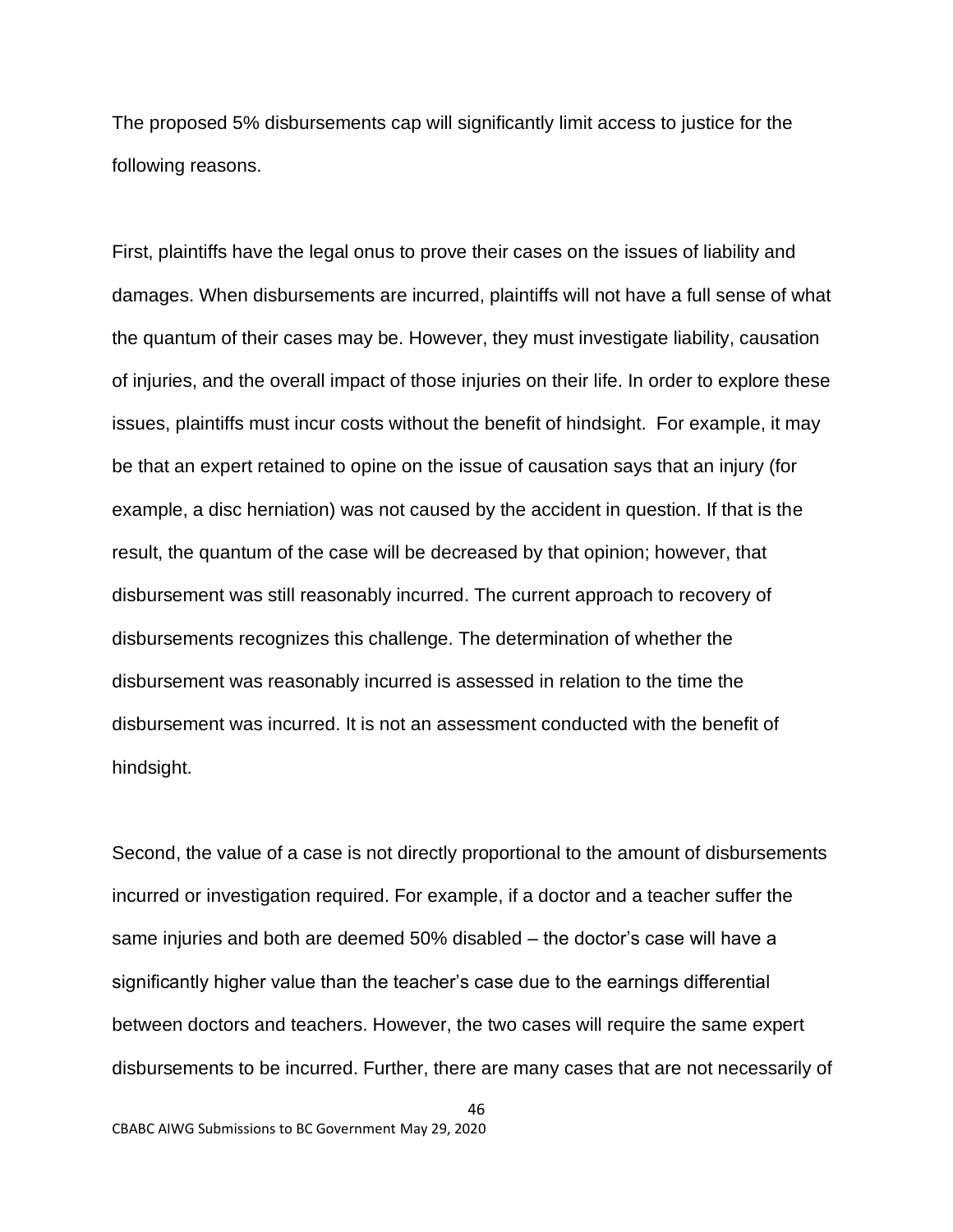high value but are quite complex, and thus require significant incurring of disbursements to obtain the necessary evidence to prosecute the claim. For example, if someone has a complex pre-existing medical history, the disbursements will likely be disproportionately high because there will be complex issues of causation requiring multiple experts and review of voluminous medical and employment records, often including extensive disability files.

Third, having a prescribed limit on recovery is disproportionately prejudicial to British Columbians who live outside of main urban centers. These injured parties will need to travel to attend discoveries, medical legal assessments, mediations, and trial. These travel costs are disbursements that are incurred, which will count towards the 5% limit. Is it just and fair that someone injured in Barriere, British Columbia, for example, should recover less than someone injured in Vancouver?

Fourth, having a prescribed limit on recovery is disproportionately prejudicial to plaintiffs. The presumed motivation of the BC government to implement this arbitrary cap on disbursements is to reduce what ICBC has to pay to injured citizens. No other insurer, nor class of defendant, has been known to make these demands. It is clear that the cost of the reduced recovery of proper and necessary disbursement incurred, will be paid by injured parties out of any settlement or judgment they obtain, victimising them yet again. Setting a percentage of recovery on disbursements is of fundamental benefit only to defendants and to insurers, when they exist. The only benefit of the proposed amendments will be to insurance companies. The fact of the matter is that the portion of

47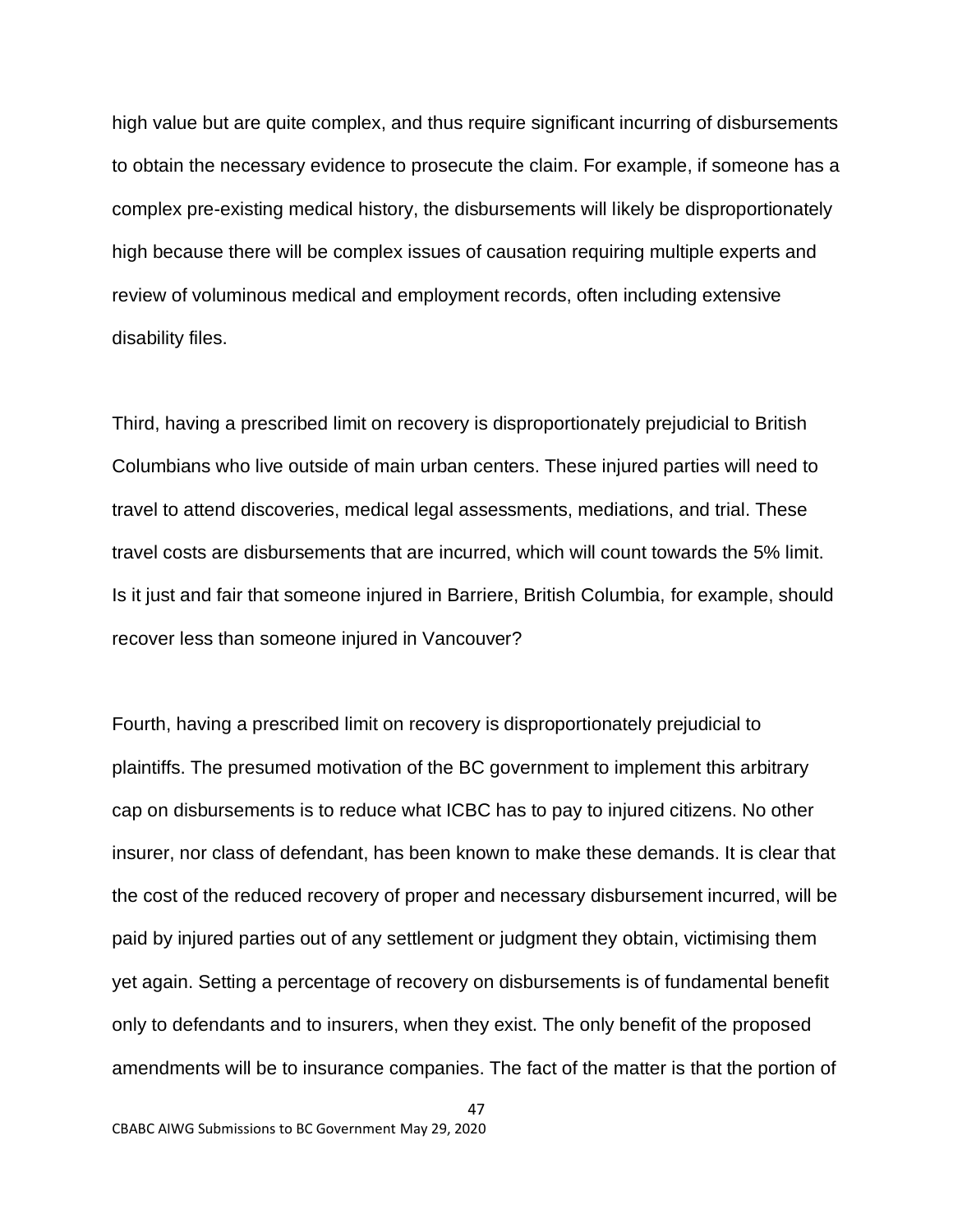any insurance premiums allocated to personal injury losses, when compared to property damage, is miniscule. Careful reflection suggests there is simply no need to change the law in this area.

It is universally accepted that successful litigants should be able to recover reasonable disbursements incurred in prosecuting or defending a claim. Such a position is seen as fair, in a just society. The reasonableness of any disbursement cannot usually be determined at the beginning of a claim and may only be resolved after resolution. Further, the BC government is intending to proceed to a no-fault system in May 2021, making the proposed *Evidence Amendment Act* changes relevant to a relatively small cohort of motor vehicle accident claims, further limiting the relevance and application of such significant and prejudicial changes.

In addition to the obvious result that victims will bear losses that are better borne by those who cause injury (or their insurers), there are other practical problems caused by these proposed changes in the litigation process as well. For example, defendants are refusing to participate in mediations unless the plaintiff agrees to pay the costs if the case does not settle. Of course, if the case does not settle the plaintiff's disbursements are then further increased and the likelihood of recovery is decreased. Thus, this change is working against the early resolution of claims by agreement between parties, which should be promoted. Further, plaintiffs are refusing to obtain document production requested by the defendants, at the expense of the plaintiff. Rather, they are demanding pre-payment of those amounts or refusing to obtain production altogether. This, in turn,

48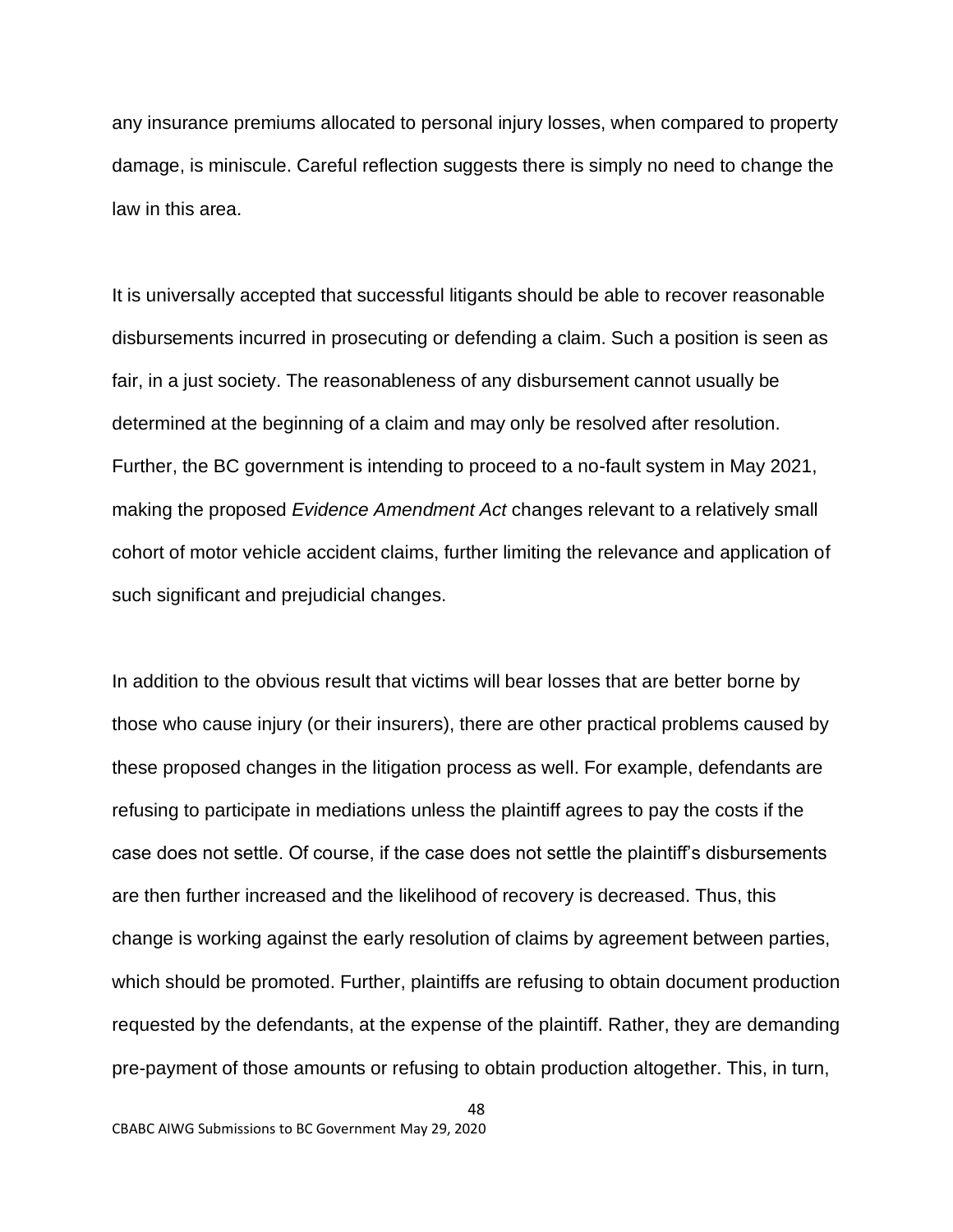increases the overall cost of the litigation and the burden on the court system, due to an increase in the necessity for court production applications. Clearly, the unintended outcomes of these proposed changes are already being seen in practice in the legal profession and are counterproductive to government's intended outcome.

Respecting the retroactive nature of the amendments, government is proposing that the changes not be entirely retroactive in that any regulations "shall not limit the disbursements payable to a party for amounts that the party necessarily or properly incurred before February 6, 2020, for reports from experts in respect of personal injury damages". However, this does not include other disbursements incurred outside of expert report fees. Further, the retroactivity provision does not go far enough to resolve the injustice to plaintiffs levied by these amendments, as no notice to the profession was provided of these changes. Many Independent Medical Examinations ("IMEs") were arranged or had proceeded prior to February 6, 2020, for which no report or invoice had yet been generated by that date. The proposed cap will unfairly catch these disbursements.

For illustrative purposes, please consider the two following real-life examples:

• In the first example, the plaintiff was involved in a motor vehicle collision with the defendant that caused damage to the vehicles and injured the plaintiff. The plaintiff sued and, prior to trial, in 2017 counsel negotiated a settlement of the claim with ICBC. The negotiated settlement was \$36,000 composed of \$30,000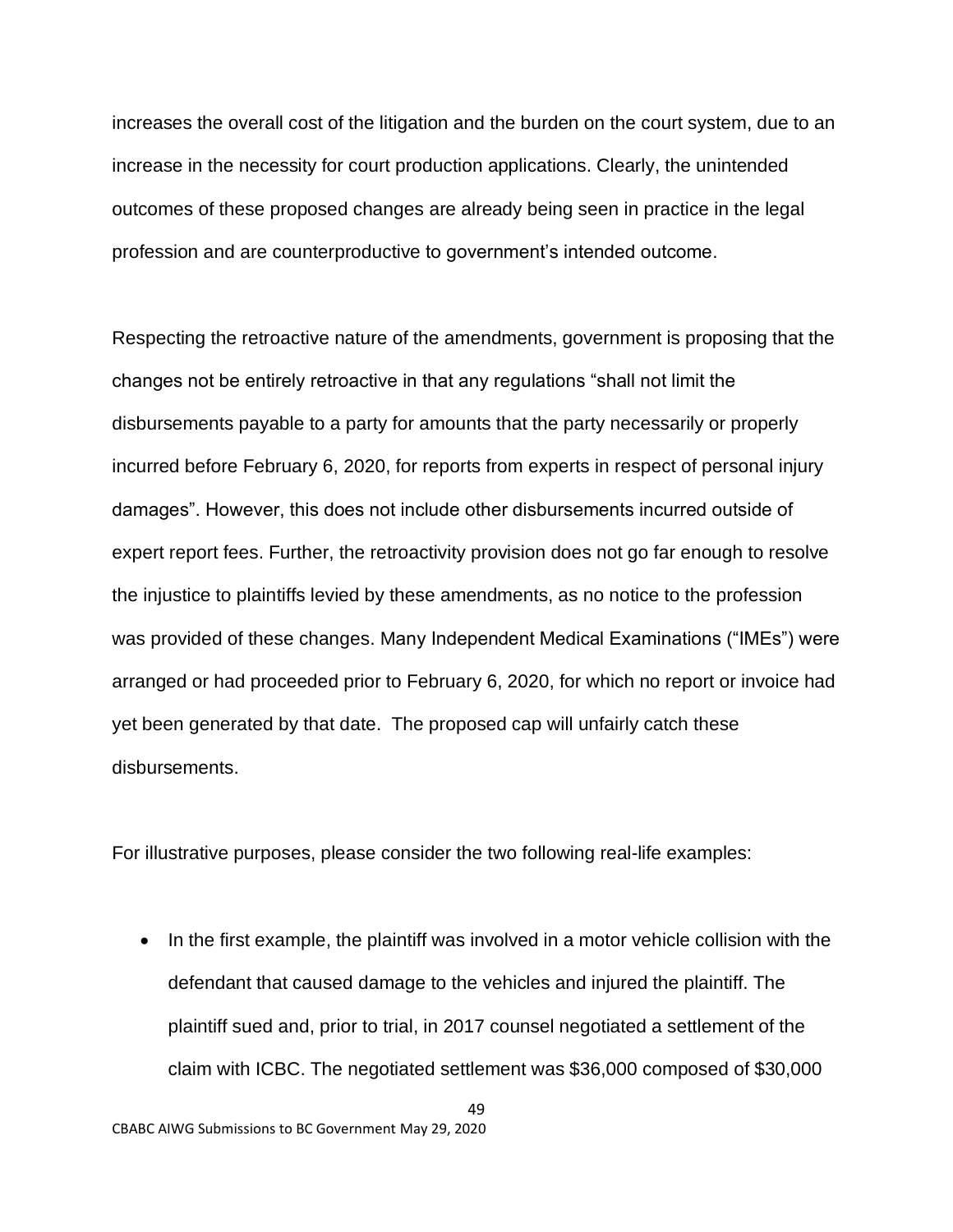damages and \$6,000 costs. Legal fees and tax payable were \$8,254. The plaintiff repaid to the plaintiff's lawyer \$6,715 for the disbursements that the lawyer pre-paid for the plaintiff. The plaintiff also repaid to the lawyer \$4,465 for loans to cover medical and rehabilitation expenses. In the end, the plaintiff was compensated \$16,566. If the 5% proposed disbursement limit was in place at that time, then the plaintiff's recovery would be a gross amount of \$31,500 resulting in a net recovery of \$12,066. This represents a 27% reduction in compensation to the plaintiff.

• In the second example, the plaintiff suffered from post-concussion syndrome and was unable to work for a couple of years. He had recently been able to manage a return to part-time employment in a less demanding position than his preaccident occupation. In 2020, legal counsel negotiated settlement of the claim at mediation. The plaintiff's Bill of Costs was \$10,100 in tariff fees and \$51,937.46 in disbursements for a total of \$62,037.46. The Bill of Costs was settled at mediation for \$60,000. The plaintiff's disbursements of \$51,937.46 included nominal Court fees and \$42,000 in expert fees and costs for 11 medical and economic experts. The total settlement from mediation was \$610,000. From that total, \$184,000 was payable for legal fees and taxes. The plaintiff repaid his lawyer \$51,937 for the disbursements that the lawyer pre-paid for the plaintiff. The plaintiff also repaid to his lawyer \$45,000 for loans to cover medical and rehabilitation expenses. In the end, the plaintiff was compensated \$329,063. If the 5% disbursement limit had been in place as proposed at that time, then the

50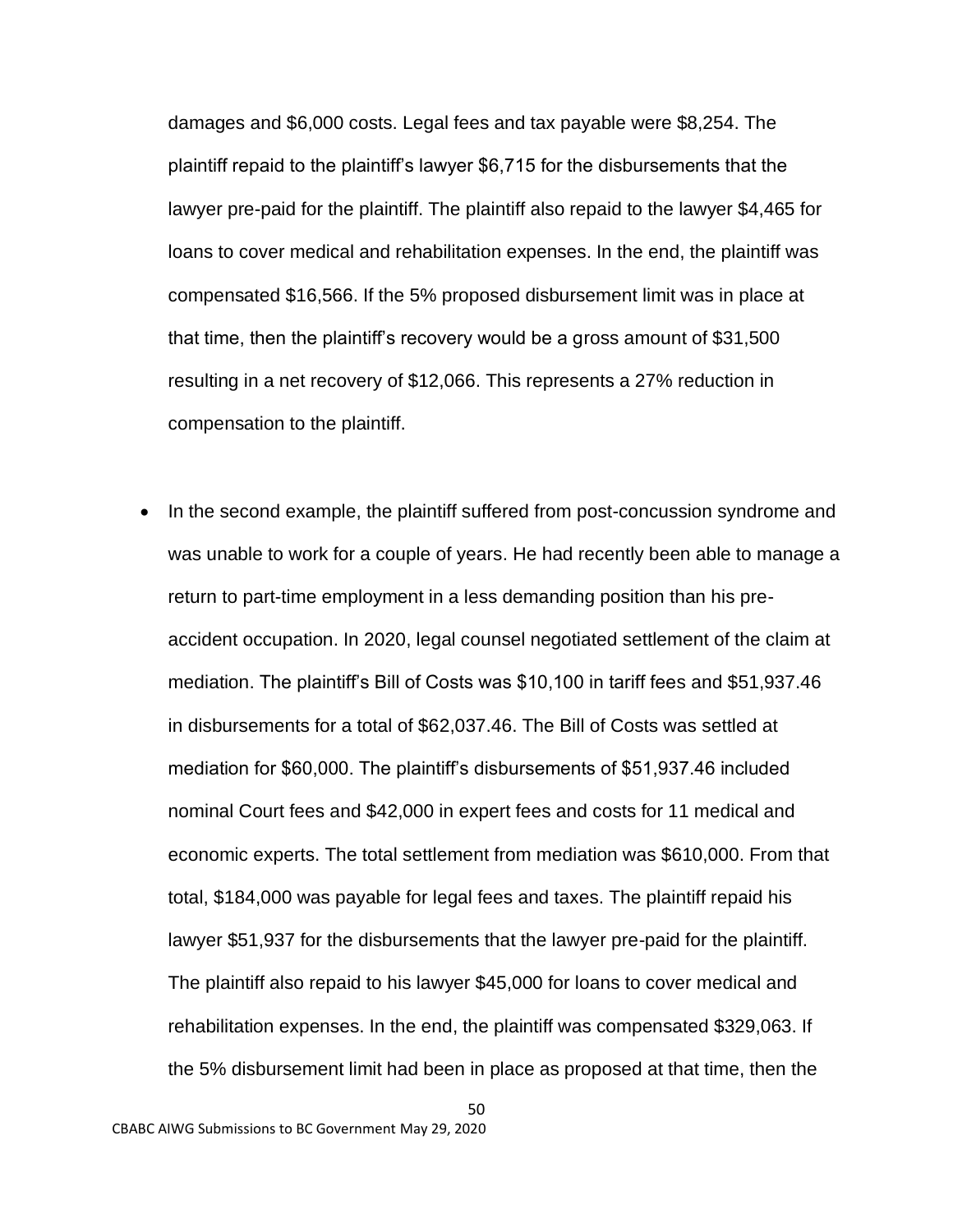plaintiff's recovery would have been \$577,500 (\$550,000 damages plus \$27,500 costs and disbursements). This is about 10% less to the plaintiff, as a result of the proposed disbursement limit.

# <span id="page-50-0"></span>*CONCLUSIONS AND RECOMMENDATIONS RESPECTING BILL 9*

On balance, the limit on expert reports subject to agreement by the parties or discretion of the courts is workable and achieves a balancing of interests between access to justice and proportionality. The expert report cost and overall disbursement caps, however, compromise access to justice and must be rejected. The expert limit alone should reduce legal costs considerably.

Further, with respect, Bill 9's cost-cutting measures are aimed at the wrong targets. Much has been said about the "legal costs" associated with adjudicating ICBC claims. In analyzing legal costs, it is important to give separate consideration to the various component parts. Legal costs of motor vehicle actions include costs associated with:

- Expert reports obtained in the defence of claims, including through independent medical examinations requested by ICBC;
- Expert reports obtained by claimants in order to persuade ICBC (or the Court) of the need for compensation;
- ICBC's legal teams defending claims;
- A portion of the plaintiff's legal fees; and
- Other disbursements required to properly prosecute and defend the claim.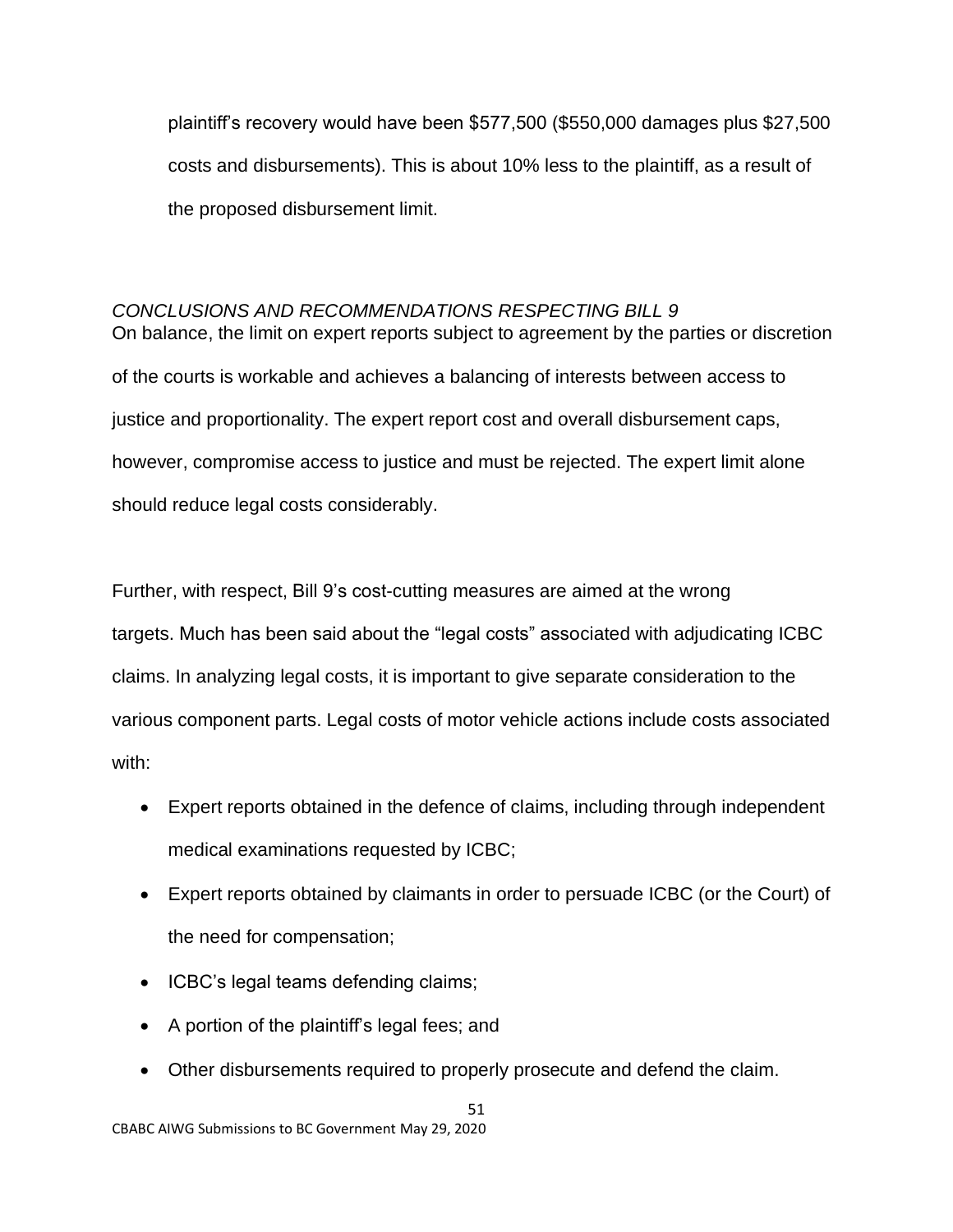The rise in costs is largely based on the increased fees charged by the medical profession. Bill 9 does not limit the amount an expert can charge or the amount a party can incur, it only limits the amount that is recoverable.

Bill 9 causes a disproportionately prejudicial impact to injured parties and, in so doing, reduces access to justice. The CBABC strives to increase access to justice for the poor and middle class in Canada, and the impact of an arbitrary, one-size-fits-all limit on recovery of disbursements will most certainly have the opposite effect.

Bill 9 also causes a disproportionate benefit to a sole party. In addition to the disproportionate negative effects on injured citizens, the proposed amendments will disproportionately benefit ICBC. A limit on how much plaintiffs can recover will have an indirect impact on the ability to retain doctors to conduct independent medical assessments. If these doctors get fewer assessments, they may charge more competitive rates. However, if the defendant (through their insurer) is willing to pay full price despite the proposed limit on recovery, then only the plaintiffs will suffer. The injured victim risks having the ultimate compensation for their injuries further eroded by the unrecoverable capped disbursements; while the sophisticated, institutional litigant with vast resources does not have the same limitations. Bill 9 serves to emphasize the unfair playing field that results from the imbalance of power.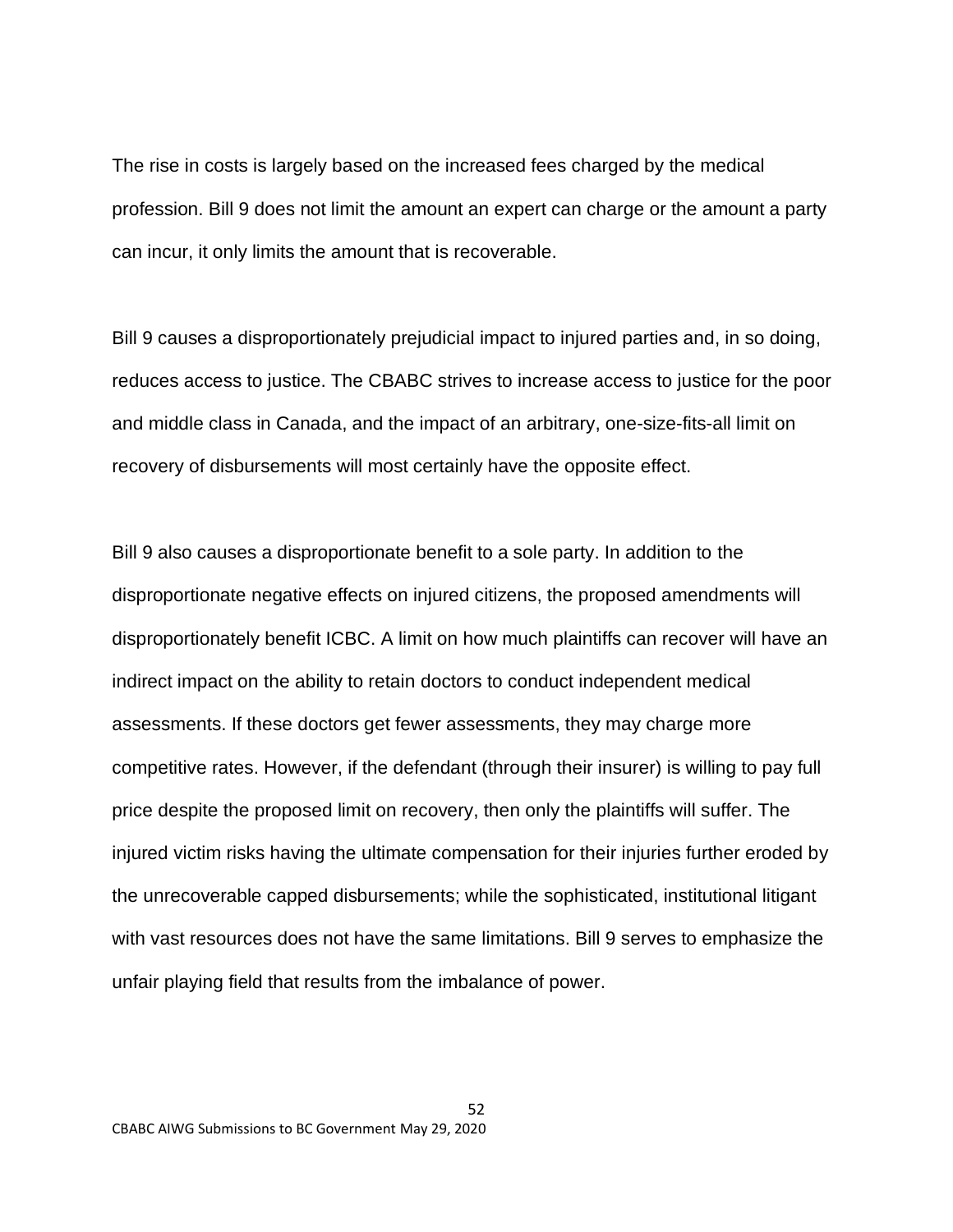The disproportionate benefit to one entity, and that entity being the same entity responsible for enacting the legislation, further speaks to the conflict of interest and unfairness of this legislation. Bill 9 is enacted for the sole benefit of ICBC by the party that is responsible for ICBC. If the purpose is to limit litigation expenses, which is appropriate, Bill 9 needs to be more fairly balanced to not just penalize injured people. The constitutionality of the proposed amendments is called into question.

A more equitable solution to the problem of increased legal costs is to engage in consultations with the medical and legal professions, to arrive at reasonable limits on the amount medical experts can charge for medical-legal assessments and testimony.

# **CONCLUSION**

<span id="page-52-0"></span>The CBABC AIWG would be pleased to discuss our submissions further with the Attorney General, either in writing or meeting by virtual means in order to provide any clarification or additional information that may be of assistance to the Ministry.

Communications in this regard can be directed to:

**ROGER WATTS** Chair, CBABC Automobile Insurance Working Group Tel.: (604) 484-3083 Email: [rwatts@lindsayllp.ca](file:///C:/Users/stuartrennie/Documents/CBABC%20(Thumbdrive%20called%20CBABC%20INVCG)/AUTO%20INSURANCE%20COMMITTEE/Submissions%20to%20government/TO%20CBA/rwatts@lindsayllp.ca)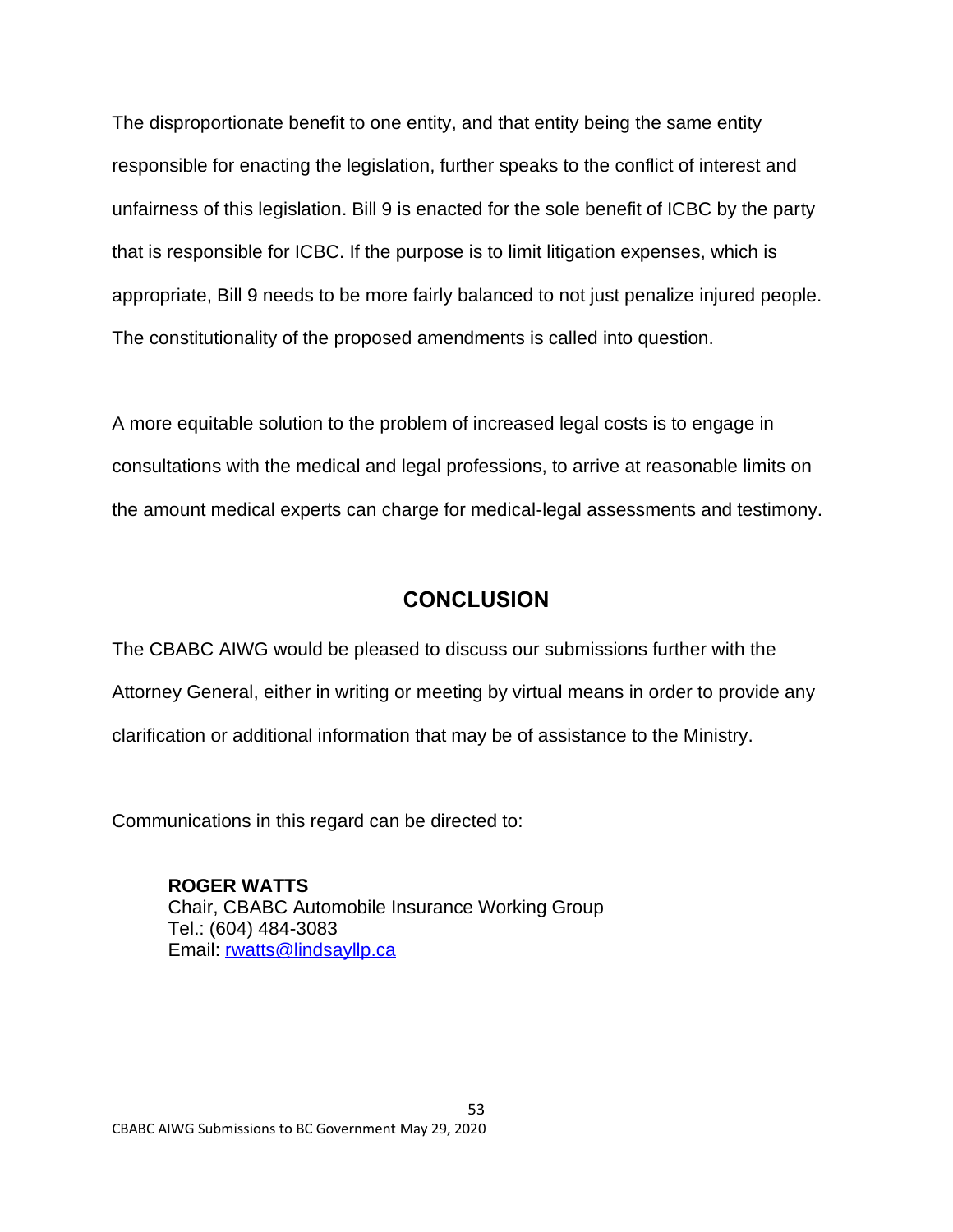# **APPENDIX I**

<span id="page-53-1"></span><span id="page-53-0"></span>*NO-FAULT AUTOMOBILE INSURANCE SYSTEMS ACROSS CANADA* This section summarizes variations in Canada of no-fault automobile insurance systems outside of British Columbia. Manitoba and Quebec are currently Canada's only pure nofault automobile insurance regimes. The remaining provinces besides BC are hybrid systems, incorporating different aspects of tort and no-fault regimes. In 2017, the BC government commissioned a report from Ernst & Young to examine the state of auto insurance in BC, and to make recommendations for future changes. The report, [Affordable and effective auto insurance –](https://www.icbc.com/about-icbc/company-info/Documents/Affordable-and-Effective-AutoInsurance-Report.pdf) A new road forward for British Columbia, was released in July of 2017. Within the report was contained a comprehensive review of the various systems across Canada, as well as a chart comparing the key aspects of the various systems from province to province.

#### <span id="page-53-2"></span>Alberta

The current system in Alberta, like several across Canada, is a hybrid between tort and no-fault systems. Insurance is offered privately, via approximately 75 accredited insurance companies, for minimum compulsory coverage of \$200,000. Medical costs are covered for an amount up to \$50,000. Claims for property damage are capped at \$10,000. This system has remained largely the same since 2004.

Further changes, however, may be afoot in Alberta. Since the end of 2019, the Alberta government have been seeking feedback from citizens for a new "sustainable" system,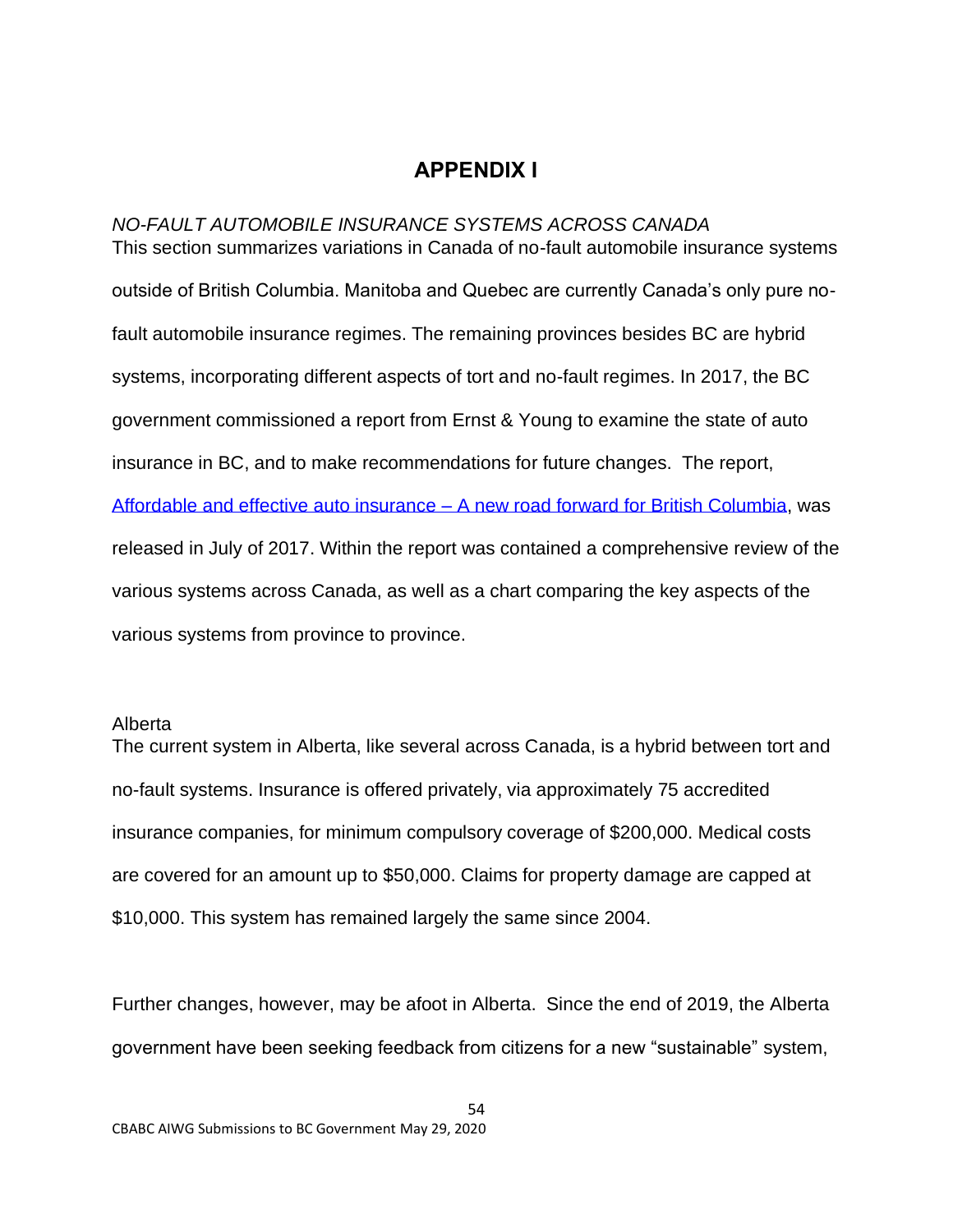which will "reduce costs for consumers," according to the Alberta government's website. To that end, the government is currently holding public consultations about the future of auto insurance in that province. This came after the government ended an annual 5% cap on insurance premiums put in place by the previous NDP government in 2017, ushering in premium hikes throughout 2019.

Recently, it was revealed that since last November, the Alberta government has been in possession of a study that calls for removal of the right to sue for pain and suffering. <sup>8</sup> The report was compiled by Ontario actuary firm J.S. Cheng & Partners Inc. and insurance consulting firm Cameron & Associates Insurance Consultants Ltd., in consultation with representatives from the Alberta treasury board and finance department. The document was reportedly put together as part of a claims and costs study requested in 2018 under the former NDP government, and is understood to contain recommendations mirroring some aspects of the Ontario regime. It recommends a "no-fault" system, removing the right to sue over pain and suffering and replacing it with a benefits schedule for injuries from an accident.

The crux of the problem in Alberta, according to the study, is that people with what it calls "top four" injuries (namely: psychological injuries such as PTSD; concussions; TMJ injuries; and whiplash-associated disorder with chronic pain lasting longer than six

55

<sup>8</sup> See K. Leavitt, "Leaked Alberta car-insurance study recommends ban on pain-and-suffering lawsuits" , The Star, March 17, 2020: [https://www.thestar.com/news/canada/2020/03/17/leaked-alberta-auto](https://www.thestar.com/news/canada/2020/03/17/leaked-alberta-auto-insurance-study-recommends-bizarre-measures-like-no-more-suing-over-pain-and-suffering.html)[insurance-study-recommends-bizarre-measures-like-no-more-suing-over-pain-and-suffering.html.](https://www.thestar.com/news/canada/2020/03/17/leaked-alberta-auto-insurance-study-recommends-bizarre-measures-like-no-more-suing-over-pain-and-suffering.html)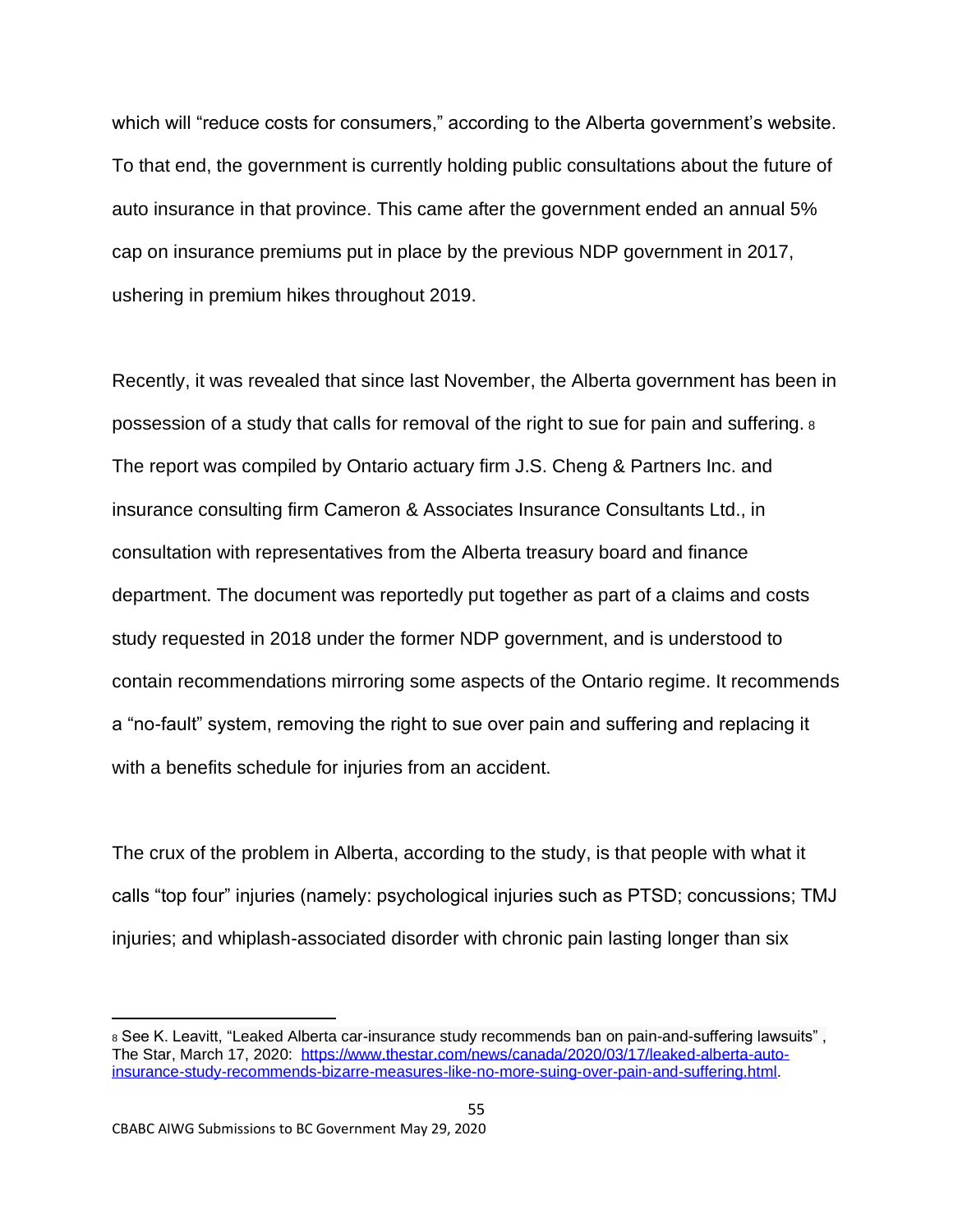months) are "more likely to be represented by a lawyer" and that the percentage of claims from people with one or more of the injuries "has steadily increased from 16 per cent in 2010 to 30 per cent in 2016." Furthermore, the study says that in 2017, pain and suffering took up 57 per cent of money that goes toward bodily injuries that make up claims costs. The resulting recommendation is that the system "be modified to make it easier for a claimant to make a claim without the time consuming and costly legal process."

Similarly, the Insurance Brokers' Association of Alberta has also recommended a nofault system in a white paper released March 9 of this year.<sup>9</sup> The white paper, The Framework: Fixing the Alberta Auto System, listed four primary concerns overall with the Alberta auto product: that increasing costs will result in a financially inaccessible system if no changes are made; ensuring those who are injured receive comprehensive medical treatment — instead of just cash — to either recover or have "the best quality of life where recovery is not possible"; charging drivers a price that equals their risk exposure; and giving consumers the option to choose whether they want to sue for injuries. The paper's recommendations reportedly include calling for a basic no-fault system, with the option for consumers to "buy up" to tort access.10

56

<sup>9</sup> See A. Malik, "Is Alberta next for no-fault insurance?", *Canadian Underwriter,* March 10, 2020: [https://www.canadianunderwriter.ca/brokers/is-alberta-next-for-no-fault-insurance-1004175241/.](https://www.canadianunderwriter.ca/brokers/is-alberta-next-for-no-fault-insurance-1004175241/)

<sup>10</sup> See Malik, "What a 'made-in-Alberta' no-fault insurance regime would look like, Canadian Underwriter, March 13, 2020: [https://www.canadianunderwriter.ca/brokers/what-a-made-in-alberta-no-fault-auto](https://www.canadianunderwriter.ca/brokers/what-a-made-in-alberta-no-fault-auto-insurance-regime-would-look-like-1004175395/)[insurance-regime-would-look-like-1004175395/.](https://www.canadianunderwriter.ca/brokers/what-a-made-in-alberta-no-fault-auto-insurance-regime-would-look-like-1004175395/)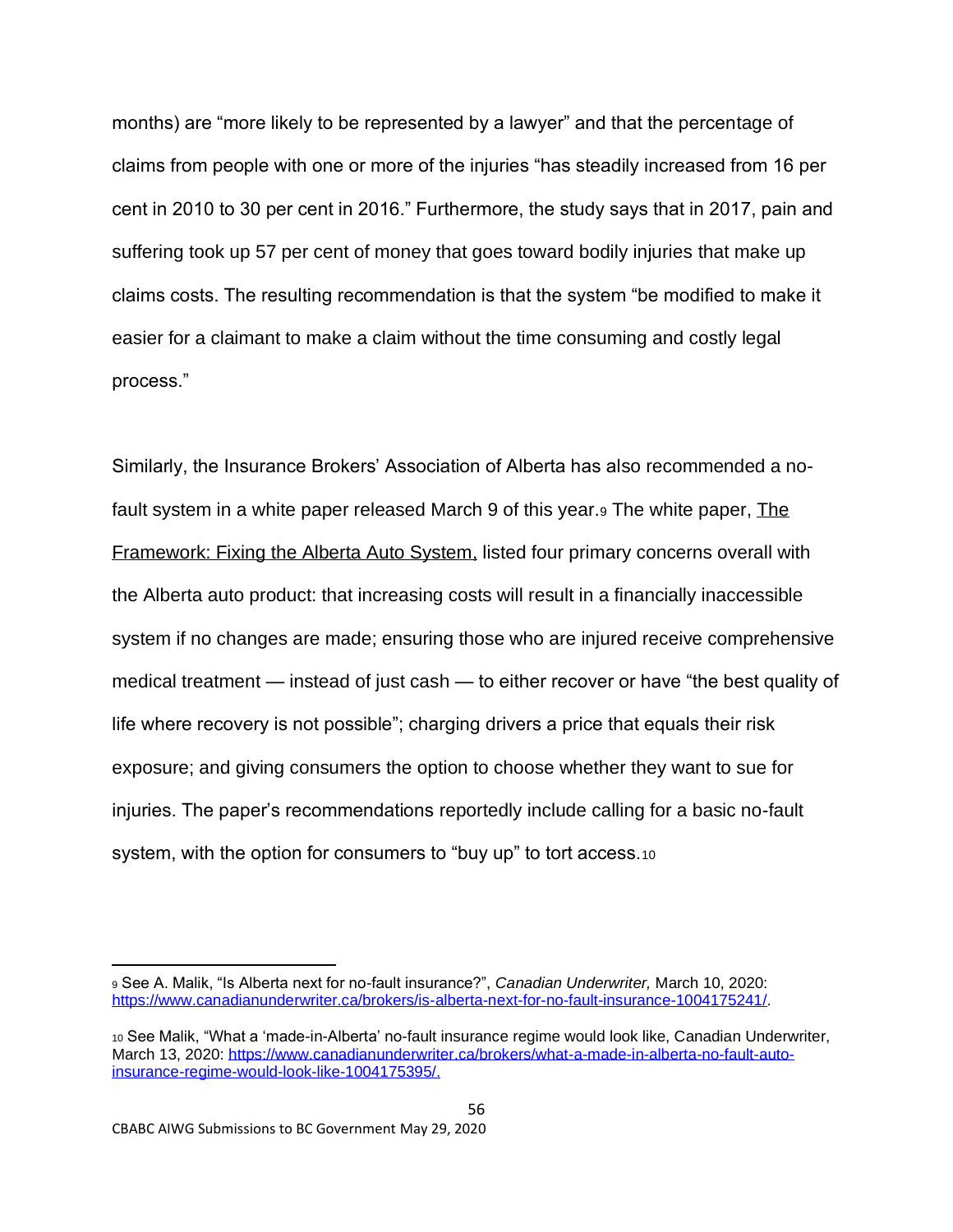At present, the Alberta government has made no official statement on either document, saying only that public consultations on the issue remain ongoing via its Auto Advisory Committee. However, concerns are now being raised by members of Alberta's legal community that the questions being asked of the public in the course of those consultations reveal an intention to move toward no-fault.<sup>11</sup>

# <span id="page-56-0"></span>**Saskatchewan**

Saskatchewan has a hybrid automobile insurance regime, although it largely operates as a no-fault system.<sup>12</sup> Saskatchewan Government Insurance (SGI) is the monopoly insurer, owned by the government.<sup>13</sup> Coverage includes:

- Mandatory \$200,000 in third-party liability coverage;
- Medical payments to a maximum of \$7,074,623 per person
- Funeral benefits;
- Death benefits;
- Disability income benefits; and
- Impairment benefits.14

<sup>11</sup> See S. Thomas, "Lawyers concerned no-fault insurance coming, province claims decision hasn't been made", CTV News, March 4, 2020: [https://calgary.ctvnews.ca/lawyers-concerned-no-fault-insurance](https://calgary.ctvnews.ca/lawyers-concerned-no-fault-insurance-coming-province-claims-decision-hasn-t-been-made-1.4838969)[coming-province-claims-decision-hasn-t-been-made-1.4838969.](https://calgary.ctvnews.ca/lawyers-concerned-no-fault-insurance-coming-province-claims-decision-hasn-t-been-made-1.4838969)

<sup>12</sup> See [http://www.ibc.ca/sk/auto/auto-insurance/mandatory-coverage/.](http://www.ibc.ca/sk/auto/auto-insurance/mandatory-coverage/)

<sup>13</sup> See [https://www.sgi.sk.ca/.](https://www.sgi.sk.ca/)

<sup>14</sup> See [https://www.sgi.sk.ca/no-fault-injury-coverage-manual.](https://www.sgi.sk.ca/no-fault-injury-coverage-manual)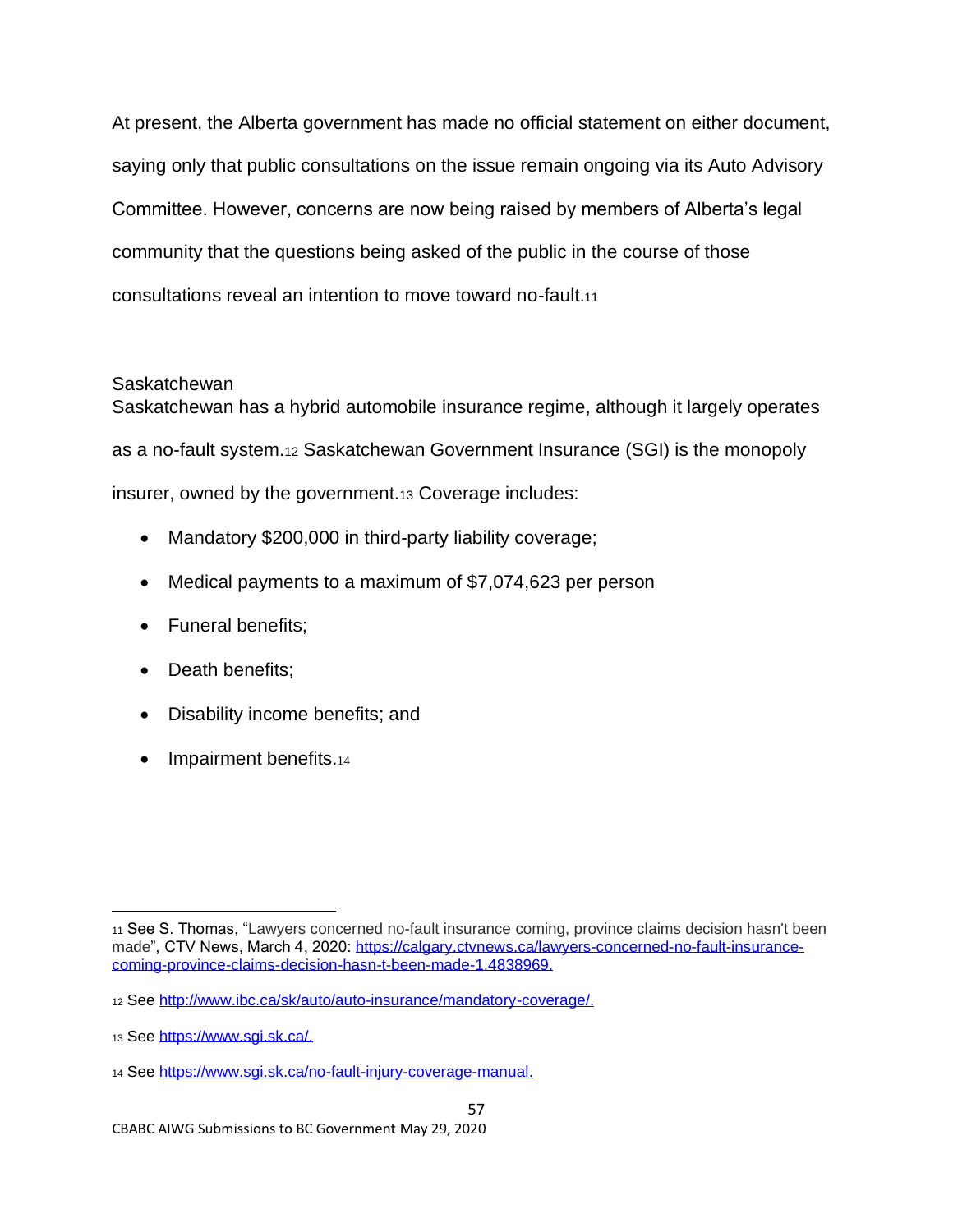Since January 1, 2003, drivers can select a tort option to have the right to sue for "pain and suffering" and financial loss in excess of the no-fault benefits set by statute. There is a \$5,000 deductible. In reality, however, very few drivers in the province (less than 1%) select the tort option.

#### <span id="page-57-0"></span>Manitoba

In 1994, Manitoba became the second jurisdiction in Canada to enact a no-fault automobile insurance model. The Manitoba Public Insurance Corporation (MPI) is the monopoly that manages the no-fault system.<sup>15</sup>

In Manitoba's no-fault system, there is no right for parties to sue for damages or for pain and suffering. MPI pays medical and rehabilitation expenses, income replacement, and permanent impairment amounts according to guidelines. There is no option for Manitoba residents to opt out of the system, unlike Saskatchewan. As a result, Manitoba is considered to have a pure no-fault system.

MPI's mission is to provide exceptional coverage and service, affordable rates, and safer roads.<sup>16</sup> MPI covers residents of Manitoba, anywhere in Canada or the United States, even without a resident having a driver's licence.

Manitobans are not paid for being hurt in a motor vehicle accident but are being paid for impairment. MPI pays for medical treatment and provides support to make claimants get

<sup>15</sup> See [https://www.mpi.mb.ca.](https://www.mpi.mb.ca/)

<sup>16</sup> See Annual Report 2018, page 4, [https://www.mpi.mb.ca/Documents/2018-Annual-Report.pdf.](https://www.mpi.mb.ca/Documents/2018-Annual-Report.pdf)

CBABC AIWG Submissions to BC Government May 29, 2020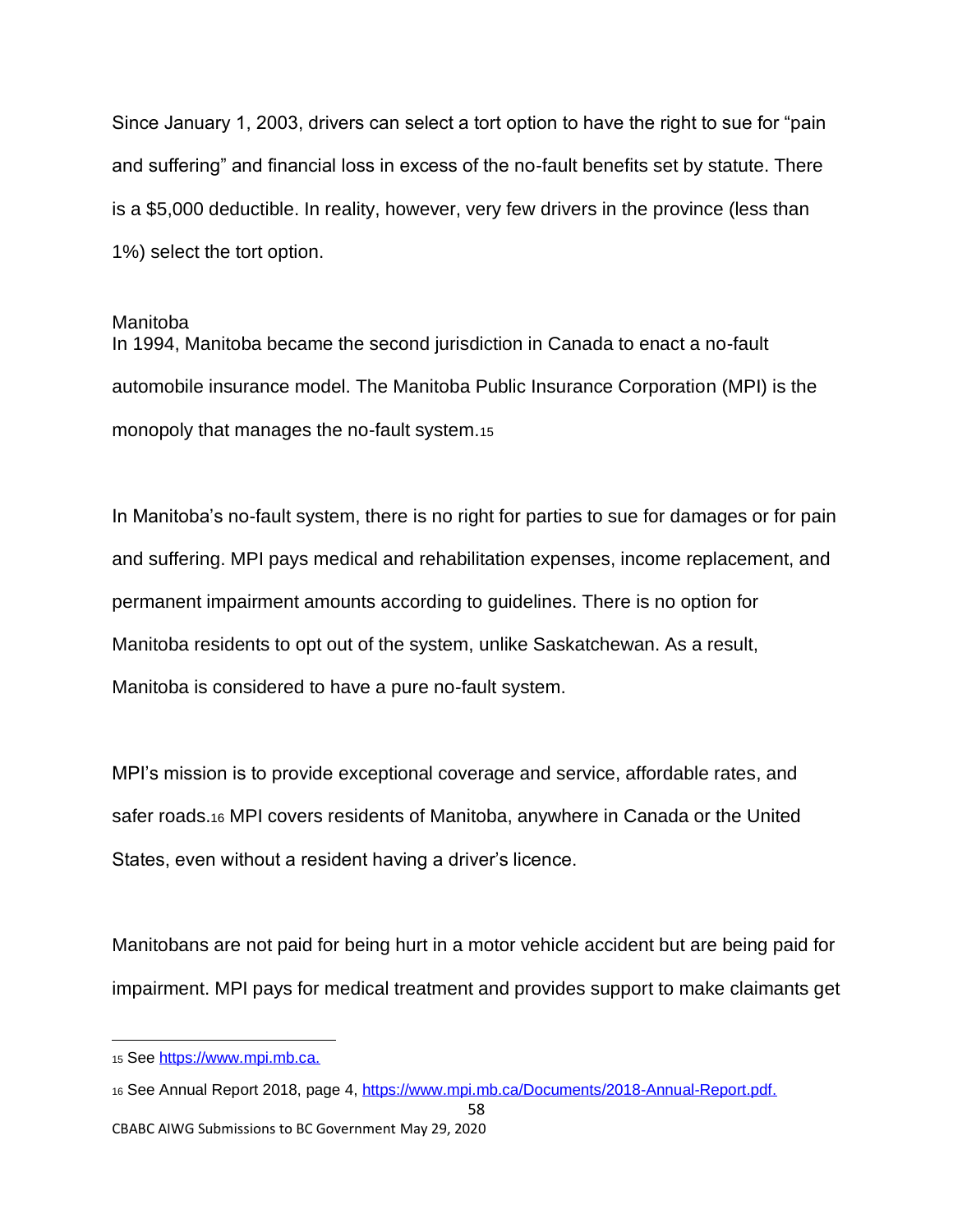back to the state they were in before the accident. Doctors and chiropractors are subject to a tariff and MPI pays them according to the tariff for their treatments and medical reports for claimants.

Another key aspect of Manitoba's no-fault system is the legal duty for MPI to assist claimants.

There is no maximum accident benefit amount in Manitoba, unlike BC's current proposal that sets a maximum accident benefit amount for BC residents at \$7.5 million.

Manitoba has a two-stage appeal process if claimants do not agree with a decision made by a case manager with respect to their no fault benefits. The MPI appeal process is free for claimants. MPI's Internal Review Office holds meetings to discuss the dispute and obtain any further information the claimant wishes to submit. Internal Review Officers are employees of Manitoba Public Insurance and are in a separate division from Claims. Claimants can have lawyers attend these meetings but lawyers are not commonly involved. These meetings are not typically adversarial.

Claimants can further appeal to the Automobile Injury Compensation Appeal Commission (AICAC).<sup>17</sup> The AICAC's decision is final, except in limited circumstances

<sup>17</sup> See [https://www.gov.mb.ca/cp/auto/index.html.](https://www.gov.mb.ca/cp/auto/index.html)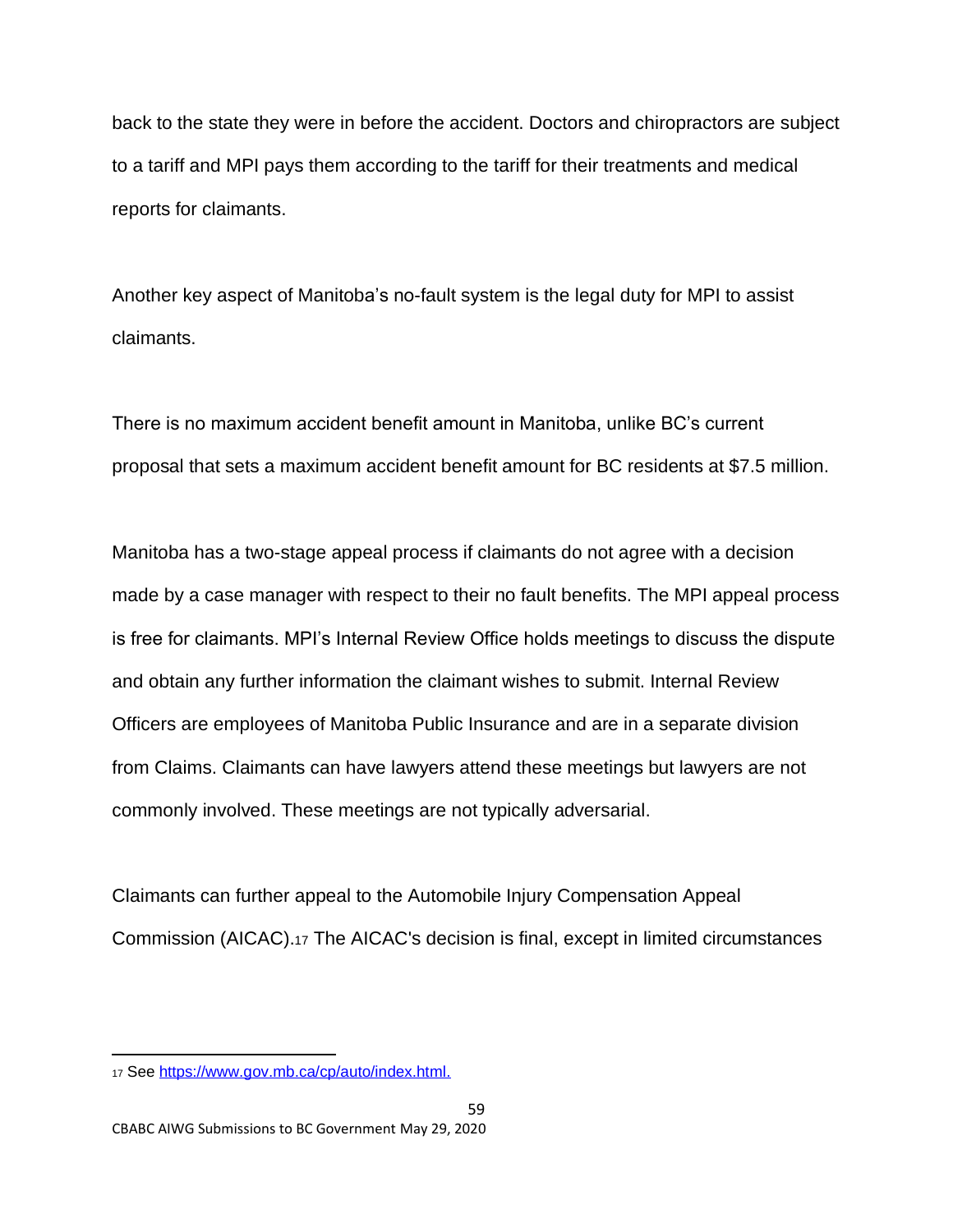set by statute for appeal to the Manitoba Court of Appeal.<sup>18</sup> Claimants are given free advice and assistance from the Claimant Advisors Office. The assigned Claimant Advisor will represent the claimant before the Appeal Commission. Claimants can hire their own lawyers to represent them before the AICAC and the Manitoba Court of Appeal.

Oversight on MPI's operations is done by the MPI Board and the Public Utilities Board that sets rates and provides direction to MPI. If a claimant has a complaint about how they have been treated by their case manager they may complain to the case manager's manager and the customer relations office. If a claimant has a complaint about MPI's policies and how those policies may be treating the customer unfairly they may contact Manitoba Public Insurance's Fair Practices Office. This Office is part of MPI and reviews MPI's service delivery and policies for overall fairness.

Oversight is also provided by the independent Manitoba Ombudsman.<sup>19</sup> Residents can complain about MPI to the Ombudsman. To date, the Ombudsman has published 4 decisions involving MPI.<sup>20</sup>

<sup>18</sup> To date, from 2020 to 1999, there are 65 decisions of the Manitoba Court of Appeal where MPI is a party (search on [www.canlii.org](http://www.canlii.org/) on May 22, 2020).

<sup>19</sup> See [https://www.ombudsman.mb.ca.](https://www.ombudsman.mb.ca/)

<sup>20</sup> See Case 2017-0280 [\(https://www.ombudsman.mb.ca/uploads/document/files/case-2017-0280-en.pdf\)](https://www.ombudsman.mb.ca/uploads/document/files/case-2017-0280-en.pdf), Case 2013-0350 [\(https://www.ombudsman.mb.ca/uploads/document/files/case-2013-0350-en.pdf\)](https://www.ombudsman.mb.ca/uploads/document/files/case-2013-0350-en.pdf), Case 2012-0392 [\(https://www.ombudsman.mb.ca/uploads/document/files/case-2012-0392-web-version](https://www.ombudsman.mb.ca/uploads/document/files/case-2012-0392-web-version-en.pdf)[en.pdf\)](https://www.ombudsman.mb.ca/uploads/document/files/case-2012-0392-web-version-en.pdf), Case 2010-0332 [https://www.ombudsman.mb.ca/uploads/document/files/case2010-0332-en.pdf.](https://www.ombudsman.mb.ca/uploads/document/files/case2010-0332-en.pdf)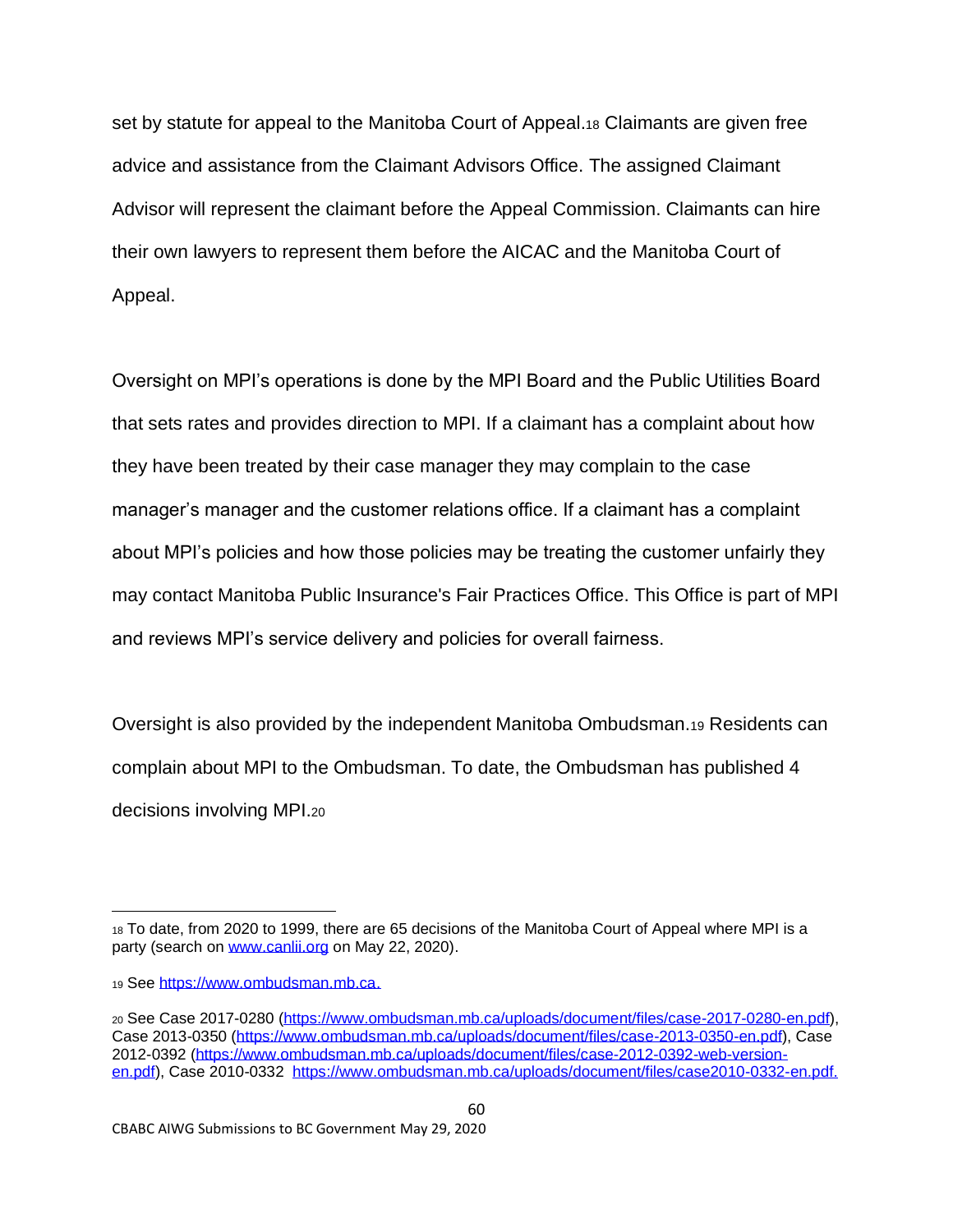### <span id="page-60-0"></span>Ontario

Ontario maintains a hybrid system, which (like Alberta) requires drivers to purchase

mandatory insurance from private insurers.21 Coverage includes:

- Mandatory \$200,000 in third-party liability coverage;
- Medical payments from \$3,500 for a minor injury to a maximum \$1 million per person for catastrophic injury;
- Funeral benefits;
- Death benefits;
- Disability income benefits; and
- Impairment benefits.22

Parties can sue in Court for pain and suffering for a catastrophic functional impairment, like spinal cord damage or loss of a limb, provided that the injuries in question meet a certain threshold of severity.<sup>23</sup>

As noted in the CBABC's May 2018 position paper on Bills 20 and 22, the cost reductions that had been hoped for with Ontario's insurance reforms did not materialize, and subsequent efforts to rectify that state of affairs have been largely unsuccessful. For example, in June 2016, the Ontario government introduced changes to the

<sup>21</sup> See [http://www.ibc.ca/on/auto/auto-insurance/mandatory-coverage/.](http://www.ibc.ca/on/auto/auto-insurance/mandatory-coverage/)

<sup>22</sup> See [http://www.fsco.gov.on.ca/en/auto/brochures/Pages/brochure\\_autoins.aspx.](http://www.fsco.gov.on.ca/en/auto/brochures/Pages/brochure_autoins.aspx)

<sup>23</sup> See s. 3.1 of the Statutory Accident Benefits Schedule (O. Reg. 34/10) under the *Insurance Act,* R.S.O. 1990, c. I.8, [https://www.ontario.ca/laws/regulation/100034#BK4.](https://www.ontario.ca/laws/regulation/100034#BK4)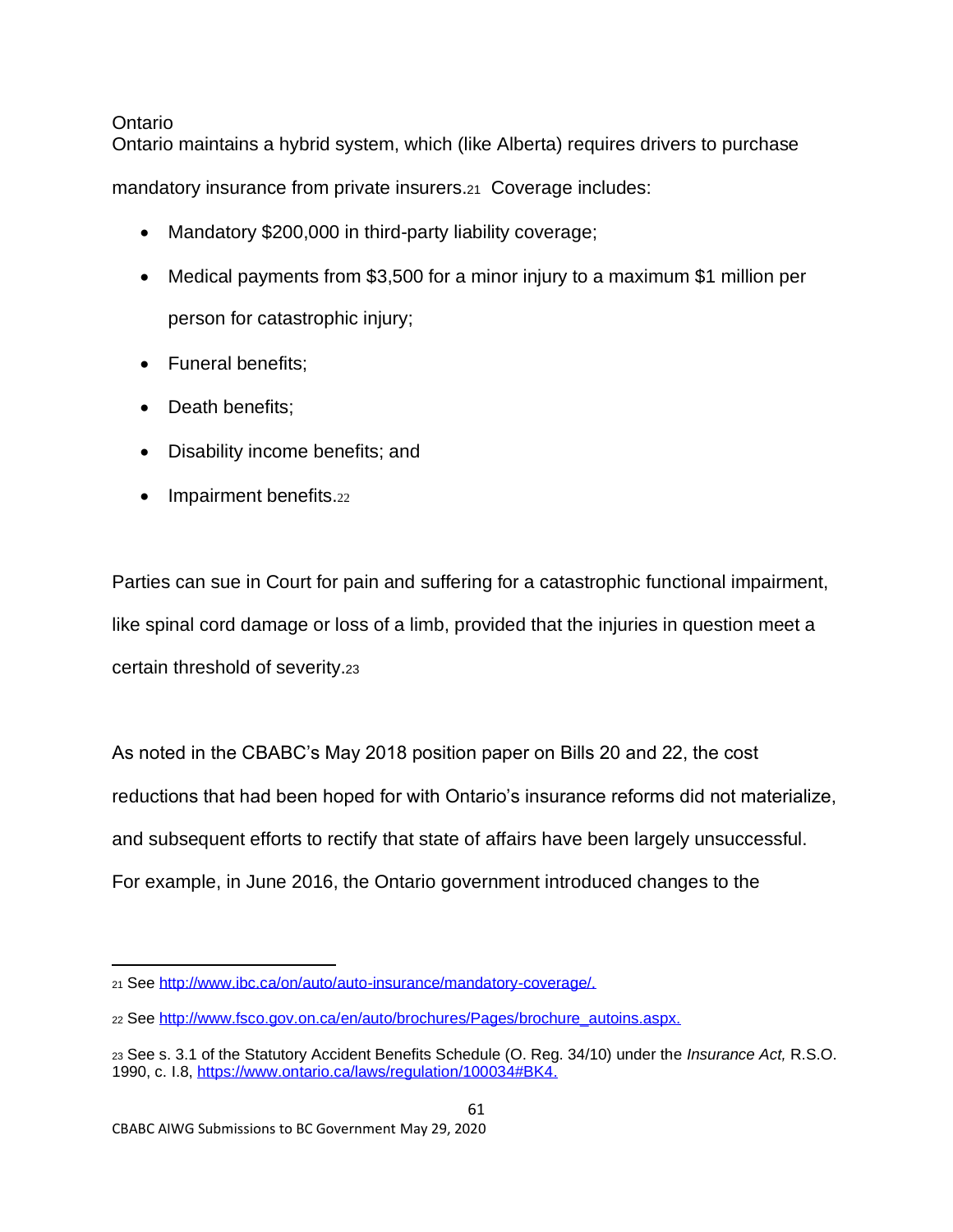automobile insurance system that resulted in new lower standard benefits. The changes were aimed at giving more choice to consumers and to stabilize rates. Following that, in April 2017, Ontario's adviser on automobile insurance, David Marshall, released his report Fair Benefits Fairly Delivered: A Review of the Auto Insurance System in Ontario, outlining a five-part action plan including an independent regulator to regulate the insurance industry independent of government.<sup>24</sup>

Thus, Ontario has gone through several versions of no-fault insurance schemes without any apparent success in containing or reducing the cost of insurance. The repeated changes there have created uncertainty and unfairness among innocent victims of automobile collisions and have, in turn, diminished the integrity of the civil justice system.

#### <span id="page-61-0"></span>Québec

Québec's no-fault system requires drivers to purchase mandatory insurance from the Société de l'assurance automobile du Québec (SAAQ)<sub>25</sub> for bodily injury claims, and from private insurers for liability and vehicle damage issues.<sup>26</sup> Coverage includes:

- Mandatory \$50,000 in third-party liability coverage;
- Medical payments, no limits to payments;
- Funeral benefits;

<sup>24</sup> See [https://www.fin.gov.on.ca/en/autoinsurance/fair-benefits.html.](https://www.fin.gov.on.ca/en/autoinsurance/fair-benefits.html)

<sup>25</sup> See [https://saaq.gouv.qc.ca/en/.](https://saaq.gouv.qc.ca/en/)

<sup>26</sup> See [http://www.ibc.ca/qc/auto/auto-insurance/mandatory-coverage/.](http://www.ibc.ca/qc/auto/auto-insurance/mandatory-coverage/)

CBABC AIWG Submissions to BC Government May 29, 2020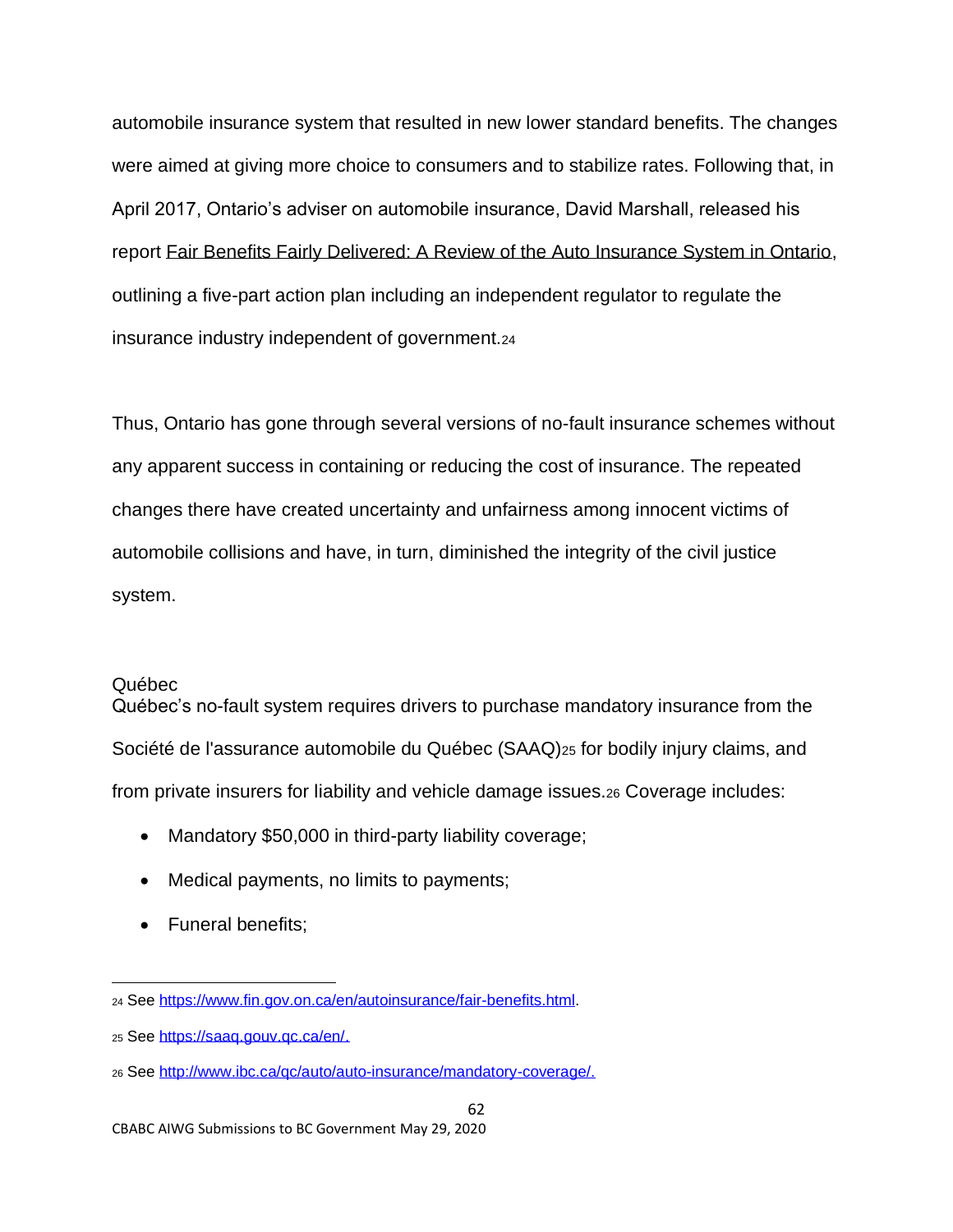- Death benefits:
- Disability income benefits; and
- Impairment benefits.27

In Québec, mandatory coverage is obtained through both the SAAQ (for accident benefits) and private companies (who provide the liability portion). The public insurance portion is included in driver's license fees. Accordingly, insurance rates in Québec tend to be low when compared to other areas of Canada. However, in contrast to the minimum requirement of \$200,000 of TPL coverage seen virtually everywhere else, Québec requires only \$50,000 in minimum TPL coverage. The Québec system is also a pure no-fault regime in terms of bodily injury compensation. An at-fault driver in Quebec cannot be sued for either non-pecuniary damages or losses in excess of provincial nofault coverage. While Ontario has some no-fault provisions (particularly surrounding medical and rehabilitation treatment not covered by provincial health care), an at-fault driver remains subject to tort action.

#### <span id="page-62-0"></span>Maritimes

The auto insurance regimes in the Maritime provinces are relatively similar, comprised of hybrid systems that rely on private insurers. Minimum third-party liability limits are generally \$200,000 (with the exception of Nova Scotia at \$500,000). Non-pecuniary losses for "minor injuries" are currently capped at approximately \$7,000 to \$9,000 depending on jurisdiction (save for Newfoundland and Labrador, which has no cap).

<sup>27</sup> See<https://saaq.gouv.qc.ca/fileadmin/documents/publications/automobile-insurance-policy-quebec.pdf> and [http://www.ibc.ca/qc/auto/auto-insurance/mandatory-coverage/.](http://www.ibc.ca/qc/auto/auto-insurance/mandatory-coverage/)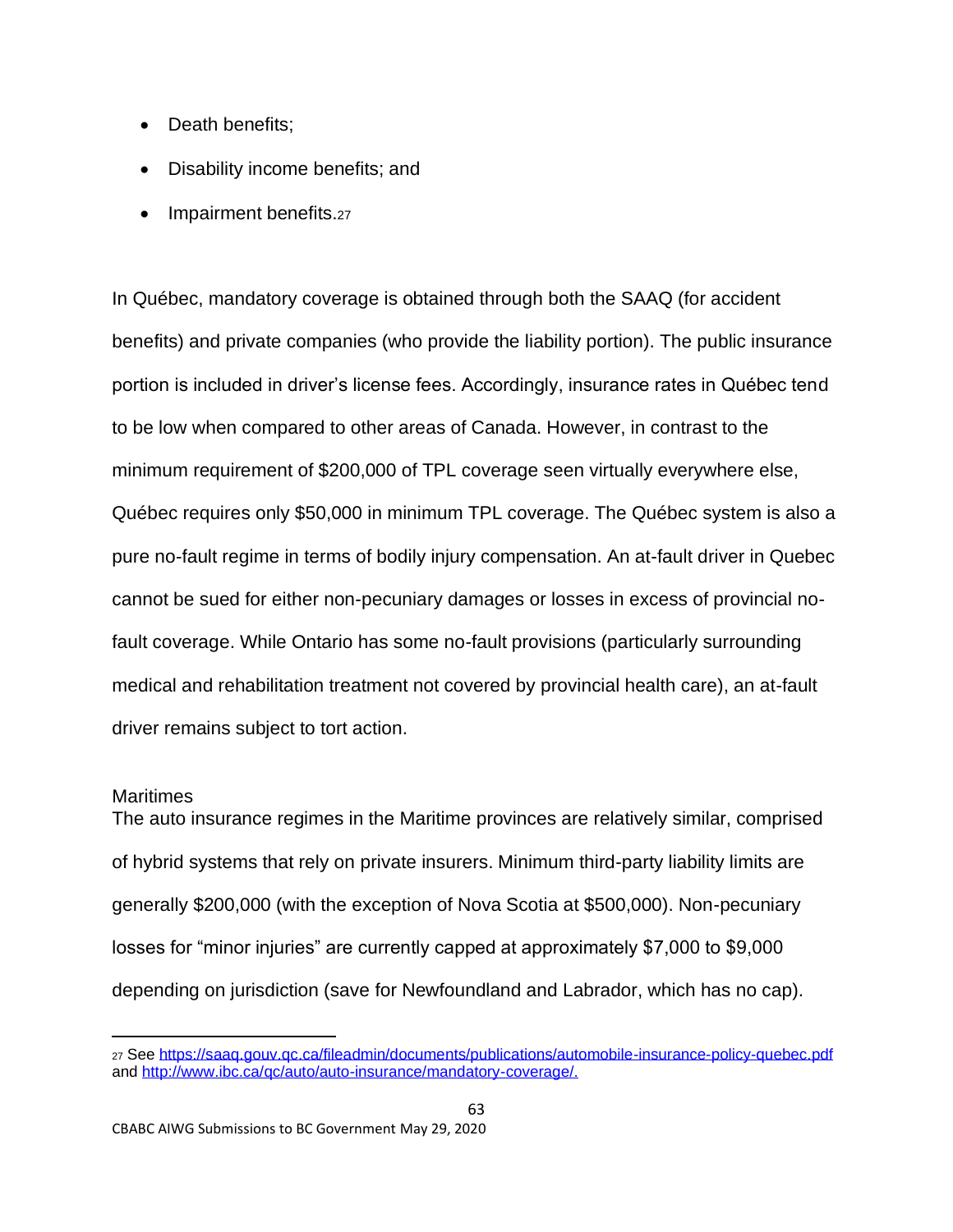#### <span id="page-63-0"></span>**Summary**

One central consideration is a comparison of insurance premiums between various systems. Such premiums obviously depend on a number of different variables and risk factors that are specific from region to region (such as local accident and fatality rates), but a broad comparison is nonetheless a helpful starting point when looking at the various systems in use.

The annual 2019 premiums for a single 21-year-old male student, claim- and convictionfree, driving a 2013 Toyota Corolla 4DR, for selected cities, ordered from least expensive premium is as follows:<sup>28</sup>

| City               | <b>Premium</b> |
|--------------------|----------------|
| Saskatoon, SK      | \$1,284        |
| Winnipeg, MB       | \$1,899        |
| Moncton, NB        | \$3,882        |
| Vancouver, BC      | \$4,516        |
| Charlottetown, PEI | \$4,915        |
| Halifax, NS        | \$6,124        |
| Toronto, ON        | \$6,463        |
| Red Deer, AB       | \$7,234        |

Similarly, key considerations in comparing provincial systems are also canvassed in the 2017 E&Y report, and include:

<sup>28</sup> See Ministry of the Attorney General in British Columbia, Canadian Automobile Insurance Rate Comparisons (February 2020), page 5, [https://bit.ly/2VKV32L.](https://bit.ly/2VKV32L)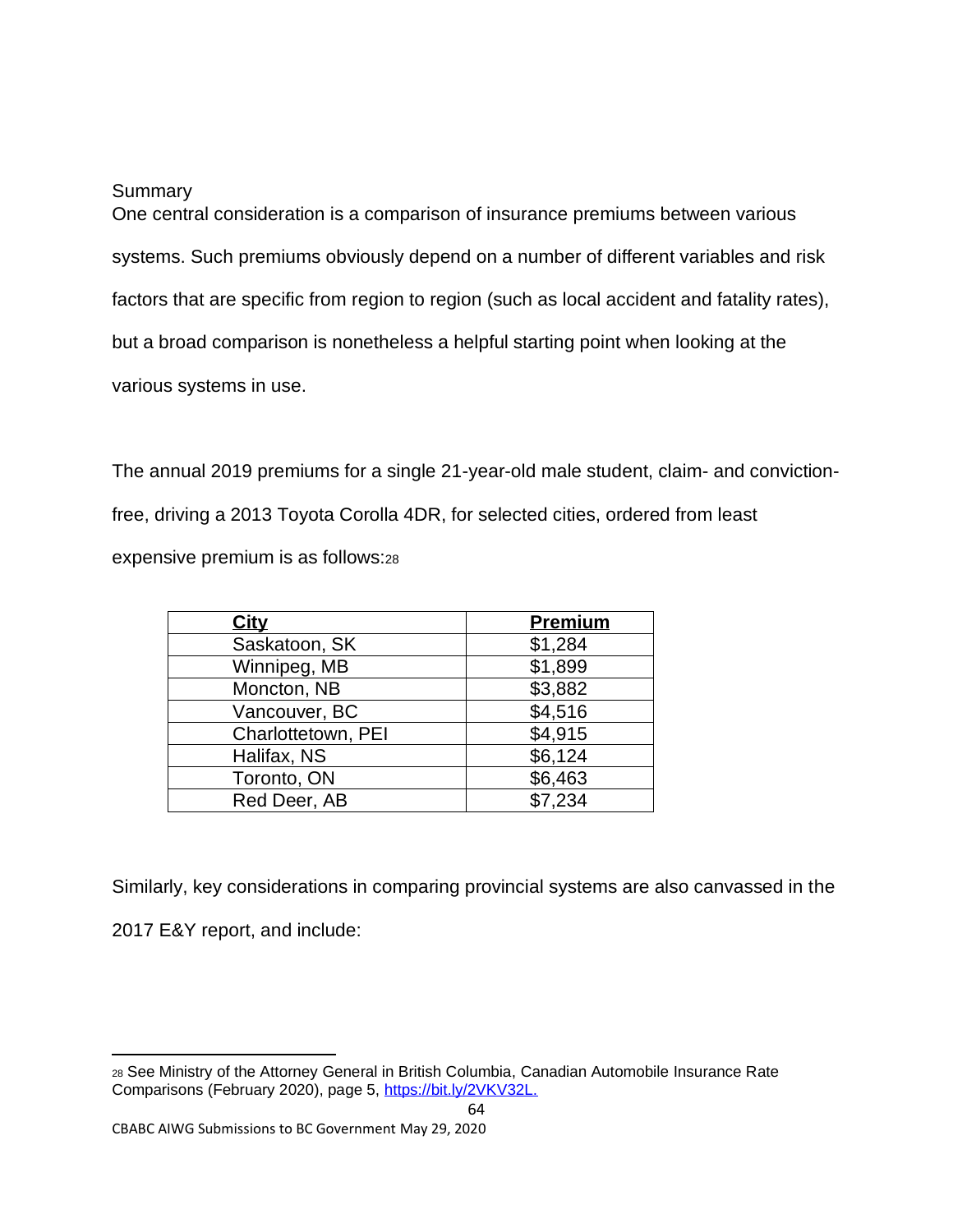- Comparison of coverage limits. For example, the Manitoba regime has no limits for medical coverage whatsoever under its pure no-fault system;
- Options for consumers as to the types of insurance and resolution schemes available, such as Saskatchewan's available (albeit little-used) tort option;
- Caps / restrictions on certain benefits such as non-pecuniary damages, and definitions of "minor injuries" triggering such caps; and
- Mechanisms for effective and independent resolution of disputes as to coverage and benefits.

That said, it has also been noted previously that the various attempted insurance reforms from province to province have had little success in reducing insurance rates over time in any given area. <sup>29</sup> Contrary to hopes or expectations, insurance premiums have generally not declined after the introduction of no-fault based insurance schemes. Rather, the principal result has simply been a bureaucratization of justice with rights prescribed by legislation that, in most circumstances, reduces the level of pecuniary compensation and either eliminates or significantly reduces compensation for nonpecuniary damages for innocent accident victims. The policy and social values promoted by a tort system – such as encouraging people to adhere to a higher standard of care by holding them accountable for their negligence or willfully tortious conduct – are ultimately compromised by the use of a "care-based model", which benefits at-fault drivers by providing them with increased Accident Benefits.

<sup>29</sup> See CBABC Bill 20 Position Paper at pp. 6-8.